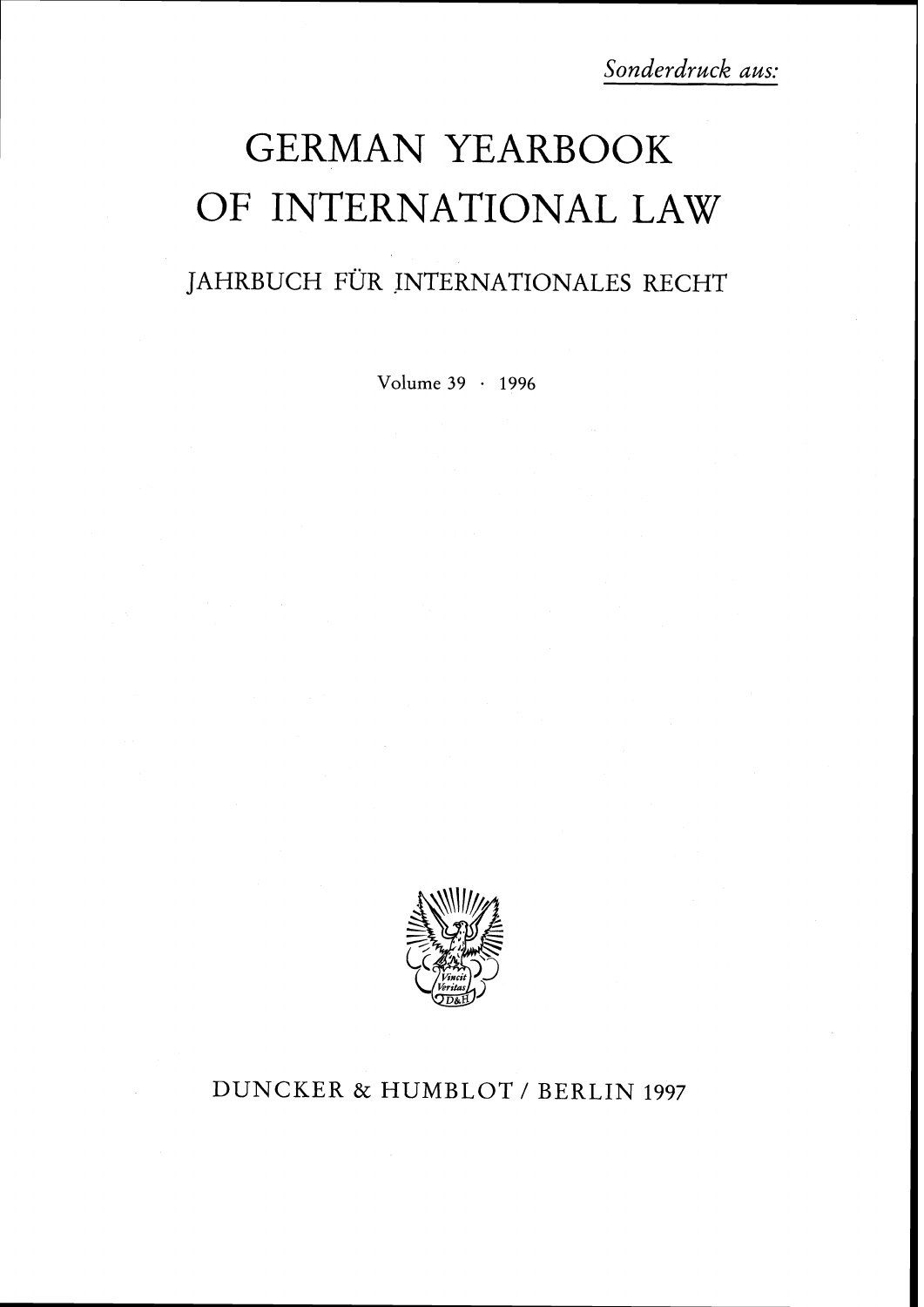## **Contents**

## *Introduction*

|--|

## *GA* **77** *Focus Section*

| Peter Nunnenkamp: Winners and Losers in the Global Economy: Recent Trends in the<br>International Division of Labor, Major Implications and Critical Policy Challenges | 42    |
|------------------------------------------------------------------------------------------------------------------------------------------------------------------------|-------|
| <i>Thomas J Schoenbaum:</i> Market Contestability and Reform of the Antidumping Laws                                                                                   | 82    |
| Karl-Nikolaus Peifer: Brainpower and Trade: The Impact of TRIPS on Intellectual Pro-                                                                                   | - 100 |
| Matthias Lücke: Accession of the CIS Countries to the World Trade Organization  134                                                                                    |       |
| Guglielmo Verdirame: The Definition of Developing Countries under GATT and other                                                                                       |       |

## *Articles*

| David P. Fidler: Challenging the Classical Concept of Custom: Perspectives on the Fu- |  |
|---------------------------------------------------------------------------------------|--|
| Paul Conlon: The Humanitarian Mitigation of UN Sanctions  249                         |  |
| Peter D. Coffman: Obligations Erga Omnes and the Absent Third State  285              |  |
| Joachim Lippott: The Commonwealth of Independent States as an Economic and Legal      |  |
| Heike Gading: Litigation by Public-Interest Groups in European Law  361               |  |
| Alberto Soria Jiménez: Ecological Catastrophes in light of the Rio Agreements  388    |  |

## *International Law Developments*

| Kai Koschorreck and Miriam Müller: Report on the International Criminal Tribunal for                                                                                 |  |
|----------------------------------------------------------------------------------------------------------------------------------------------------------------------|--|
| Eric Johnson: Kadic v. Karadzic and Doe I and Il v. Karadzic: The Latest Stage in Alien                                                                              |  |
| Renata Hliwa/Leszek Wiśniewski: The International Covenants on Human Rights in<br>the Decisions of the Polish Supreme Court, Constitutional Tribunal and the Supreme |  |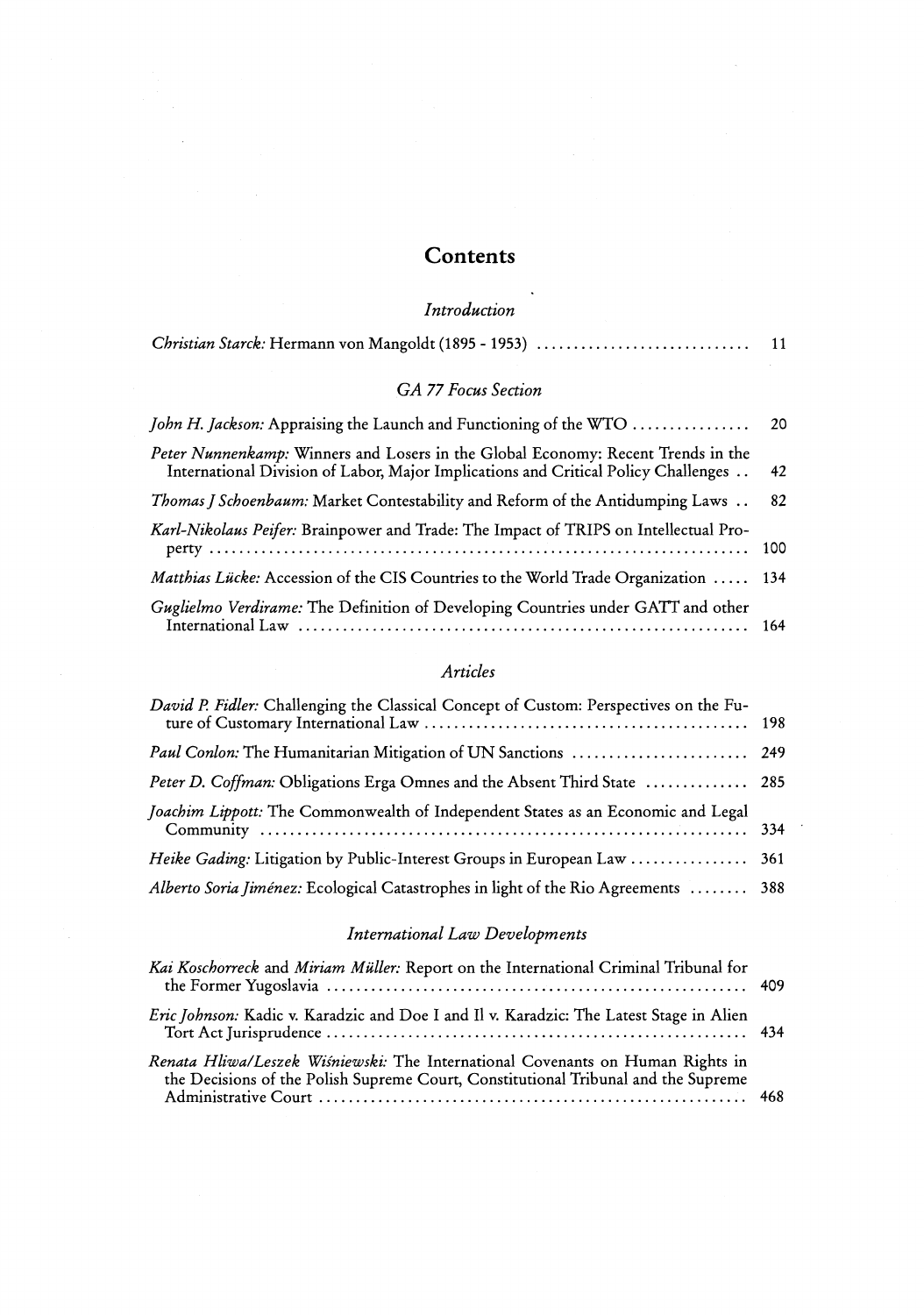## **The Humanitarian Mitigation of UN Sanctions**

By Paul Conlon

#### **Introduction**

The renascence of sanctions as an instrument of multilateral collective security enforcement since 1990 has been accompanied by an increased element of humanitarian mitigation built into the very sanctions regimes themselves. This has not, however, been sufficient to provide the degree of mitigation sought, since the increased use of sanctions has also been accompanied by increasing criticism precisely on the grounds that they ultimately impact too harshly on innocent civilian populations and thus are neither ethically sound nor practically meaningful: target regimes can all too easily escape the consequences of sanctions by deflecting their effects onto civilians.' Finally, sanctions have disenchanted a number of influential political constituencies both in Western and non-Western societies and these constituencies now oppose or discourage the use of sanctions in general and have taken to stressing their undesirable humanitarian side effects.

This has led both to claims of more precise causal relationships between sanctions and these undesirable effects<sup>2</sup> and to proposals to alleviate or eliminate such side effects by structuring sanctions measures in a more 'targeted' manner. Much of this discussion is crudely polemical and has its origins in political considerations unrelated to humanitarian concerns. Neither are these polemics informed by more precise insights into the actual functioning of sanctions regimes, partly because of the excess

<sup>&</sup>lt;sup>1</sup> For a recent general discussion see *David Cortright/George A. Lopez* (eds.), Economic Sanctions: Panacea or Peacebuilding in a Post-Cold War World?, 1995; *see further Manfied Kulessa,* Von Marchen und Mechanismen: Gefahren und Chancen der Sanktionen des Sicherheitsrats, Vereinte Nationen, No. 3, 1996, 89 et *seq.* 

<sup>&</sup>lt;sup>2</sup> According to a study published by the Food and Agriculture Organisation of the United Nations (FAO) in December 1995, 576,000 children had died in Iraq since 1990 as a result of sanctions. The annual report of the United Nations Children's Fund (UNICEF), published around the same time, found that, in the three years in which sanctions were in effect against Haiti, the percent of undernourished children rose dramatically from 27 to over 50 percent. *See* Siiddeutsche Zeitung, **12** December 1995,9. It is doubtful that **such** precise calculations are empirically verifiable, since no one really knows what the independent variable in the causal relationship is. There has never been a post-sanctions empirical study carried out to establish with what efficiency the sanctions impacted the target economy.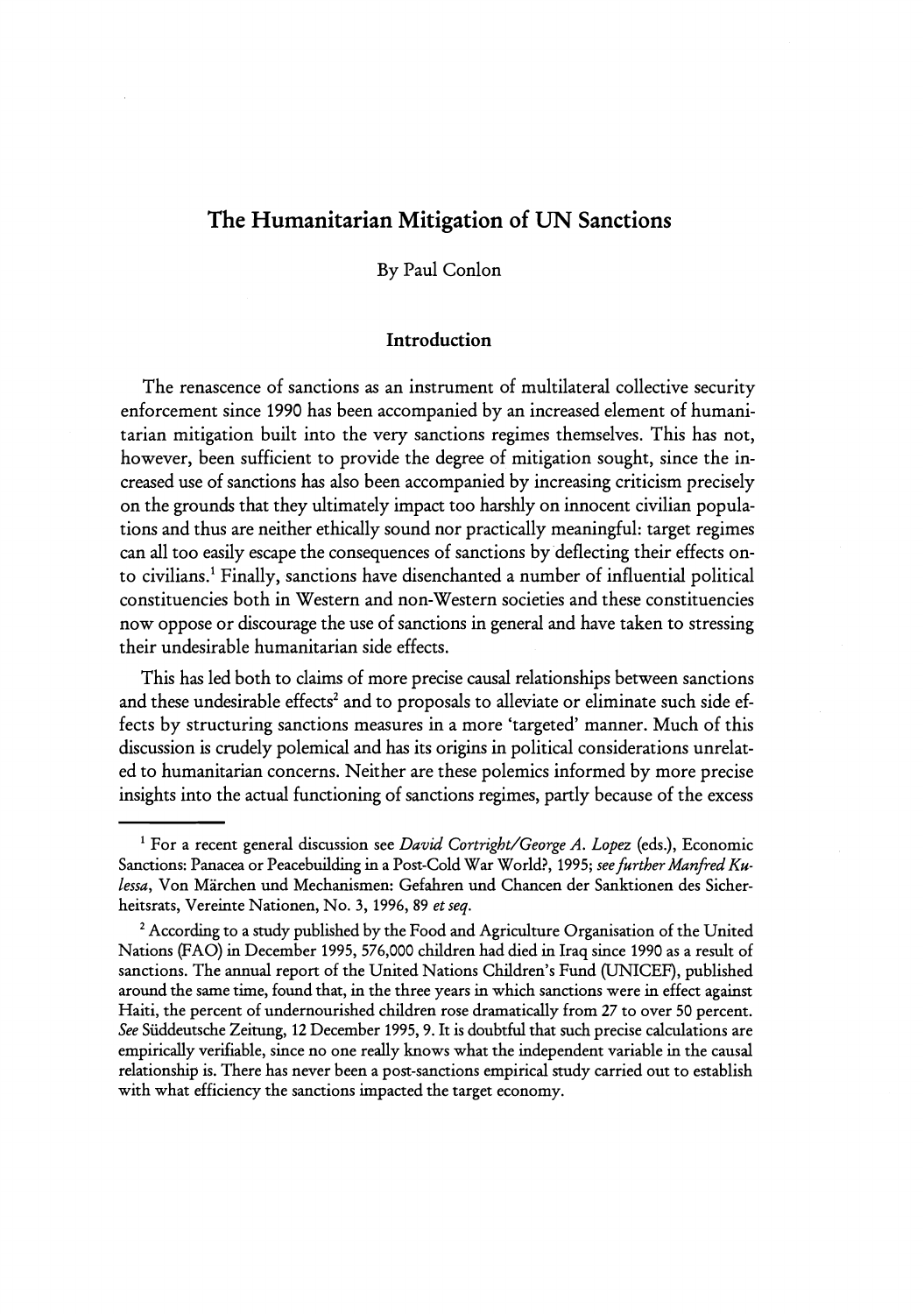secrecy of central UN bodies, partly because there is practically no empirical research on actual sanctions regime performance. Since there is little likelihood that **ex**  *postfacto* research into actual sanctions performance will ever clarify the latter question, the only way to better inform debates on the issue at present is to lift the veil of secrecy on the precise workings of humanitarian waiver provisions in recent UN sanctions regimes.

A discussion from this vantage point introduces an additional problem into the issue, namely that humanitarian mitigation provisions can be and are abused. There is a real dilemma inherent in this problem and it is part of a broader set of phenomena (e.g. abuse of asylum provisions by pseudo-asylum seekers, abuse of humanitarian convoys to transport arms). Abuse of humanitarian provisions runs counter to the interests of the vulnerable groups they are supposed to protect. Those legitimately in need of humanitarian largesse must compete with those more powerful and better-resourced for the finite resources available. There would in any case be a built-in trade-off in sanctions between efficiency and humanitarian mitigation. As abuse reduces efficiency even further, it tempts the sanctioning party to dispense with any humanitarian dispensation altogether.

#### I. Traditional Humanitarian Law

Humanitarian law, as we know it, is largely the law of the conduct of warfare, and hence seeks to ensure a level of needs and considerations that is considerably below that applicable here. Sanctions differ from actual warfare in that they are devoid of physical violence in the usual military sense, but also in that they tend to remain in force and affect civilian populations over longer periods of time. The Geneva Convention structures of humanitarian law are largely concerned with protecting civilians from the immediate effects of military operations and conditions. They are not directly concerned with long-range needs or with needs related to social reconstruction and restabilization.<sup>3</sup> Hence they offer little direct assistance in deciding whether thermostats for brewery vats, tractor clutches, fabrics for school uniforms, cosmetics or wristwatches are to be considered as meeting basic civilian needs. Nor is it clear if, and if so how, they might be applicable to such issues as flights for religious pilgrimage or trans-border payment of social security benefits.

Despite this, traditional humanitarian law does provide some suggestions as to what criteria might be applicable to humanitarian waiver provisions in sanctions. It defines certain population segments as particularly vulnerable; it defines certain -

<sup>&#</sup>x27; *See Hans-Peter Gasser,* Einfiihrung *in* das humanitare Volkerrecht, 1995; *Hans-Peter Gasser,* Protection of the Civilian Population of a State under Embargo, San Remo: 18th San Remo Round Table on Current Problems of International Humanitarian Law, 1993, especially 8 - 11.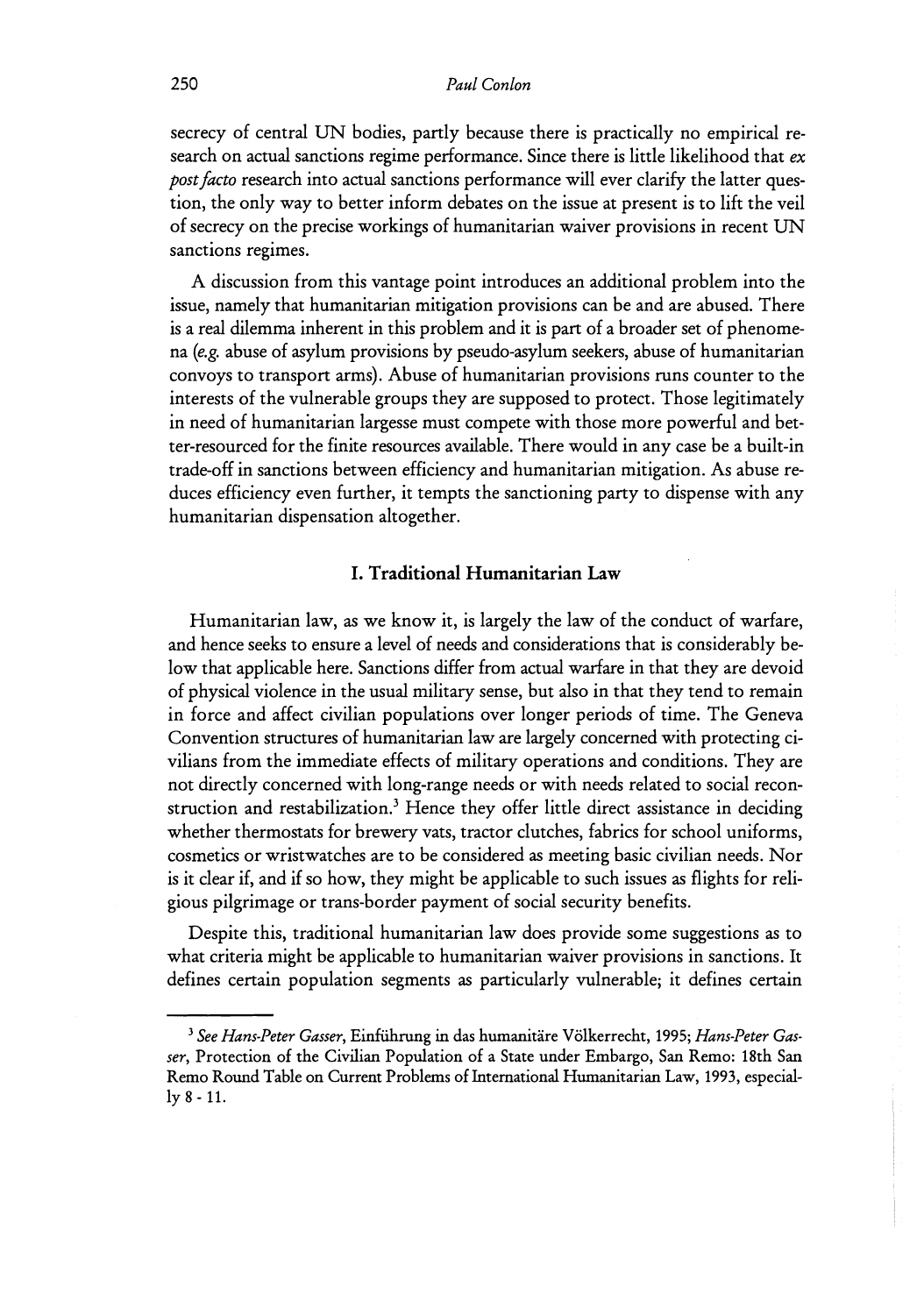types of infrastructural facilities as exempted from military action; it specifically mentions sectors exempted from blockades.<sup>4</sup> It does so by mentioning certain broader sectors or categories of activity rather than by attempting to provide an exhaustive listing of items. Thus humanitarian law does help clarify some of the parameters for distinguishing exemptible humanitarian goods or activities.

Because the level of protection for civilian needs guaranteed by traditional humanitarian law is so low, there is no disputing that UN sanctions regimes currently in force do indeed satisfy their requirements. The International Committee of the Red Cross (ICRC) has stated this explicitly.<sup>5</sup>

#### **11. Security Council Mitigation Strategies and Provisions**

#### *I. Humanitarian Mitigation in Sanctions*

No sanctions regime has been entirely without some waiver provisions. The basic core of these stems from humanitarian law considerations, notably the non-applicability of sanctions measures to medicines and foodstuffs *stricto sensu.* It has traditionally been held that there is no legal basis for placing embargoes on medicines in the course of sanctions actions, *inter alia* because of their inclusion in the Geneva Conventions. This has meant that medicines, normally described as 'supplies intended strictly for medical purposes', have been outside the ambit of Security Council sanctions altogether.<sup>6</sup> Despite this, sanctions committees have taken over certain administrative tasks with reference to medicines *stricto sensu.* However, as there has never been any obligation on States to notify target States of their medicine shipments, the rights of sanctions committees to put conditions on their administration of such shipments have not been recognized.' Sanctions committees have also had certain

<sup>4</sup>Geneva Convention of 12 August 1949 Relative to the Protection of Civilian Persons in Time of War, Art. 23, 75 UNTS 287, 302 - 304; Protocol Additional to the Geneva Convention of 12 August 1949 and Relating to the Protection of Victims of International Armed Conflicts (Protocol I) of 12 December 1977, Art. 54, 16 ILM 1391, 1414.

*See* remarks by *Hans-Peter Gasser,* Legal Adviser of the ICRC at the Round Table on Sanctions during the UN Congress on Public International Law in New York, 13 March 1995.

Thus SC res. 661 of 6 August 1990, para. 3 (c); SC res. 757 of 30 May 1992, para. 4 (c).

<sup>&</sup>lt;sup>7</sup> See on this point discussion in the provisional summary record of the 97th meeting of the Iraq sanctions committee, UN Doc. S/AC.25/SR.97. Provisional summary records of the Iraq sanctions committee are here quoted from an electronic database version (COMSR. ASK) that has no pagination. All documents quoted in this article in the series  $S/C.25/-, S/AC.27/$ and S/AC.30/- are so-called 'restricted' documents that are not available in public collections but are available to Council members. The databases and 'internal secretariat docu-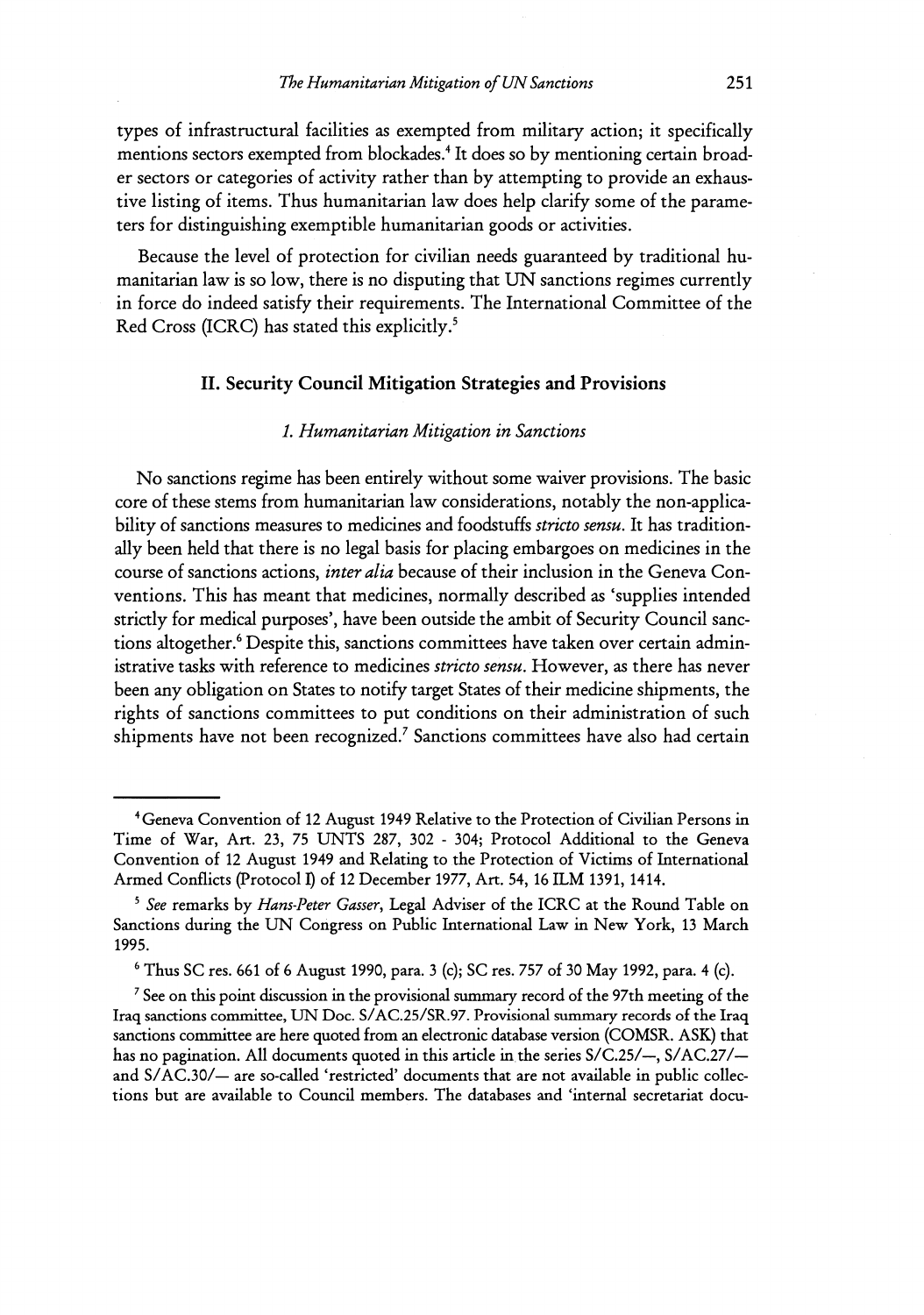discretionary interpretative powers in drawing the borderlines between 'supplies strictly for medical purposes' and such health-care-related products as fall within the ambit of sanctions regimes (generally: precursors, components, medical equipment, etc.). Originally 'supplies strictly for medical purposes' were held to refer only to medicines and medical supplies in their final end-user form, but over time sanctions committees broadened this definition to include surgical instruments and kidney dialysis machines.

There has been less unanimity about foodstuffs, but the only instance of their inclusion in sanctions<sup>8</sup> (against Iraq) was such a dysfunctional fiasco that it was not repeated in later regimes, and presumably will not be repeated in any futures ones. The only previous Security Council sanctions regime under Chapter VII had been imposed on Rhodesia, a net exporter of food. Hence the question was academic. In the case of Iraq, which in recent years had been a heavy importer of foodstuffs, the issue was very tangible. The first sanctions resolution against Iraq used the phrase 'foodstuffs in humanitarian circumstances', which represented a compromise between the original sponsors, who had wanted to ban foodstuffs outright, and several other members, who could not accept this. However the compromise solved fewer problems than expected, because it was not certain who was to decide when 'humanitarian circumstances' obtained, nor did it clarify whether or not foodstuffs are humanitarian *per se*. In ensuing arguments on this question, the Western sponsors claimed that the phrase agreed upon had been intended to mean that foodstuffs as such were not necessarily humanitarian; other members contested this. To solve the problem, a later resolution delegated authority for determining 'humanitarian circumstances' to the Iraq sanctions committee.<sup>9</sup> Between September 1990 and March 1991 it found such circumstances obtaining only for third-State nationals in Iraq (and occupied Kuwait) and did not make a general finding of 'humanitarian circumstances' until the active phase of the conflict had passed. By that time, a draft of the resolution providing a long-term settlement already existed, making foodstuff shipments to Iraq dependent upon notification only.<sup>10</sup>

Western members claimed in 1990 that the intention was to allow for the added economic and logistical burden of deprivation of foodstuff shipments to Iraq to apply pressure to the economy and thus on the national leadership, without such a blockade leading to any actual hunger. If the latter were to occur, this would constitute the 'humanitarian circumstances' under which foodstuffs would then be exempt from the blockade. The bitter arguments that the unclear provisions of Reso-

ments' quoted are, strictly speakmg, not documents at all and are not even available to Council members.

SC res. 661 of 6 August 1990, para. 3 (c).

<sup>&</sup>lt;sup>9</sup> SC res. 666 of 13 September 1990, para. 5.

lo SC res. 687 of 3 April 1991, para. 20.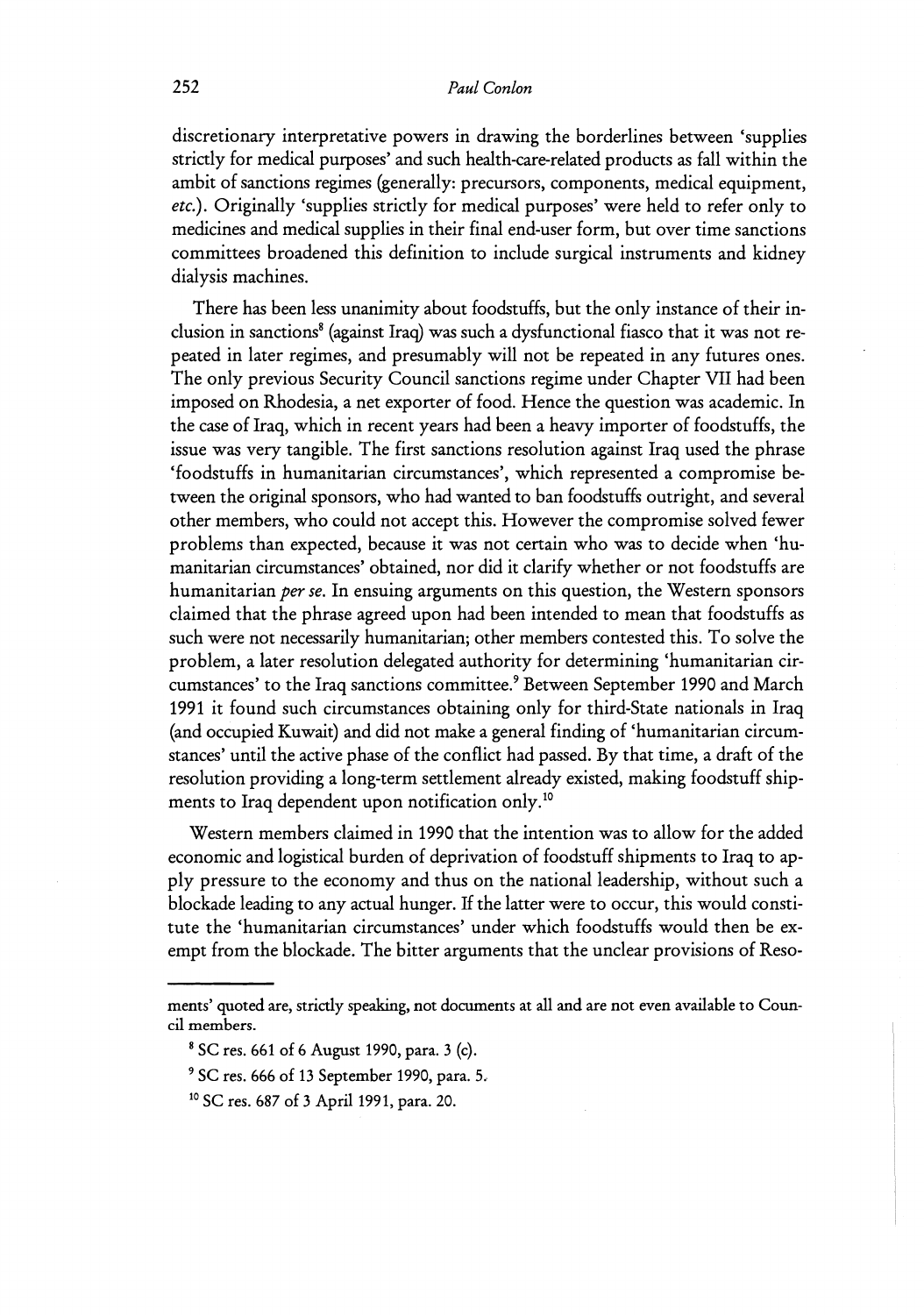lutions 661 and 666 on this point entailed in the relevant sanctions committee, not to mention public criticism of the Security Council, deterred the Council from banning foodstuff exports to target States in subsequent sanctions exercises.

There are additional broad but not well-defined areas of items that are often exempted from sanctions regimes on less systematic and predictable terms. Here even the basic terminology and principles involved are more variegated and less precise phrases are used such as 'materials and supplies for essential civilian needs' or 'commodities and products for essential humanitarian need', or 'commodities or products for essential humanitarian needs'.<sup>11</sup> But there has been unanimous agreement that these parameters encompass a broader spectrum of goods for a broader spectrum of human activities, those that go beyond mere momentary survival in the midst of military action. The problem here is that these items may be useful for, or used by, different sectors of society; hence their claim for potential inclusion must still be dependent on some assurance that they will be used only in those sectors which legitimately and exclusively enjoy exemption on humanitarian grounds. This raises the question of end-use and end-users. At the other end of the scale there are items of a distinctly non-humanitarian nature. In the middle there is a vast area the borders of which will in most cases be the object of lively debate among those charged with making humanitarian waiver decisions (at present: the members of sanctions committees).

We have seen one reason why traditional humanitarian law is inadequate. Another is that it stipulates obligations in a blockade scenario. The blockading party is obligated to let certain goods pass through the blockade but is fully entitled to inspect transports to ascertain that only those items and no others pass. The UN does not normally exercise any such stringent control over shipments to and from target States. Its sanctions regimes are not trade-control regimes as was, for instance, the former COCOM regime directed at the Soviet Union and its allies.<sup>12</sup>

The irony here is that largesse could more readily be conceded by the sanctioning party (the Security Council) if it exercised greater control. A similar dilemma is present in the case in which decisions must be made on multi-use items and the enduse inside the target State cannot be fully monitored. It is this lack of practical control authority that opens humanitarian waiver provisions up to abuse and normally results in the ironic situation that attempts to alleviate the plight of civilians by excluding more items from any control by the sanctioning party have the effect of enhancing the target regime's ability to circumvent the remaining sanctions.

**l1** SC res. 687 of **3** April 1991, para. 20; SC res. 760 of 18 June 1992; SC res. 917 of *6* May 1994, para. 11; Press Release SC/5974, 12 January 1995.

**l2** See on this point *Bernhard GroJfild/Abbo Junker,* Das CoCom im internationalen Wirtschaftsrecht, 1991.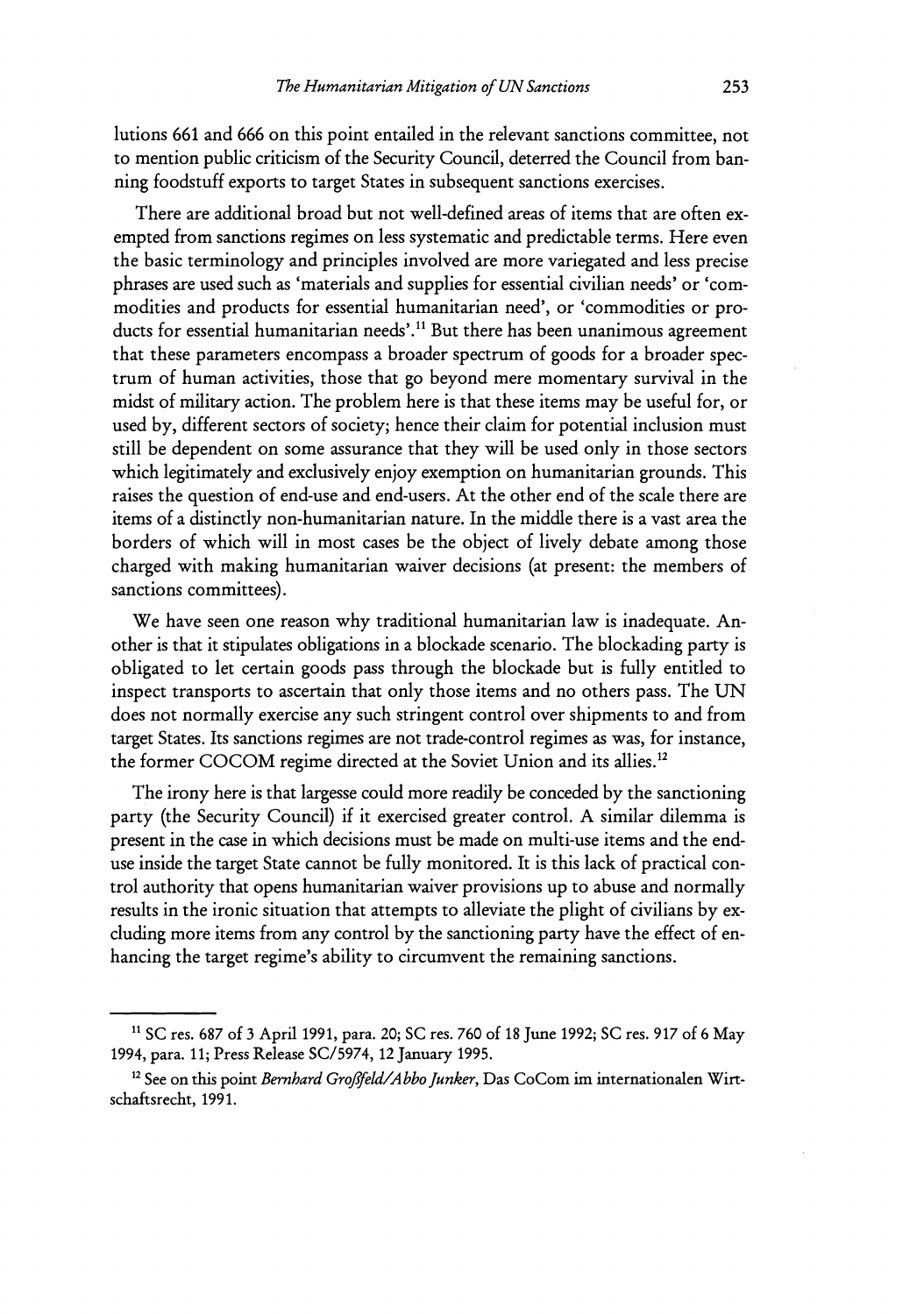#### 2. The Role of Security Council Sanctions Committees<sup>13</sup>

It has elsewhere been argued<sup>14</sup> that UN sanctions regimes proceed from the flimsiest of strategic concepts and run on largely unclarified legal relationships between the key actors; they employ inadequate doctrinal and practical guidelines and primitive working methods and concentrate decision-making in the hands of amateurish diplomats and UN officials. There is little institutional memory and practically no contact with the situation on the ground. The sanctions committees operate in secret and few outsiders really know what they do or how they arrive at their decisions. Indeed, even their decisions are kept secret. Governments have only the foggiest of notions about what procedures and practices are, and less directly involved actors (humanitarian agencies, the press, the public at large) have even less insight into the practice.

The legal premises from which all this proceeds might perhaps be clarified here. The decision to impose sanctions, and almost all ancillary provisions flowing out of that imposition, are supposed to be absolutely binding on all States, but implementation is left to governments. The State under sanction ('target State') is considered a recalcitrant that must suffer some infringement of its sovereignty in that its right to trade is restricted, but it otherwise retains full legitimacy as the bearer of national sovereignty and is treated in most other respects as a full-fledged (i.e. equal) member of the community of sovereign States.15 It thus remains the legitimate representative in international fora of its own civilian population. Both the sanctioning party (the Security Council) and the sanctioned party (the target State's government) are thus supposed to bear responsibility for the necessary protection of civilians in the target

**l3** On the practice of UN sanctions committees, see *Martti Koskenniemi,* Le Comitk des sanctions (créé par la résolution 661 (1990) du Conseil de sécurité), Annuaire Français de droit international, vol. 37, 1991, 121 *et seq.; Michael P. Schaf/Joshua L. Dorosin,* Interpreting UN Sanctions: The Rulings and Role of the Yugoslavia Sanctions Committee, Brooklyn Journal of International Law, vol. 19, 1993,771 *et seq.; Paul Conlon,* Lessons from Iraq: The Functions of the Iraq Sanctions Committee as a Source of Sanctions Implementation Authority and Practice, Virginia Journal of International Law, vol. 35, No. 3, 1995, 633 *et seq.; Paul Conlon*, Legal Problems at the Centre of United Nations Sanctions, Nordic Journal of International Law, vol. 65, No. 1, 1996,73 *et seq.; Hans-Peter Kaul,* Die Sanktionsausschiisse des Sicherheitsrats, Vereinte Nationen, No. 3, 1996,96 *et seq.* 

**l4** *Paul Conlon,* The UN's Questionable Sanctions Practices, Aussenpolitik, No. 3, 1995, 327 *et seq.; Martin Ebbing,* The *Conlon* Report: The Trouble with Sanctions, International Report, 26 June 1995.

**l5** Exceptions to this were Haiti and Kuwait. In both cases the legitimate governments continued to function and were represented by their normal diplomatic representatives at the UN. In fact, official UN references normally contained the added adjective 'legitimate' to avoid misunderstanding. In these cases the target State (area) was not controlled by its legitimate government.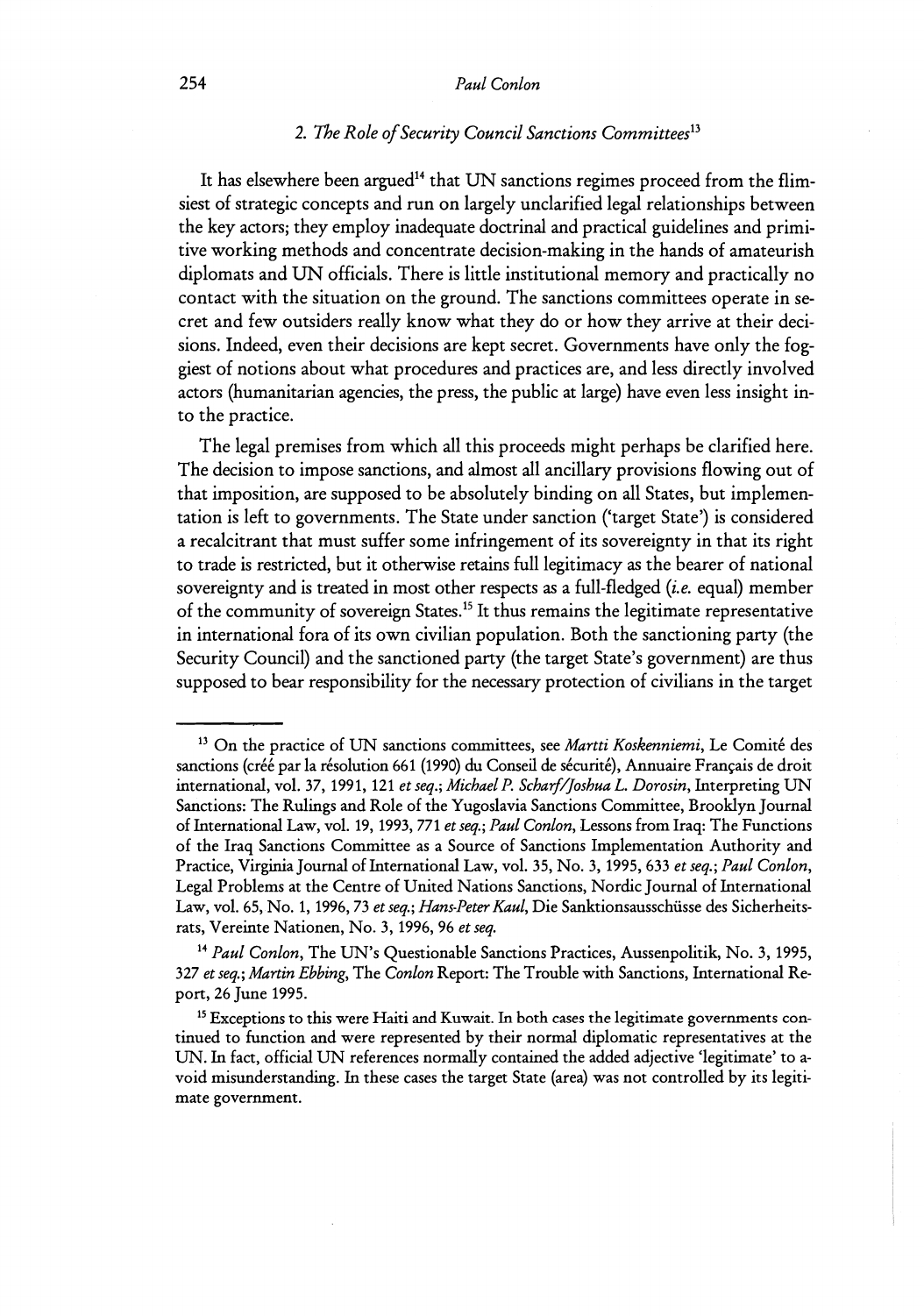State. In one respect the target State is treated differently with regard to the sanctions measures. All States are obliged to implement them; this would include the target State. However, it is not realistically expected that it will abide by them. Hence its actions with regard to the sanctions regime imposed against it (but only in this regard) are not presumed to be done in good faith. For this reason the target State cannot assume responsibility for implementation of measures relating to the sanctions. The most important type of measure here is the implementation of humanitarian waivers. Thus target States are not permitted by the sanctions committee to request or receive humanitarian waivers as an importing State. They may communicate their needs or wishes in this respect, but the formal request must come from a third State, generally referred to as the exporting State (though this is inexact).<sup>16</sup> This latter State assumes responsibility for correct implementation of the humanitarian waiver.

It is actually the ramifications of sanctions resolutions *vis-bvis* non-targeted States that are much more problematic. Their sovereignty has also been infringed because they are obliged to desist from, and even to prohibit, trade with the target State. All their actions with regard to sanctions are assumed to be in good faith. This creates some problems because it is seen as limiting the extent to which the Security Council (or the committees) may question the actions of States with regard to the implementation of sanctions. In practical terms this has made the committees highly averse to asking member States for too much feedback on what happens on the ground. Consequently no sanctions committee has ever tried to elicit information from member States on the extent or details of trade relations with the target States." Sanctions committees do not keep statistics on volumes cleared. Only governments (but normally not the target State) and international organizations are allowed to submit humanitarian waiver requests to the committees.<sup>18</sup> The government

<sup>&</sup>lt;sup>16</sup> This was alluded to by the chairman of the Yugoslavia sanctions committee regarding a case in which a third State submitted a request on behalf of a citizen of the target State. *See* the provisional summary record of the 23rd meeting (17 July 1992), UN Doc. S/AC.27/SR.32, **14.** 

<sup>&</sup>lt;sup>17</sup> This explains the paradox that the sanctions committees may churn out billions of dollars worth of waivers but do not know how much has been delivered. The idea behind this is that the committees may only query States on their violations of the sanctions, and the fulfillment (or even non-fulfillment) of a waiver authorization is not a violation.

<sup>&</sup>lt;sup>18</sup> A peculiar case is that of the ICRC. It is invariably represented in target States and from time to time ships its own operational equipment there. The UN considers the ICRC bound by Security Council resolutions as any other international organization is. But because of its status under international law, the ICRC has never agreed that it is required to clear such shipments via the relevant sanctions committee. Consequently the wording of its correspondence never suggested that it was requesting permission, which would recognize the committee's right to control its movement of supplies to its own operatives. Rather it informed the committee of its intention to ship. The wording of the committee's reply, in turn, protected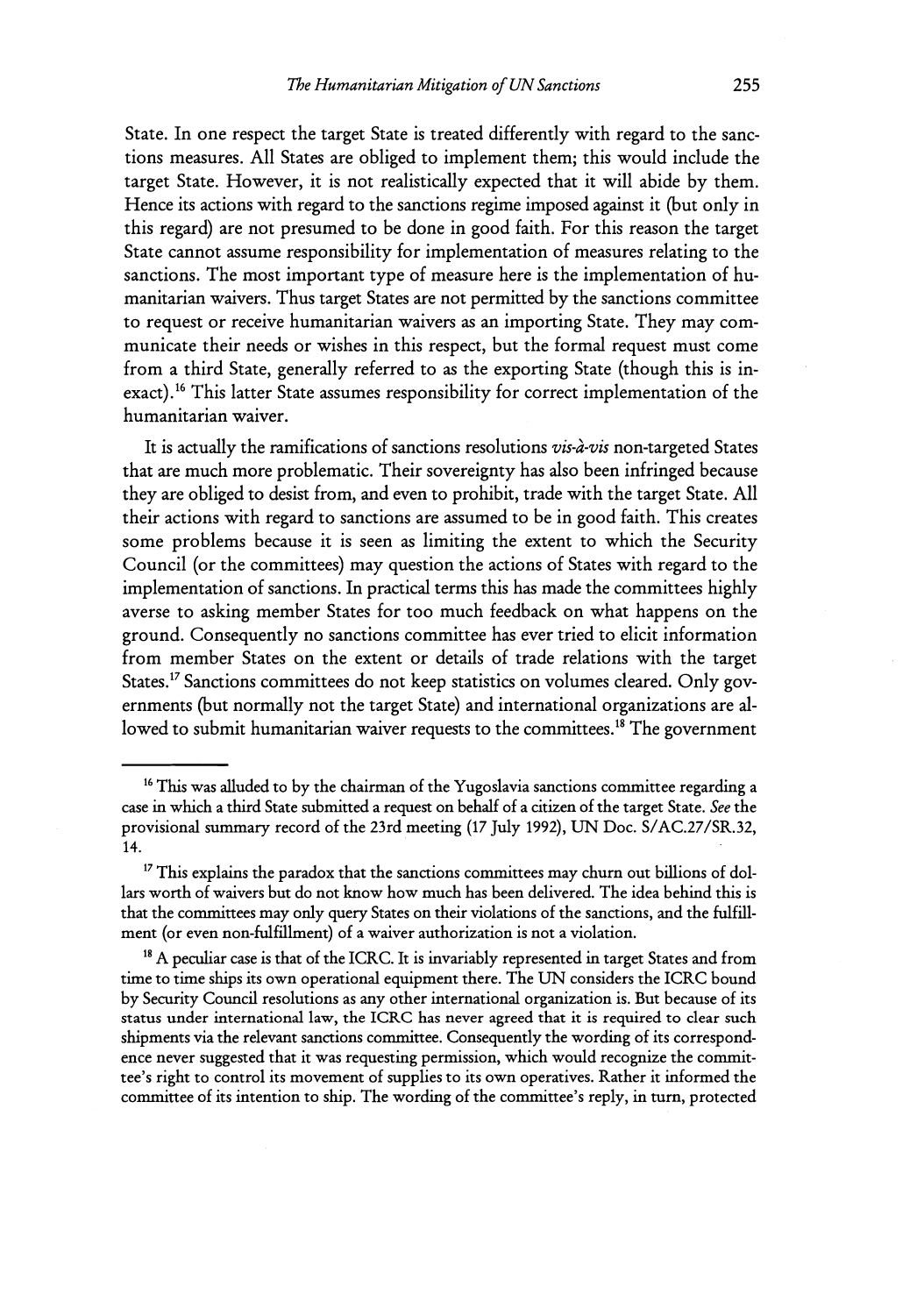that initiates the action is assumed to be taking responsibility for correct implementation in case of a positive response, regardless of whether or not it actually has jurisdiction over fulfillment.<sup>19</sup> There is no obligation to report on fulfillment of clearances.

Finally the dichotomy between 'decisions' of the committees and 'implementation' by governments leaves three important areas in a legal no-man's land: interpretation, verification and coordination of sanctions measures. Security Council bodies are jealously interested in exercising interpretation functions, but do not in a basic sense aspire to any greater role in verification or coordination.<sup>20</sup> Governments are not free to decide if, for instance, whiskey is to be considered a foodstuff or if surgical gloves are to be considered 'supplies intended strictly for medical purposes'. These definitions are ultimately up to the committees, which, over time, have tended to broaden definitions in borderline cases. Few disputes have arisen from this. But in cases in which the accelerated no-objection procedure is used, the scope of the committees' interpretation authority is even more patent.

#### *3. Humanitavian Mitigation Strategies and Pvoceduves*

Let us now look at the exact humanitarian waiver methods used in recent sanctions regimes.

#### a) Exemptions

The first means is that of simply excluding certain categories of goods from the scope of the sanctions. Medicines, rather narrowly defined as 'supplies intended strictly for medical purposes', have always been so excluded; later the Council moved towards including further products (as yet to be determined) in this category.<sup>21</sup> Although excluded items are often communicated to the sanctions committees

the latter's own legal claims by treating the matter as if it had been a request.

**l9** *Conlon* (note 14), 333 contains an example reproduced here in Part IV section 1.

<sup>&</sup>lt;sup>20</sup> This creates the vacuum which, in the case of Yugoslavia, has led to the establishment of multilateral verification and coordination structures, Sanctions Assistance Missions (SAMS). These missions were located on the borders of Serbia-Montenegro. A central coordinating unit, located in Brussels, was known as the Sanctions Assistance Missions Coordination Centre (SAMCOMM). See on this point *Richardt Vork*, Les Missions d'assistance pour l'application des sanctions de l'UE/OSCE et le SAMCOMM, in: *Eugenios Kalpyris/Richardt Vork/ Antonio Napolitano,* Les Sanctions des Nations unies dans le conflit de l'ex-Yougoslavie, 1995, 75 *et seq.* 

<sup>&</sup>lt;sup>21</sup> This intention was announced in April 1995 in the recommendations of a working group of Council members, UN Doc. S/1995/300.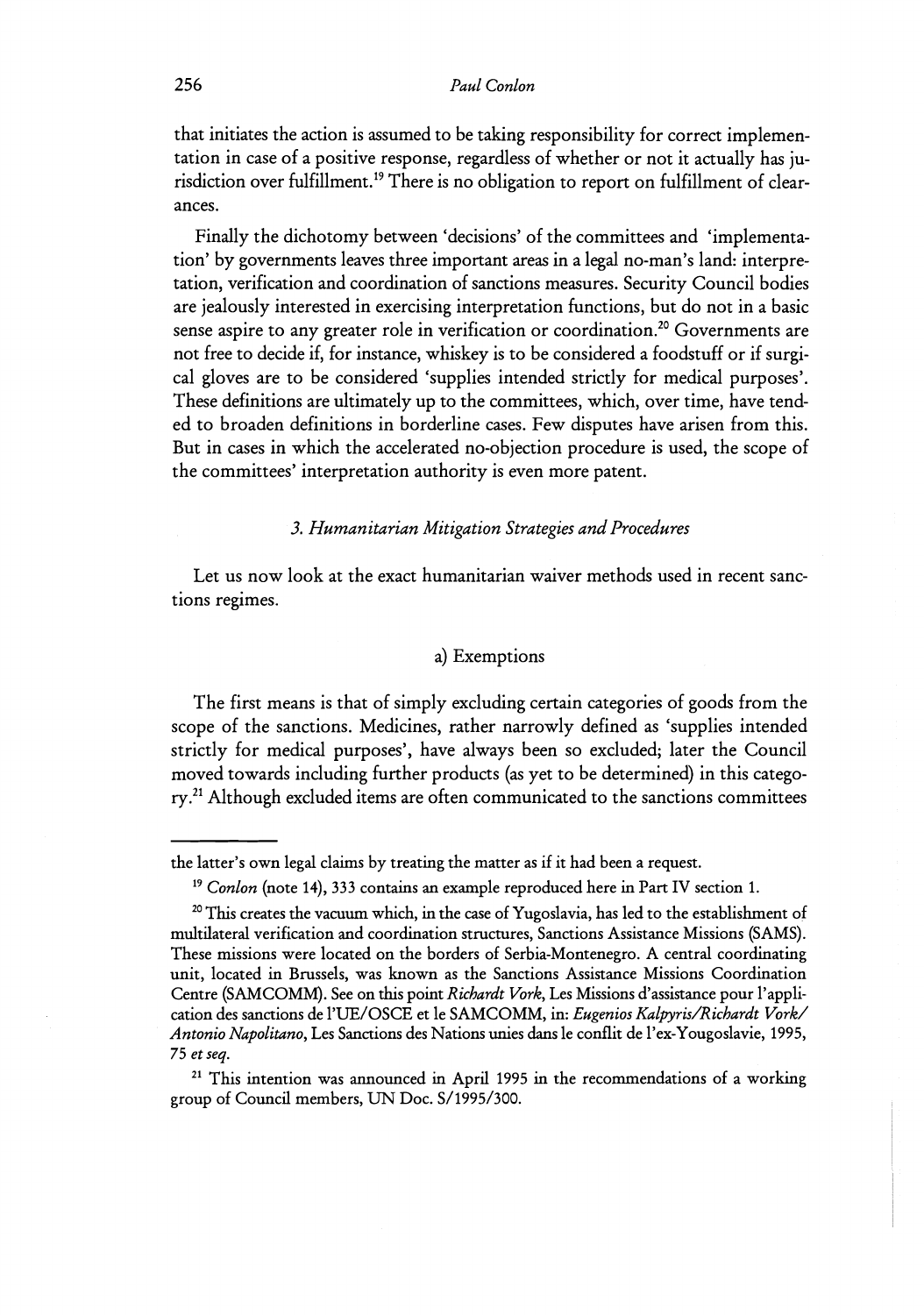out of convenience, governments have no obligation to do so. Thus trade in these items to the target State escapes the immediate purview of the sanctions committees.

#### b) Notification

A slightly stronger form of control applies to those items, normally foodstuffs, subject to notification. There is no general ban on their shipment to the target State, but permission to ship requires notification to the sanctions committees. Normally quantity, value and identity of consignor and consignee are contained in such notifications, but there is no absolute requirement that such be included. The purpose of notification is to provide some minimal control over the definition of items; otherwise governments could extend the scope of items through opportunistic redefinition. Committees in any case apply broad standards such that unappetizing items like soda ash, patchouli leaves, flower bulbs and banana and pineapple plants have on occasion been treated as foodstuffs. $22$ 

#### c) No-Objection Items

Further items, variously defined in different sanctions regimes at the level of Security Council resolutions, $^{23}$  are subject to a no-objection procedure, which means that a State must request authorization for the shipment. Because the committees work on the basis of consensus decision-making, a single member can block such a request. Reasons are given for rejecting a request, but not for accepting one. The procedure also means that requests are automatically authorized and the authorizations signed by the committee chairman if no objections are communicated by the

 $22$  Singapore in a letter to the Iraq sanctions committee of 19 January 1993, UN Doc. S/AC.25/1993/COMM.181, notified shipment of 5 tons of patchouli leaves to Iraq; in October 1993 the present Author wrote a memorandum requesting information from the United Nations Special Commission (UNSCOM) on 'Possible Weapons Relevance of Patchouli Leaves'. The response was negative. On flower bulbs, banana and pineapple plants see communication of 27 September 1994 from the Director of SAMCOMM to the Yugoslavia sanctions committee, UN Doc. **S/AC.27/1994/COMM.44808,** voicing criticism of that committee for allowing 125 tons of flower bulbs and 100,000 plants of each of the indicated kinds to be shipped to Yugoslavia as foodstuffs.

 $23$  For Iraq: 'materials and supplies for essential civilian needs as identified in the report of the Secretary-General dated 20 March 1991 (S/22366)'; For Yugoslavia: 'commodities and products for essential humanitarian need'. See note 12 for source in both cases. The report of the Secretary-General referred to above was widely referred to as the 'Ahtisaari Report', **and** did not contain criteria for which items were needed, but rather which broad economic and social sectors were to be considered for humanitarian treatment. In these cases as well as Haiti, sanctions measures were general but allowed exceptions. In the case of Libya the situation was reversed: selective sanctions were imposed against a background of general 'permitted' trade.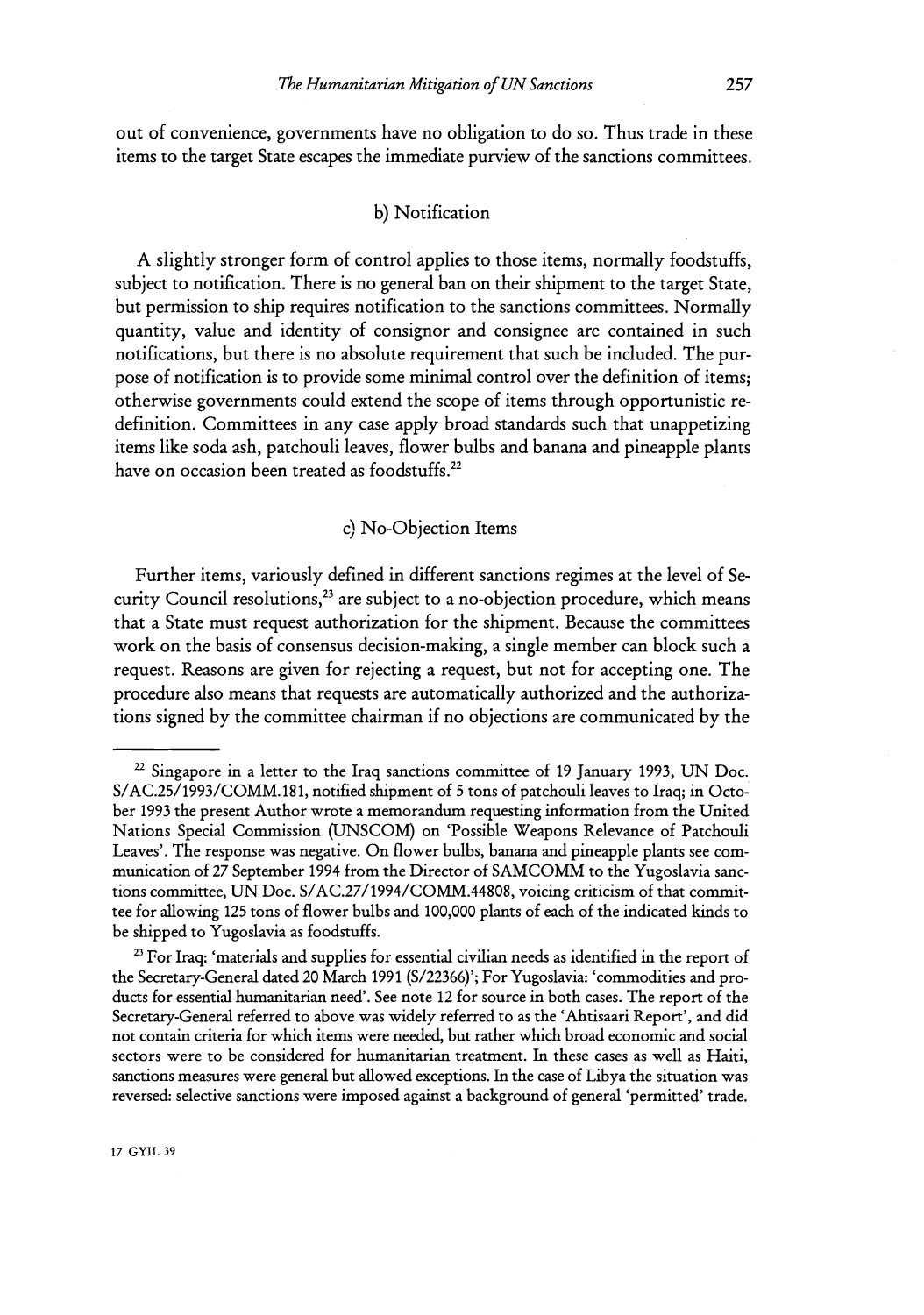stated deadline. There is thus no requirement for positive approval action on the part of members. While one observer has argued that "all committee members are basically called upon to participate in examination and decision," $24$  of humanitarian waiver requests, another has complained that the general passivity of most members gives grounds to question the legal soundness of the decisions.<sup>25</sup>

In most sanctions regimes, decisions on no-objection items are not made on a purely categorical basis, but take other factors into account, particularly end-use and end-user. Furthermore, the Iraq sanctions committee based much of its earlier work on considerations, not of the actual items requested, but of the *sectors* in which they were to be used.<sup>26</sup> While this occasioned charges that committee practices were arbitrary, the basic reasoning was correctly perceived by the target State and potential exporters, who began to manipulate their item descriptions accordingly. The matter is exacerbated by the fact that the committees do not coherently communicate any reasons to the requesting party. The Iraq sanctions committee, via its chairman, originally did so but the volume of waiver traffic soon made it impossible to maintain this practice. The committee at one point granted authorizations of spare parts for ambulances and tractors, but not for private vehicles. Similarly construction materials specifically intended for hospitals, schools, houses of worship and even lowincome housing projects were approved, while those for more general end-users were not. Requests for goods used in certain sectors (medical care, agriculture, water supply, refrigeration, food processing, education, religious worship) tended to be approved, while those for others (construction, industry in general) were not. Certain sectors, notably sports and culture,<sup>27</sup> were not recognized as covered by human-

<sup>27</sup> At the 104th meeting of the Yugoslavia sanctions committee, the Russian Federation argued that cultural exchanges were not prolubited by para. 4 (c) of Resolution 757. The United States disagreed, pointing out that para. 22 of Resolution 820 made authorization necessary. See provisional summary record, UN Doc. S/AC.27/104,6. At the 102nd meeting of the Iraq sanctions committee on 14 October 1993, a request from Iraq to allow a ship with football supporters to dock in Qatar, where the national team was playing a play-off match, was not granted, despite a general consensus that it was a humanitarian matter, see the provisional

<sup>24</sup>*Kaul* (note 13), 100.

**<sup>25</sup>***Conlon,* Legal Problems (note 13), 86.

<sup>&</sup>lt;sup>26</sup> It might be noted that periodic aggregations of authorizations compiled by the present Author for the Iraq sanctions committee classified items according to sector. Thus in an internal secretariat document 'Consolidated Report on the Slupment of Foodstuffs, Medicines and Materials and Supplies to Meet Essential Civilian Needs: Status for Period 1 January 1992 through 30 June 30 1992' (24 July 1992), 3, the following explanation was given: "a refrigerator for hospital use will be listed under 'Medical and Hygienic Articles', whereas a refrigerator used in a food factory will be listed under 'Food Processing'. In contrast to previous reportings, agricultural vehicles are now included under agriculture, and not [under] vehicles; similarly vehicles used in water and sewage systems are likewise [found] under their respective heading."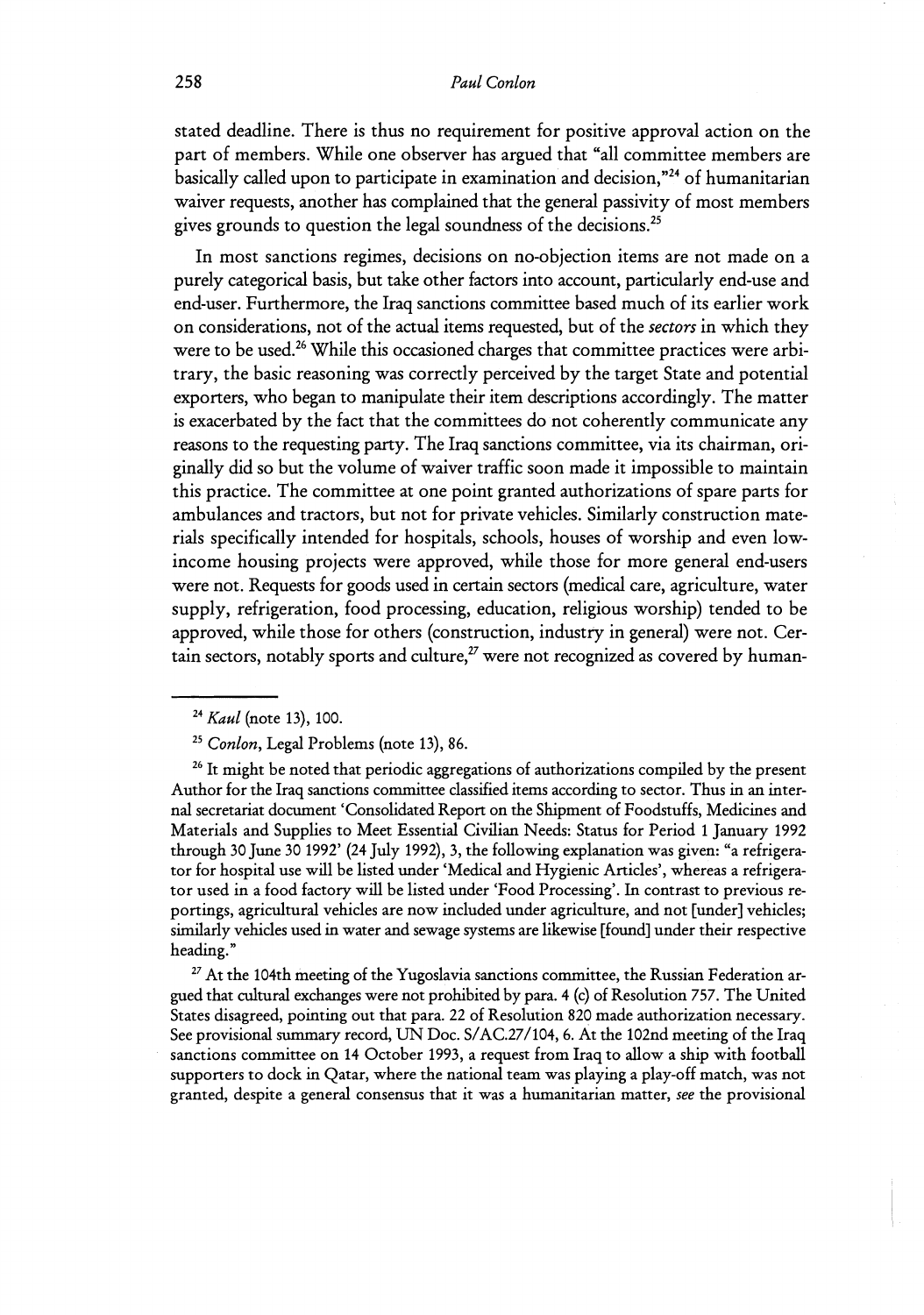itarian principles, presumably because they were not so considered when classical humanitarian law instruments were drawn up. Because committees follow regimespecific criteria and are not bound either by precedent or by the practices of other sanctions committees, this mode of operation has the advantage that it can take into account regional or cultural differences. Thus hard liquor was considered a basic humanitarian item for shipments to Yugoslavia but not to Iraq. The Iraq sanctions committee, influenced by economic warfare considerations, which are not part of the UN Charter's scenario for sanctions, tended to block non-finished industrial inputs in favor of finished goods. One reason is that finished goods are easier to control than pre-finished components. This practice was particularly objectionable in the case of textile fabrics, because households in that part of the world frequently sew their own clothes from fabric. In the case of Yugoslavia, which alone among sanctions target States had a more advanced and variegated economic structure, it was feared that unlimited exports of prefabricate and precursors would enhance its ability to produce end-products for export and thus thwart the purpose of the sanctions. One member, the United States, used such an argument against a proposal to disallow exports of pharmaceutical raw materials, but eventually had to yield to pressure.<sup>28</sup>

The system contains the rational core of an attempt to define more clearly which sectors and activities should benefit from humanitarian mitigation considerations, but it could not be developed into anything more coherent. Given the huge volumes of cases and the rudimentary administrative facilities of the UN secretariat, sanctions committees could not keep track of their own practice. This obviously led to many arbitrary and inconsistent decisions. However the practice was by no means as arbitrary or insensitive to humanitarian considerations as its enemies have claimed.

There have been frequent complaints about delays in handling such requests. UN officials do not scrutinize, evaluate or even collate such requests; they merely process them for further transmission to members. The latter are not required to give positive approval for a request to be authorized; it suffices if they remain passive and do not register any objection to it. It is hard to see how this could be done faster. Scrutiny of the requests and discussions on their acceptability are the domain of members interested in objecting (most members passively accept all requests). Delays are rather the result of this and the huge request volumes.

summary record in UN Doc. S/AC.25/SR.102. The same general tendency ran throughout extensive discussions of Yugoslavian participation in the 1992 Olympics in UN Docs. S/AC.27/SR.22, S/AC.27/SR.23 and S/AC.27/SR.24.

**<sup>28</sup>***See* the remarks of the U.S. delegate, *Graham,* on this subject in the provisional summary record of the 21st meeting of the Yugoslavia sanctions committee on 14 July 1992, UN Doc. S/AC.27/SR.21, 7.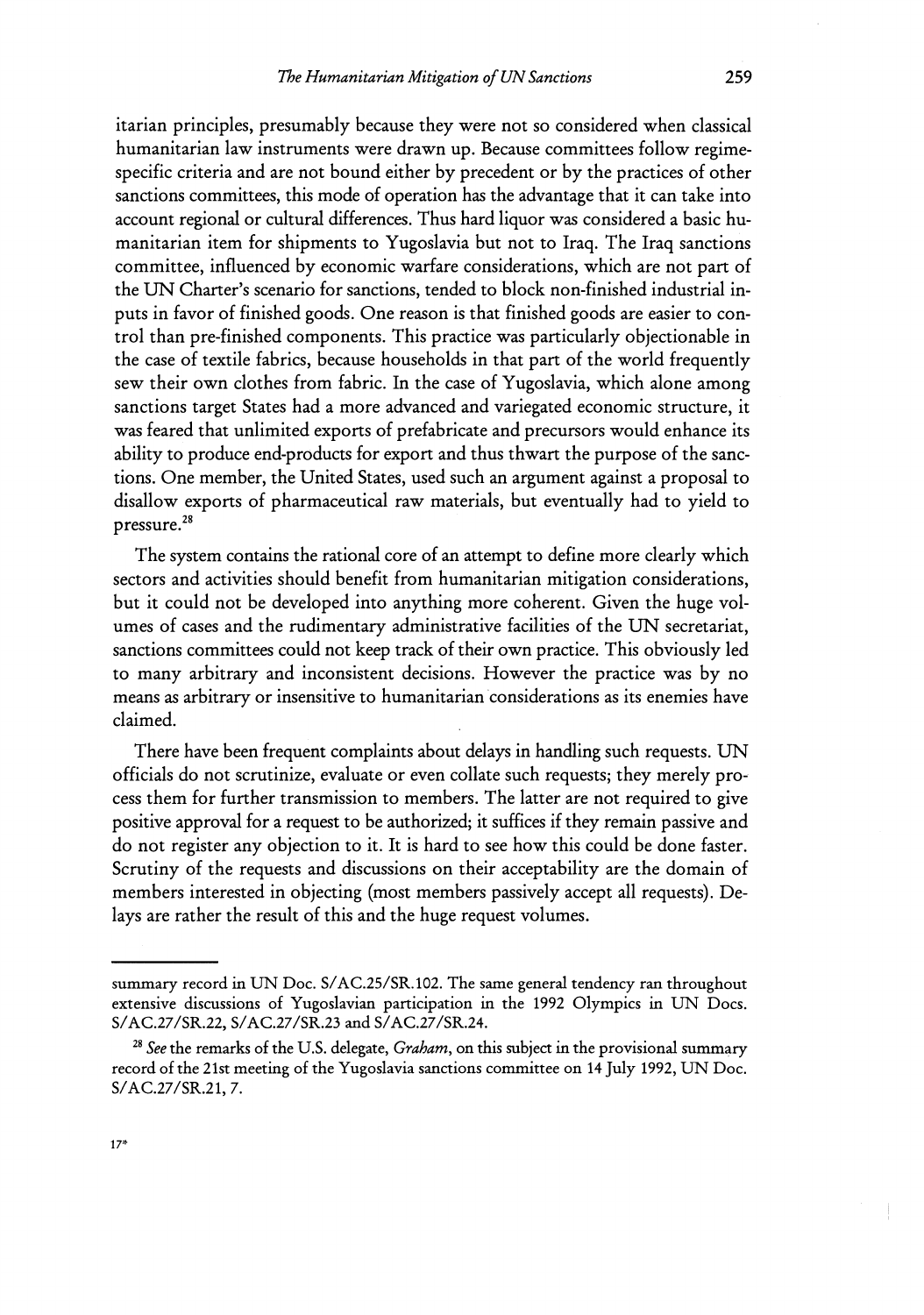Occasionally there are gentlemen's agreements to 'consider favorably' items in certain broad sectorial categories, although even here there are no coherent item lists and there is no binding obligation to abide by the agreement. Thus within the Iraq sanctions committee there was a 'gentlemen's agreement', framed by the then-ambassador of Zimbabwe on behalf of the non-aligned members. Their original intention had been to obtain the transfer of certain sectorially defined items to notification status. The more hard-line members rejected this but instead agreed that they would 'generally look favorably on requests' within certain categories *(e.g.* civilian clothing, supplies for babies and infants, spare parts and materials for water treatment and sewage disposal plants).<sup>29</sup>

#### d) Financial Controls

Freezing assets of a target State has been a common sanctions measures but generous loopholes have always been provided. The granting of clearance for shipments is divorced from considerations on their financing, and asset freezes generally do not apply to goods for which clearance has been given. The Yugoslavia sanctions committee, by granting clearance for upwards of US\$50 billion worth of goods thereby unfroze an amount assumed to be in excess of what was originally frozen. The sanctions regime against Iraq was particularly rigorous in that the original unfreezing of frozen assets for the purpose of paying for humanitarian waivers was later countermanded by Resolution 778.<sup>30</sup> This then imposed a total ban on the unfreezing of any frozen assets, except under certain limited conditions having to do with an escrow account controlled directly by the UN. But the relevant sanctions committee had no functions mandated under that resolution, and continued to authorize and administer waiver shipments without taking the provisions of that resolution into consideration. In general control of assets has been an aspect of sanctions regimes in which the UN has been notably unsuccessful.

#### **111. Actual Practice in Humanitarian Waivers**

#### *I. Sanctions-Committee-Administered Waiver Clearances*

Statistics will shed some light on the major problems involved here. In 1994 the Iraq sanctions committee handled about 6,000 humanitarian waiver clearances of all

<sup>&</sup>lt;sup>29</sup> Text contained in the provisional summary record of the 66th meeting of the Iraq sanctions committee, UN Doc. S/AC.25/SR.66. The original listing was in a letter from the ambassador of Zimbabwe to the chairman of the committee of 23 December 1991, later reprinted in UN Doc. S/AC.25/1994/INF/l.

**<sup>&#</sup>x27;O** SC res. 778 of 2 October 1992.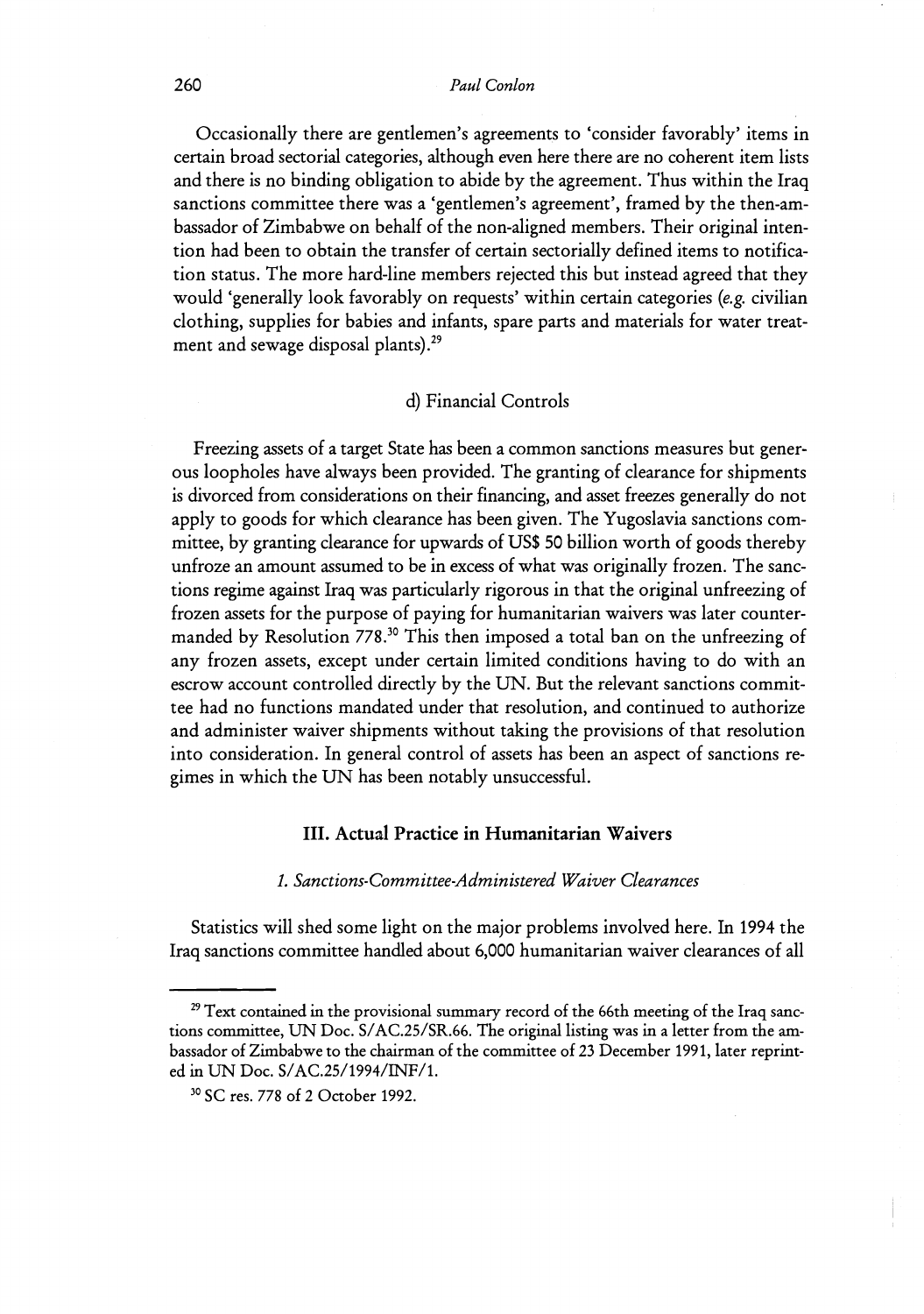kinds. It cleared US\$ 1.2 billion in foodstuff notifications and US\$ 215 million in medicine notifications along with US\$ 2.8 billion in authorized no-objection item requests. The total for all clearances was thus US\$ 4.2 billion. An additional US\$ 925 million worth of no-objection item requests were still undecided as of about March 1995. Of all no-objection item submissions in 1994, US\$ 3.3 billion were rejected by the committee. If all waiver actions submitted had been cleared, the amount involved would have been US\$ 8.4 billion. The average acceptance rate for no-objection items was 45.7 percent. Jordan, the Republic of Korea, the United Kingdom, Turkey and Finland were Iraq's top five waiver trade partners, followed by Germany, Egypt, France, the Netherlands, Pakistan, Bulgaria and Portugal. Of all clearances, 18 percent had been submitted by Security Council members, 14 percent by permanent and 4 percent by non-permanent members. Of all clearances about US\$57 million (or 1.3 percent) were submitted (and paid for) by various UN sections and agencies.<sup>31</sup> In 1993 the same committee had handled about 5,000 requests and cleared a total of US\$3.4 billion. Waiver clearances were thus rising, but the rate of increase was gradually levelling off. In 1993 Security Council members had done no less than one-fourth of all the waiver trade with Iraq. The level probably rose again in 1995 and 1996 as Germany was then a non-permanent member of the Council.

Nobody knows exactly what the equivalent figures for the Yugoslavia sanctions committee were, but in calendar year 1994 an estimate of US\$30.6 billion was calculated on the basis of a random sampling. It broke down into US\$ 16.1 billion for food, US\$ 2.5 billion for medicine and US\$ 12 billion for no-objection items. The general acceptance rate was 65 percent. By monetary volume, just under 71 percent of the clearances were submitted by Bulgaria; Romania accounted for 4.6 percent and Hungary for 3.8 percent. The remaining trading partners in the sample (twenty

<sup>&</sup>lt;sup>31</sup> The figures were calculated from data in 94COMMS.DB, the relevant committee's correspondence and case management Paradox database. For involved methodological reasons the calculation is an underestimate rather than an overestimate, and all value figures reflect what the submitting parties claimed. The value of medicines may be understated, since much medicine was cleared in small gift shipments sent (or taken) by businessmen; these were frequently marked 'ncv' or 'no commercial value' and thus did not enter into the calculation.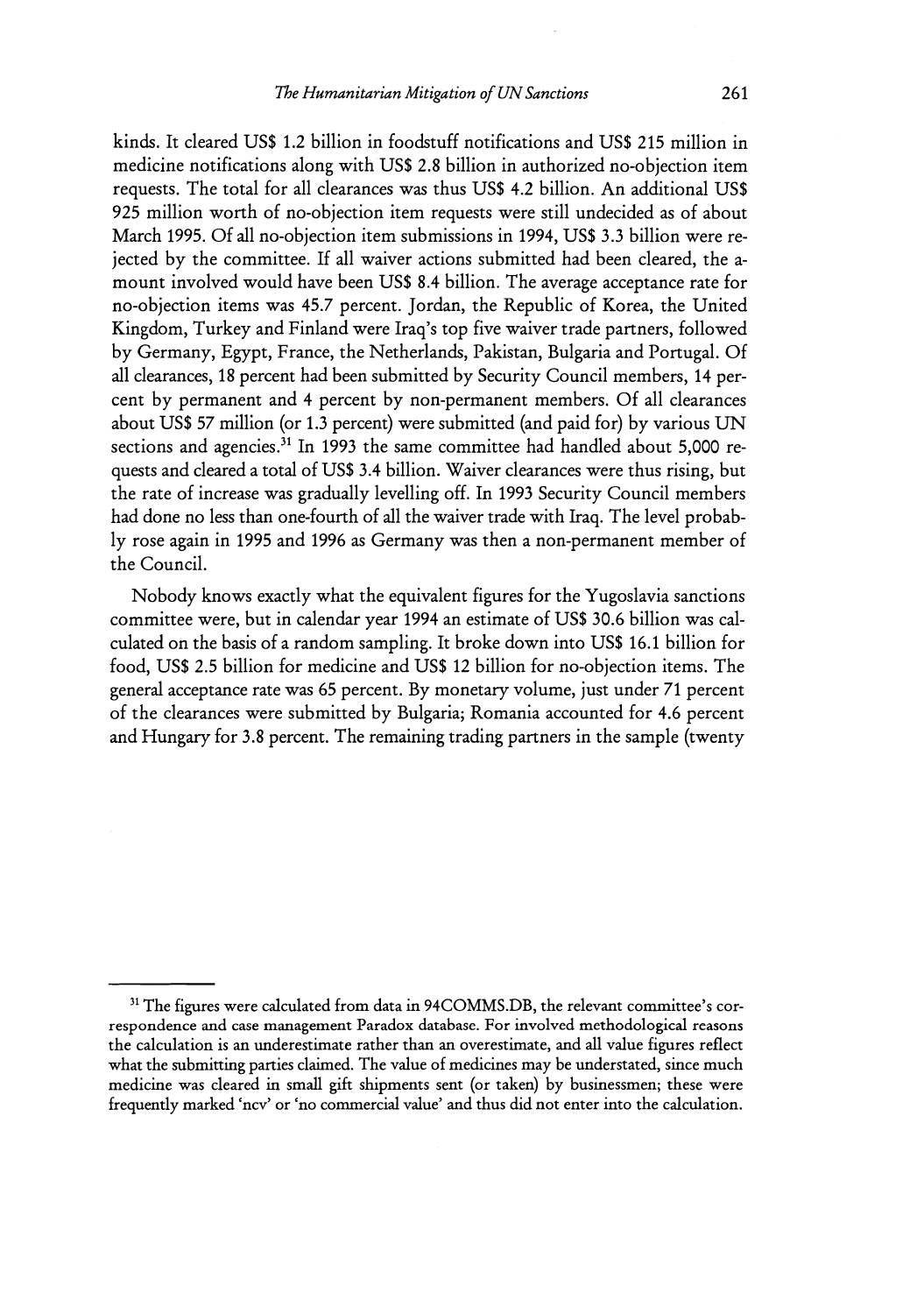countries) had negligent 'market shares'.32 The total number of correspondence items was about 20,000.

Fulfillment rates are unknown but have been estimated at about 10 percent (by value) for Iraq and at about 2 percent (by weight) for Yugoslavia.<sup>33</sup> Bulgaria on one occasion admitted that it had made use of only 0.7 percent of its clearances for 1993.34 Analysis of requests to both committees over the years generally showed that at least 95 percent of the requests were purely commercial. 'Humanitarian' deliveries, *e.g.* donations from humanitarian, non-governmental organizations (NGOs) such as Save the Children or Oxfam, and aid from international organizations such as the World Food Programme (WFP) or UNICEF were somewhere around **2** - 5 percent of the total.<sup>35</sup> Certain categories of goods were over-subscribed: thus food notifications to Iraq between May 1991 and December 1993 totaled over 23 million tons (approximately ten years' worth of food imports in normal times).<sup>36</sup> Turkey in the first half of 1994 alone requested clearance for over 48 million drinking vessels

<sup>&</sup>lt;sup>32</sup> The figures are taken from a memorandum prepared by the present Author, 'Annual Volume of Commercial Clearance of the 724 Committee', and dated **5** December 1994. The random sample was of 1 percent of all submissions between 1 January and 15 November 1994; this is the lowest acceptable sampling level for such an extrapolative estimate. For methodological reasons, in cases of doubt all figures were biased towards the lower end, meaning that the estimate is more likely to be an underestimate than an overestimate. The figures obtained for Bulgaria would indicate that that country's total waiver clearance for the year was US\$ 21.6 billion. Of the correspondence picked up in the random sample, 39 percent came from Bulgaria, and its acceptance rate was lower than average, but the average value of a Bulgarian submission was twice as high as the remaining sample. If all waiver submissions for the year had been cleared, the total would come to US\$47 billion.

 $\rm{^{33}}$  Iraq's imports in the years 1993 - 1994 are assumed to have been in the area of US\$ 800 million to US\$ 1.2 billion. However an unknown (but apparently substantial) portion of that went for purchases that were not *per se* cleared by the sanctions committee, though committee clearance documentation may have been used to smuggle them. It was on this basis that the figure of 10 percent was arrived at. For Yugoslavia see *Vork* (note 20), 95 - 96. The figure 2 percent is by quantity, taking into account partial fulfillment of some shipments. Some 88 - 9 1 percent of all committee clearances were never used for any trans-border shipment. This means that about 30,000 of the clearance documents issued by the sanctions committee in New York were wasted effort.

**l4** Letter from Bulgaria to the Yugoslavia sanctions committee, 28 June 1994, UN Doc. S/AC.27/1994/COMM.35671, mentioned by the chairman at the committee's 106th meeting on 1 July 1994, see provisional summary record of the meeting in UN Doc. S/AC.27/SR. 106, 7. The letter used the term 'duly notified', implying it meant food and medicine.

**l5** *Paul Conlon,* Committee Administration of Authorised Exports to Iraq, 21 August 1992, 4 (internal secretariat report).

 $^{36}$  Calculated from FOOD.ASK, the relevant committee's food notification askSam database. This was discontinued after December 1993 because waiver statistics for 1993 and 1994 were collated on the basis of monetary value.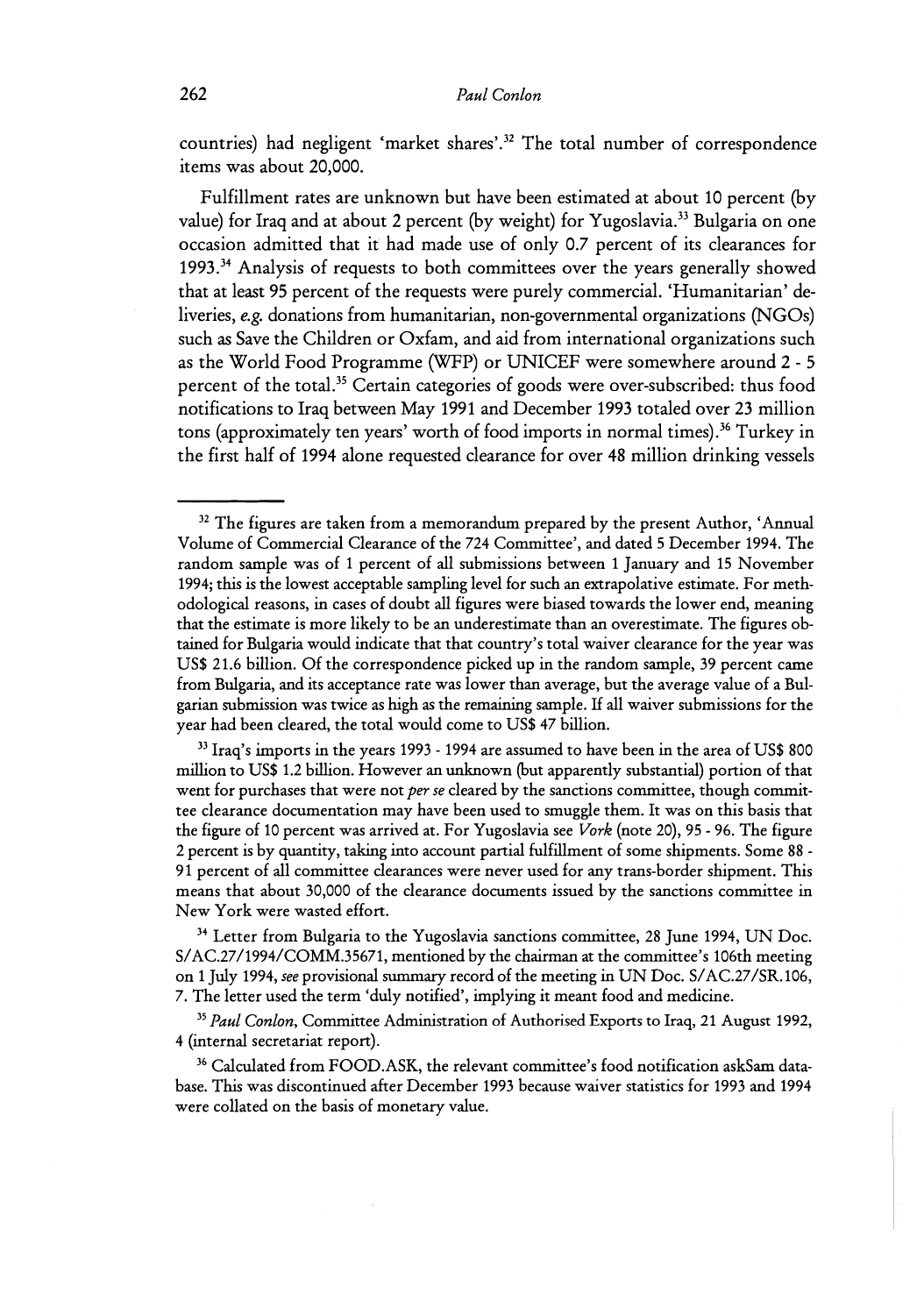(water glasses, teacups etc.) and for over 160,000 tons of soap and detergent for Iraq.37 The number of shoes cleared for Yugoslavia in a seventeen-month period (120 million pairs) would have sufficed to provide eleven new pairs of shoes for the entire population (including infants).<sup>38</sup> The chairman of the Yugoslavia sanctions committee, the Brazilian ambassador, was forced to spend a weekend in April 1994 affixing his signature to several hundred letters with a total clearance value of US\$ 700 million.<sup>39</sup> Remarks by the secretary of the committee at a later meeting give an indication of the Alice-in-Wonderland nature of the business transacted.

Mr. *Ilitchev* (Secretary of the Committee) noted, in connection with the problem to which the Chairman had referred, that sugar exports from Bulgaria had totaled US\$379 billion [in 19911, which worked out to a unit price of US\$12 per pound, or approximately four times the average market price. From the standpoint of the quantities being imported, the consumption of eggs in Yugoslavia would be three times the average annual consumption in the United States. The information that SAMCOMM could provide would help to clear up those types of anomalies.40

Ironically enough, medicine notifications for Iraq in 1993 and 1994 were only US\$ 223 and 215 million respectively, below the minimum of 365 US\$ million that the World Health Organisation (WHO) considered an acceptable level.

#### 2. Manipulative or Inappropriate Humanitarian Waivers

Statistically speaking, abuse prevails over legitimate use of this humanitarian mitigation system, because only 2 - 10 percent of the clearances are used for the humanitarian purposes recognized by Security Council resolutions. What happens to the rest is anyone's guess, and while it is probable that many simply go unused, a portion of these are obviously being used for manipulative and presumably illegal purposes. The phenomenon persisted over several years, showed no sign of abating by itself and even began to appear in embryonic form in the work of the Haiti sanctions committee.

Even the application of the term 'humanitarian' to these waiver actions is misleading. Most of them are purely commercial transactions carried out under normal 'what the market will bear' conditions. Charging US\$ 10 for a water glass or GBf 1 for a light bulb (wholesale prices!) would not normally qualify as 'humanitarian'.

**<sup>37</sup>**Internal secretariat document, Statistics on 1994 No-Objection Requests from Turkey, 13 June 1994.

<sup>&</sup>lt;sup>38</sup> Communication from SAMCOMM to the Yugoslavia sanctions committee, UN Authorization of Shoes, 18 November 1994.

*<sup>39</sup>See* the provisional summary record of the 103rd meeting of the Yugoslavia sanctions committee, 29 April 1994, in UN Doc. S/AC.27/SR.103,3.

<sup>40</sup> Provisional summary record of the 113th meeting, 1 December 1994, UN. Doc. S/AC.27/SR. 113, 11.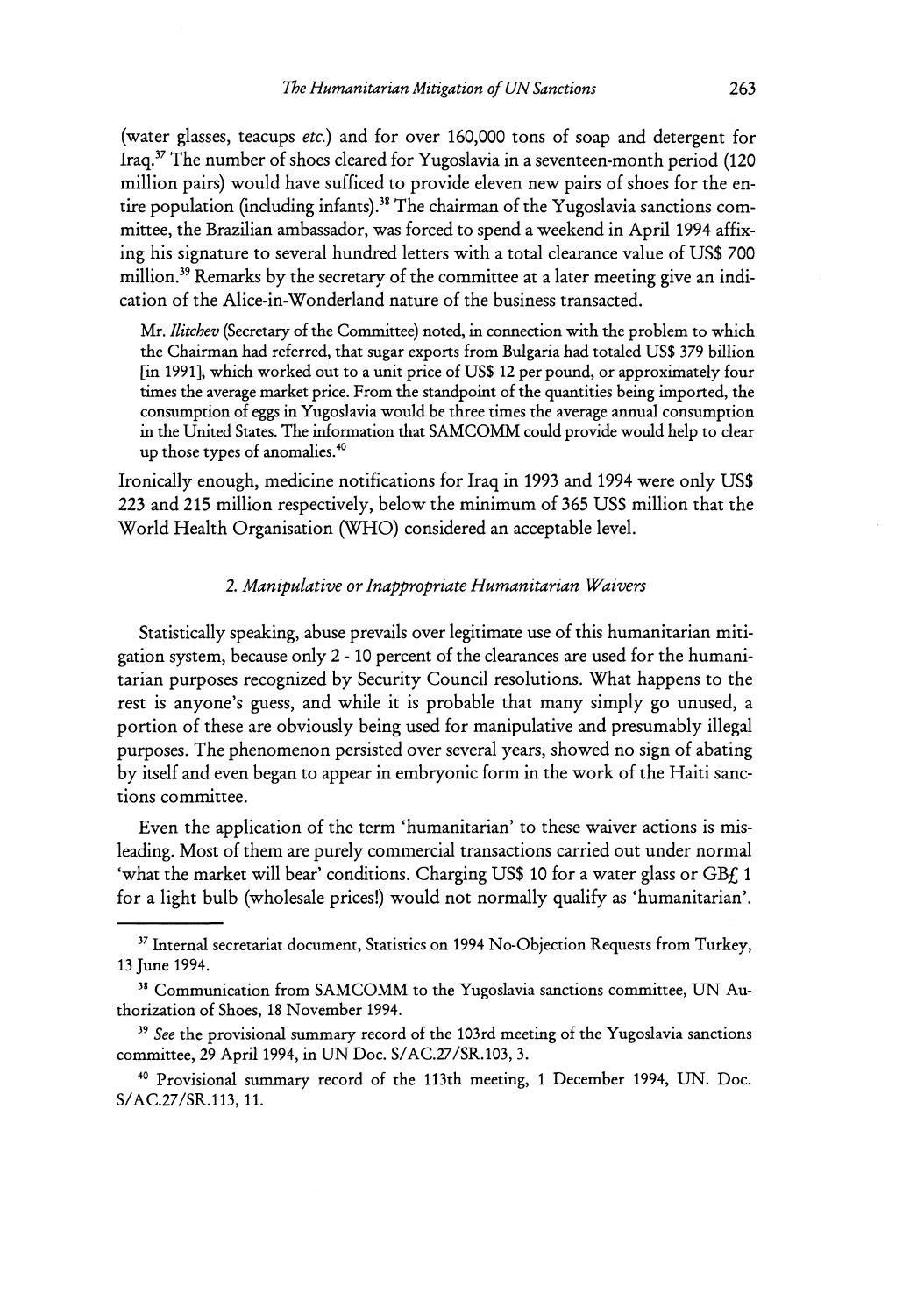Many commercial actors simply want to re-open trade with the target State and seek to obtain permits under the only headings permissible; some of them may have been led to believe that target-State markets are particularly lucrative. In order to obtain permits, manipulative item descriptions are used. Expensive Reebok sneakers were cleared to Yugoslavia as 'shoes for disabled persons and handicapped children'<sup>41</sup> and building materials approved for a low-income housing project in Basra were said to have been diverted to other use by the Iraqi authorities.<sup>42</sup> Pre-fabricated or more general source-stocks are approved under the guise of more acceptable end-use descriptions. Thus a shipment of PVC granulate to Serbia was cleared as 'PVC materials for food packaging'.43 Granulate could be used for all products containing PVC, most of which have nothing to do with food packaging. Similarly, computers were disguised as 'office furniture'.<sup>44</sup> One of the most interesting examples is coffin cloth. Allowed by the Iraq sanctions committee originally because funeral accessories are considered humanitarian,<sup>45</sup> the committee was later inundated by clearance requests running into the thousands of tons. Presumably these were nothing but textile fabrics.

Many of the commercial interlocutors requesting clearances in the millions (and occasionally even billions) are obscure firms operating out of residential or postbox addresses. **A** Swedish multinational exporting tires and spare parts to Iraq turned out to be a neighborhood grocery store. A jewelry shop in Germany, disguised as an oil company, came within a hair's breadth of obtaining US\$ 1.3 billion worth of clearances, and would have obtained the clearances had it not been imprudent enough to arouse suspicion with a unit price for detergent of US\$ 4 per ton.<sup>46</sup> The

**<sup>41</sup>***See* note 38.

**<sup>&</sup>quot;** *See* provisional summary record of the 93rd meeting, 5 May 1993, UN Doc. S/AC.25/ SR.93.

**<sup>&</sup>quot;** The authorization had been granted to Bulgaria in UN Doc. S/AC.27/1994/OC.30175; communication from SAMCOMM to the Yugoslavia sanctions committee, 'PVC Material', 12 December 1994.

**<sup>44</sup>***Vork* (note 20), 107.

**<sup>45</sup>***See* provisional summary record for the 78th meeting of the Iraq sanctions committee, UN Doc. S/AC.25/SR.78.

**<sup>46</sup>**The applications, dated 14 February 1994, were submitted by Germany, UN Docs. S/AC.25/1993/COMM.1756 - 1757; *see* Der Spiegel, No. 14, 1994, 104 - 105.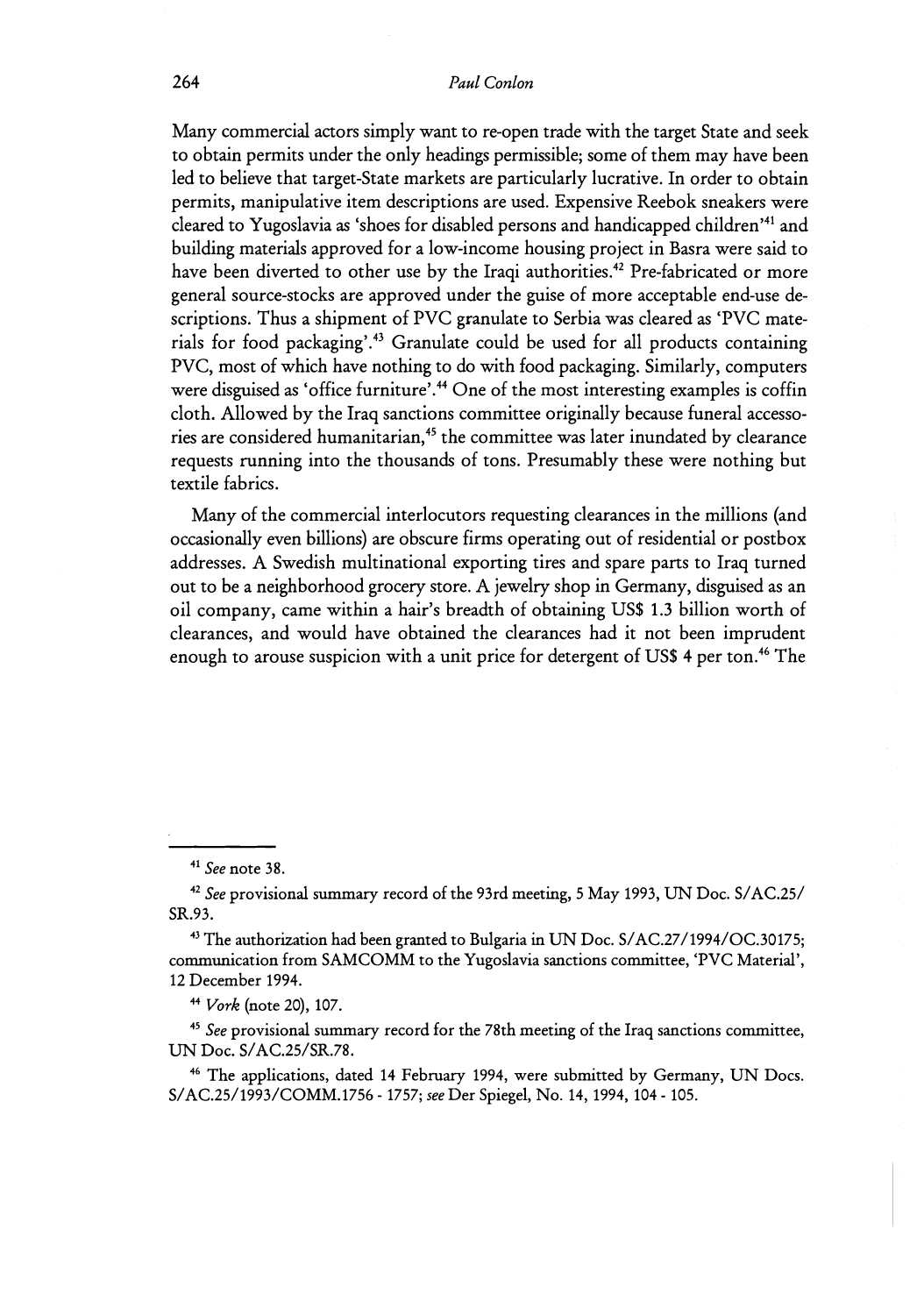Iraq sanctions committee was even willing to deal with Marc Rich<sup>47</sup> and Saddam Hussein's son Uday.<sup>48</sup>

A further unedifying phenomenon, which is problematic because it cannot be stopped, is that the humanitarian exemption categories also cover luxury items. Thus for several years fresh meat was flown into Baghdad from Khartoum (a threeand-one-half-hour flight) several days a week. This questionable trade was marginally even subsidized by UNDP. On one occasion the Iraqi regime boldly requested permission for 1,000 cases of expensive Scotch. The committee refused, but not after considerable arguing, and more members supported the request than opposed it.<sup>49</sup> In the Yugoslavia sanctions committee the United States, in particular, frequently fought against authorization for what it considered luxury items and argued that cigarettes and liquor should never have been made notification items in the first place.<sup>50</sup>

#### **3.** Presumed Abuses of Waiver Clearances

In general, while humanitarian waivers seek to satisfy basic needs of civilian populations, and especially of vulnerable groups, it is ultimately the target regime itself that must order the goods and arrange for payment. It can thus prioritize certain

**<sup>48</sup>**See id. The British trading company, Worldwide Ltd., reputed to belong to *Uday,* was on the same list. The Iraq sanctions committee in the course of the years cleared huge amounts of cigarettes and frozen chicken, commodities in which *Uday* was said to have a monopoly concession. See Michael Theodoulou/Christopher Walker, Baghdad 'New Mafia' Tightens Grip on Vital Supplies, Times (London), 4 September 1992. In 1992 the company received authorization for a single transaction (tractors, steel piping, water pumps) worth GBf. 148 million. See application of United Kingdom, 20 March 1992, UN Doc. S/AC.25/1992/COMM.256.

**<sup>49</sup>**See provisional summary record of the Iraq sanctions committee, UN Doc. S/AC.25/ SR.79. The request is contained in UN Doc. S/AC.25/1992/COMM.1065.

**50** See statement by the U.S. delegate in the provisional summary record of the 104th meeting of the committee on 25 May 1994, UN Doc. S/AC.27/SR.104, 5. Scharf was one of the U.S. State Department's desk officers for the Yugoslavia committee and has mentioned this issue in his coauthored article (note 13), 784, as well as in his comments at the Round Table (note 5).

**<sup>47</sup>** At the 73rd meeting of the Iraq sanctions committee on 9 July 1992, the U.S. delegate expressed his government's reservations about Switzerland's application to place the name of one of Marc Rich's firms on the list of oil companies approved for trading with Iraq under the original oil-for-food scheme. However, two other companies owned by Rich were accepted by the committee (and its U.S. delegate) without comment. See the provisional summary record of the meeting in UN Doc. S/AC.25/SR.73. The more or less complete list of all approved oil companies was published by Tom Ashby, Oil Firms no longer Notifying UN Panel on Iraq, Reuters, 21 February 1996.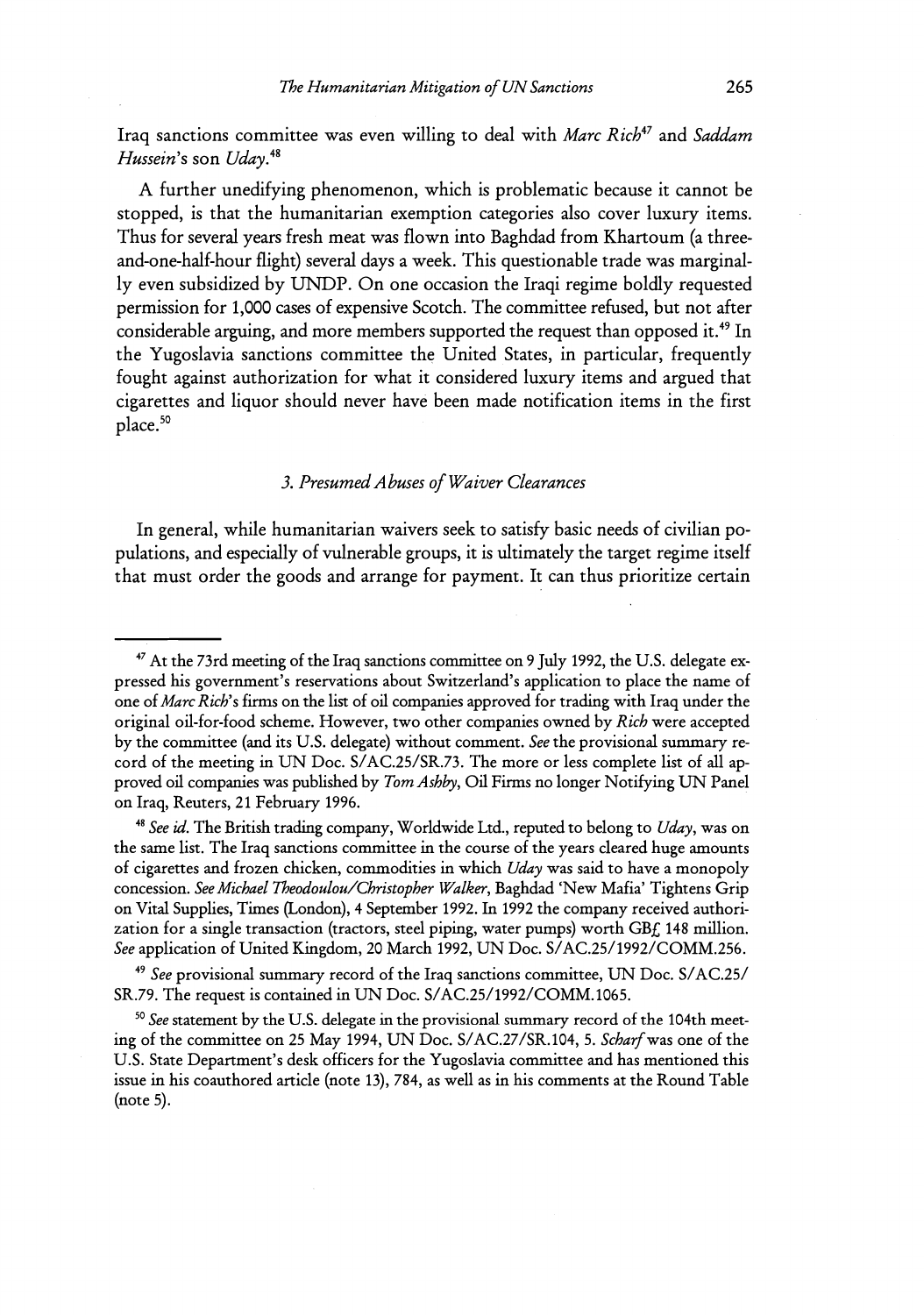goods over others, or even try to use the option for purposes not permitted by the humanitarian provisions.

Many of these excessive waiver clearances are merely speculative. The tentative deal falls through, most probably for lack of financing. However, this simple scenario does not explain the persistence and ubiquity of this phenomenon, even less the magnitudes involved. What then are the exact abuses that presumably lie behind these bizarre transactions?

The simplest abuse is pure commercialization of the clearance documents themselves. They have been bought and sold on the curb in relevant venues (Amman, Zagreb) by those wishing to smuggle goods to the target States. They may also be convenient ways of gaining clearance for transport desirable for other reasons. This was clearly one of the main motives behind the Sudan meat flights. Similarly, one Bulgarian factory obtained clearance for 10,000 truckloads to Iraq by notifying a donation (!) of some 265,000 tons of foodstuffs worth about US\$ 100 million.<sup>51</sup> More relevant is abuse directed at releasing frozen assets. There are two ways of doing this. In the literal case, the goods obtained are resold. However, this is costly. It is simpler and cheaper to obtain clearance documentation from the committee directly (or from a document broker), obtain release of funds from a bank in the amount of the invoice, then cancel the deal and keep the money.

The large volumes sometimes requested seem to be used for camouflaging smaller volumes of prohibited items. SAMS<sup>52</sup> on the borders of Yugoslavia frequently found prohibited items covered with legitimate items for which there was authentic clearance documentation. It should be pointed out that practically all land customs crossings into Iraq and Yugoslavia were undermanned and poorly equipped to allow rigorous inspections. The lack of precision in formulating clearance documentation enhanced the possibilities of fraud here, since quantification was sometimes vaguely stated in terms of weight (thus even things like teacups and coffin cloths were cleared in tons). In the case of Iraq, 'glue' and 'water treatment chemicals' were favorite request categories. Presumably any kind of liquid or viscous chemicals could be packed in plastic containers and cleared across the border with such permits. Some items like spare auto parts could easily be shipped with documentation clearing tractor parts. Thus a permit granted to a firm in London for GBf, 500,000 worth of tractors and combine harvesters was used in an unsuccessful attempt to smuggle GBf. 5  $\,$ million worth of spare parts for autos into Iraq via Jordan. The shipment was accompanied by an invoice from a non-existent firm in Ontario. $53$ 

**<sup>51</sup>**The request is contained in UN Doc. S/AC.25/1992/COMM.1660.

**<sup>52</sup>**See note 20.

**<sup>53</sup>**The authentic permit is contained in UN Doc. S/AC.25/1993/OC.907, referring back to the request in UN Doc. S/AC.25/1993/COMM.981. This was granted to one United Projects Co. Ltd. in Chiswick (London), registered company number 02304725; the invoice was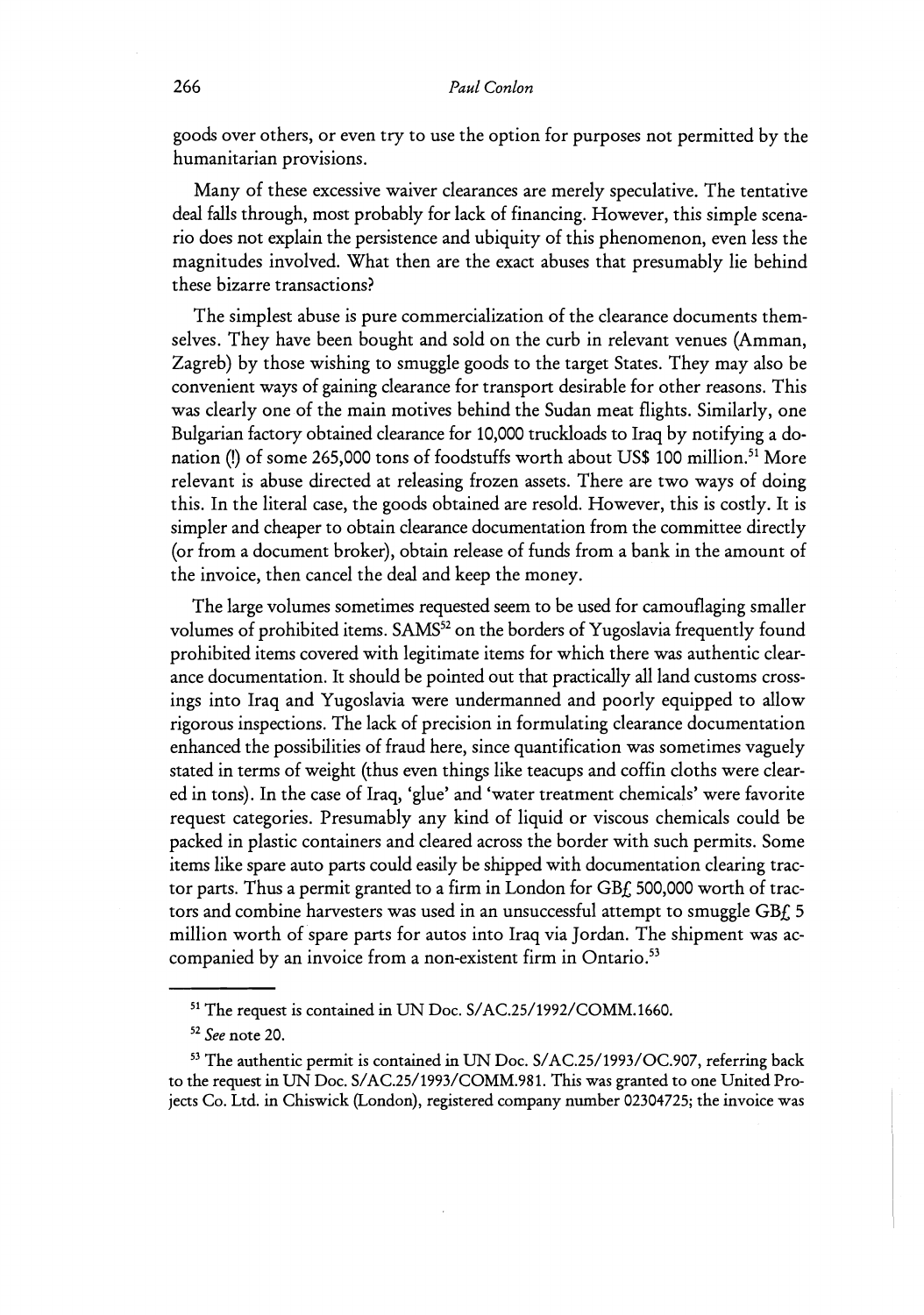Because clearance documentation often did not bother to specify the items covered but employed phrases like 'items as per your attached list', the substitution of a different list for the one cleared was another possibility. Ultimately, bulk item descriptions were often usable without substitution. The items covered being left so vague (e.g. greenhouse parts), the clearance could be used with anything that vaguely resembled it. In one case involving 'greenhouse kits' with a unit price of US\$ 713, each unit was found to consist of 16 tons of structural parts, one generator, one air conditioner and 20 cartons of electrical accessories.<sup>54</sup>

It also appears that clearance documentation was sometimes used for illegal purposes unrelated to the target State, e.g. clearance documents for export of hard liquor to Yugoslavia were useful to those smuggling liquor into Slovenia or Hungary. Neither can it be excluded that some of the permits were simply sought to be used by entrepreneurs seeking export subsidies or other purely domestic advantages. These would constitute abuse of the options offered for humanitarian waivers but are not necessarily sanctions violations. There is political abuse as well. Jordan once harassed the Iraq sanctions committees by dumping large numbers of frivolous requests. This led to administrative chaos, incurred considerable cost and also delayed action on legitimate humanitarian waiver cases for months.<sup>55</sup>

A somewhat patent case will suffice to show how far humanitarian mitigation measures have moved away from their original purpose. In 1992-93 the Iraq sanctions committee was confronted with a number of applications for export of specified glue types to Iraq: 40 tons of 'binding glue for books for sale to the [Iraqi] Ministry of Education', 50 tons of 'binding glue for school books', 100 tons of glue 'for use in schools and households', 100 tons of 'stationery glue' and 20 tons of 'paper glue for bookbinding'.<sup>56</sup> 'Hard-line' members of the committee had already rejected most of these when a row erupted at a meeting, whereupon it was agreed to refer the matter to the United Nations Educational, Scientific and Cultural Organisation (UNESCO) for an expert opinion on how much bookbinding glue Iraq might be in

from one General Trading Corp. Inc. of Mississauga (Ontario), but the company did not exist. The address and telephone numbers given belonged to private individuals, one of whom belonged to an Iraqi family known for its sanctions circumvention activities.

**<sup>54</sup>**The permit is contained in UN Doc. S/AC.25/1994/OC.2961 and referred back to the request in UN Doc. S/AC.25/1994/COMM.4384. The latter had been submitted by the Philippines on behalf of the Manila office of an Iraqi-owned firm, Al-Rafidain Trading Co. Inc.

**<sup>55</sup>**Sanctions Iraq-Jordan, unsigned wire dispatch from KUNA (Kuwaiti News Agency), 25 April 1995.

**<sup>56</sup>**The requests are contained in UN Docs. S/AC.25/1992/COMM.755, S/AC.25/1992/ COMM.1728, S/AC.25/1993/COMM.123, S/AC.25/1993/COMM.284 and S/AC.25/1993/ COMM.295 respectively.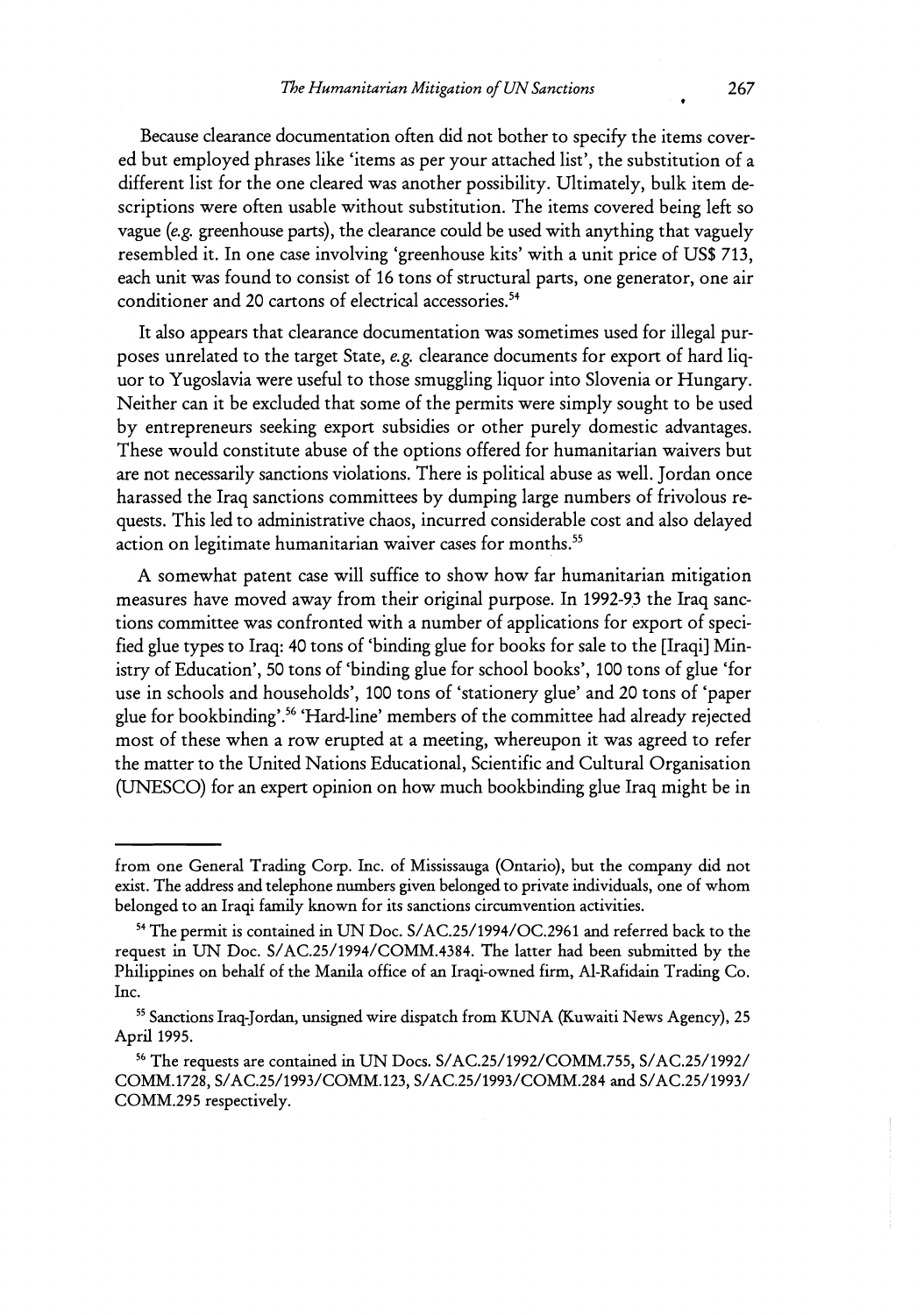need of.57 The latter eventually responded with an estimate of about 1 - 2 tons annually needed for binding school books.<sup>58</sup> Even then, when it was clear that requested volumes would suffice for close to a century at current consumption levels, more members of the committee argued for approval than against it, one of them with the argument that "the right to culture and education was a right of all human beings."59 Because the estimate by UNESCO appeared to refer too narrowly to bookbinding glue for schoolbooks, further clarification was sought. When all the facts were in, it appeared that the amount needed globally for education in Iraq might be 60 - 70 tons per year,<sup>60</sup> while the committee in 1992 had authorized exports of 320 tons of glue and rejected or deferred exports of 100 tons; in 1993 the committee had thus far rejected the export of 400 tons of glue and had decisions pending on another 2,310 tons of glue, the latter worth about US\$ 2 million.<sup>61</sup> Triumphantly, the 'hard-liners' then proceeded to reject another 3,000 gallons of glue 'for medical belts'.62

Similarly unedifying scenes accompanied drawn-out debates over clearance for banknotes between the 41st and 44th meetings of the same committee. Additional to arguments over procedural points that eventually necessitated extensive bilateral consultations and even the advice of the UN Legal Counsel, there was a complete chasm over the issue of whether banknotes qualified as a humanitarian necessity. The United Kingdom held that "the shipment of banknotes could not be considered humanitarian assistance within the meaning of paragraph 20 of Security Council Resolution 687," while Yemen asked rhetorically "what medium of exchange the Iraqis would be able to use to obtain the goods they needed if they were forced to resort to barter, and whether the intention was to force them to the most primitive means in order to survive." Cuba expressed agreement with Yemen "that there could be no thought of forcing the Iraqi people to resort to barter to obtain food. One did not have to know very much about economics to know that money was the essential medium of exchange in modern societies or to see that at the present time the amount of money in circulation in Iraq was insufficient for the trading that had to be done." The Chinese delegate held a similar view: "since money was a necessary medium for the normal functioning of society, paragraph 20 of Security

**<sup>57</sup>**See provisional summary record of the Iraq sanctions committee's 89th meeting on 5 March 1993, UN Doc. S/AC.25/SR.89.

UNESCO's response is contained in UN Doc. S/AC.25/1993/COMM.635.

<sup>&</sup>lt;sup>59</sup> Thus the representative of Djibouti in the provisional summary record of the committee's 90th meeting on 5 April 1993, UN Doc. S/AC.25/SR.90.

*<sup>60</sup>*UNESCO's second reply is contained in UN Doc. S/AC.25/1993/COMM.1471.

<sup>&</sup>lt;sup>61</sup> Information supplied by the chairman in the provisional summary record of the committee's 91st meeting on 4 June 1993, UN Doc. S/AC.25/SR.91.

*<sup>62</sup>* Request submitted by Jordan is contained in UN Doc. S/AC.25/1993/COMM.455.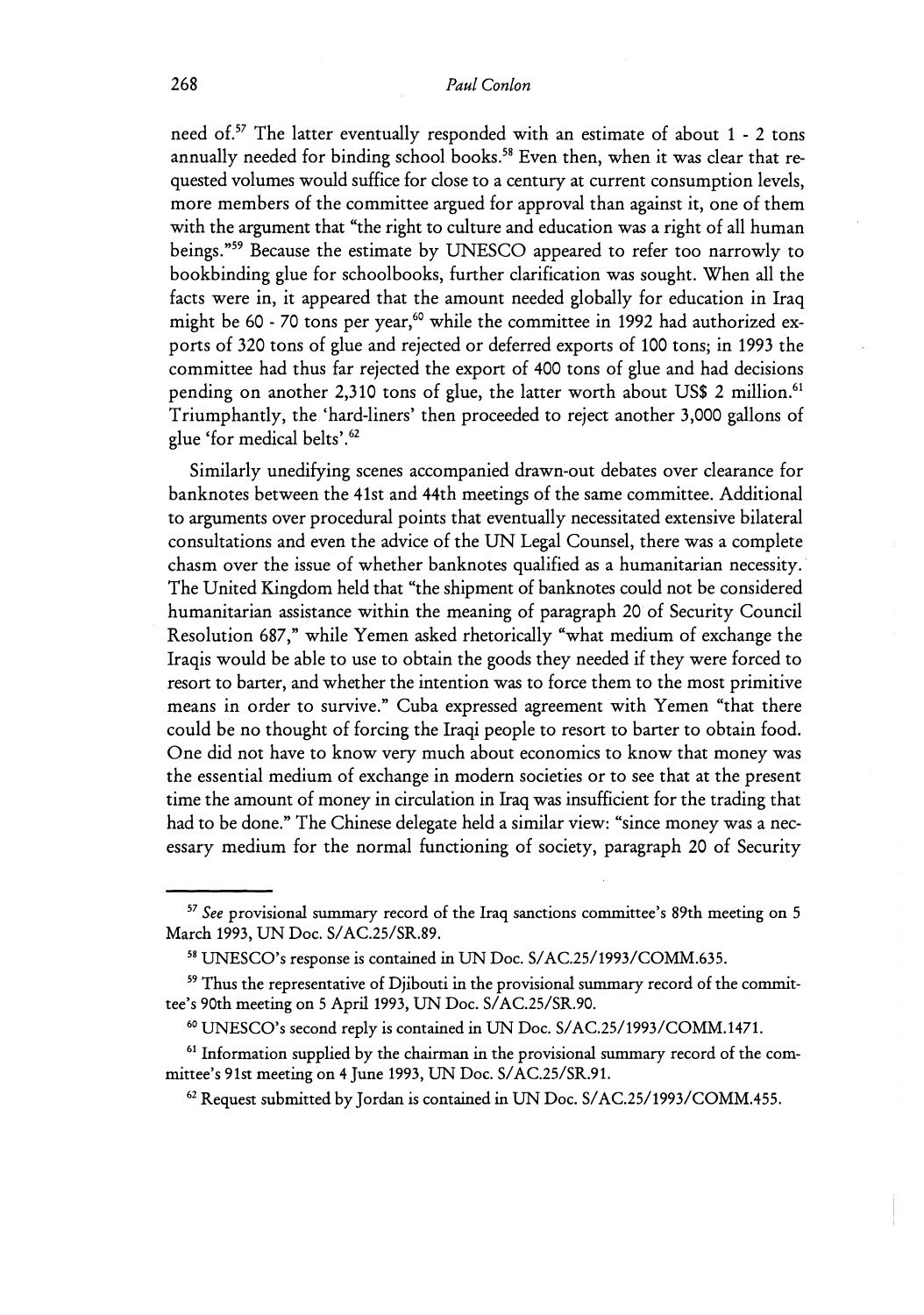Council Resolution *687* was applicable to banknotes and the Committee should approve the request." Ultimately the matter died because the British company that had printed the banknotes never applied for an export license, and the issue at the core of the dispute was never decided.<sup>63</sup>

#### *4. Political and Practical Problems Impinging on the Work of Sanctions Committees*

Excessive polemics and an inability to work on collectively accepted criteria for generic definitions occasionally prevented the committees from settling issues that actually raise interesting humanitarian questions. The sanctions against Yugoslavia contained a block on payments that suddenly affected Yugoslav old-age pensioners deriving pensions from outside the State.<sup>64</sup> Were social security remittances payments for humanitarian purposes? The relevant committee never agreed to such a broad categorization, but many members were more sympathetic to the plight of old-age pensioners. There was an additional problem in that paragraph 5 of Resolution *757* did not require clearance by the sanctions committee for States to make humanitarian payments to Yugoslavia "exclusively for strictly medical or humanitarian purposes and foodstuffs."<sup>65</sup> Unable to agree on a general approach to the question, the committee for a while dealt with such requests on a case-by-case basis. The committee then came under pressure, *inter alia* from the International Labour Organisation (ILO), which respectfully approached it on behalf of those disadvantaged by restrictions on free transfers of pensions, citing its mandate to defend the in-

**<sup>63</sup>**The remarks of the British, Yemeni, Cuban and Chinese delegates are taken from the provisional summary record of the Iraq sanctions committee's 42nd meeting on 12 June 1991 in UN Doc. S/AC.25/SR.42. The remarks made on this occasion by representatives of States historically adhering to Marxist economics is illuminating. For a markedly divergent view of the role of money, see Karl Marx, Theories on Surplus Value.

<sup>&</sup>lt;sup>64</sup> The question was whether or not such remittances could be transferred to the target State. The pensioners were not being deprived of their right to the remittances, as they could be paid to them abroad, or held in abeyance pending the lifting of sanctions. The situation is thus akin to problems posed when other types of periodic support payments are blocked or hampered by currency transfer restrictions or by non-convertibility of the currency of origin. The matter was furthermore exacerbated by claims that pensioners in Yugoslavia receiving such remittances were forced by their national authorities to accept them in local currency at artificially unfavorable exchange rates.

<sup>&</sup>lt;sup>65</sup> SC res. 757 of 30 May 1992, para. 5. Since the phrase occurs together with references to medicine and foodstuffs and since the former even has the qualifier 'strictly' placed in front of it, it is arguable that a very restrictive interpretation of 'humanitarian' in the terms of classical humanitarian law would be called for here. The present Author cannot easily envisage a Western court ruling that pensioners' remittances would be covered by the term in this instance.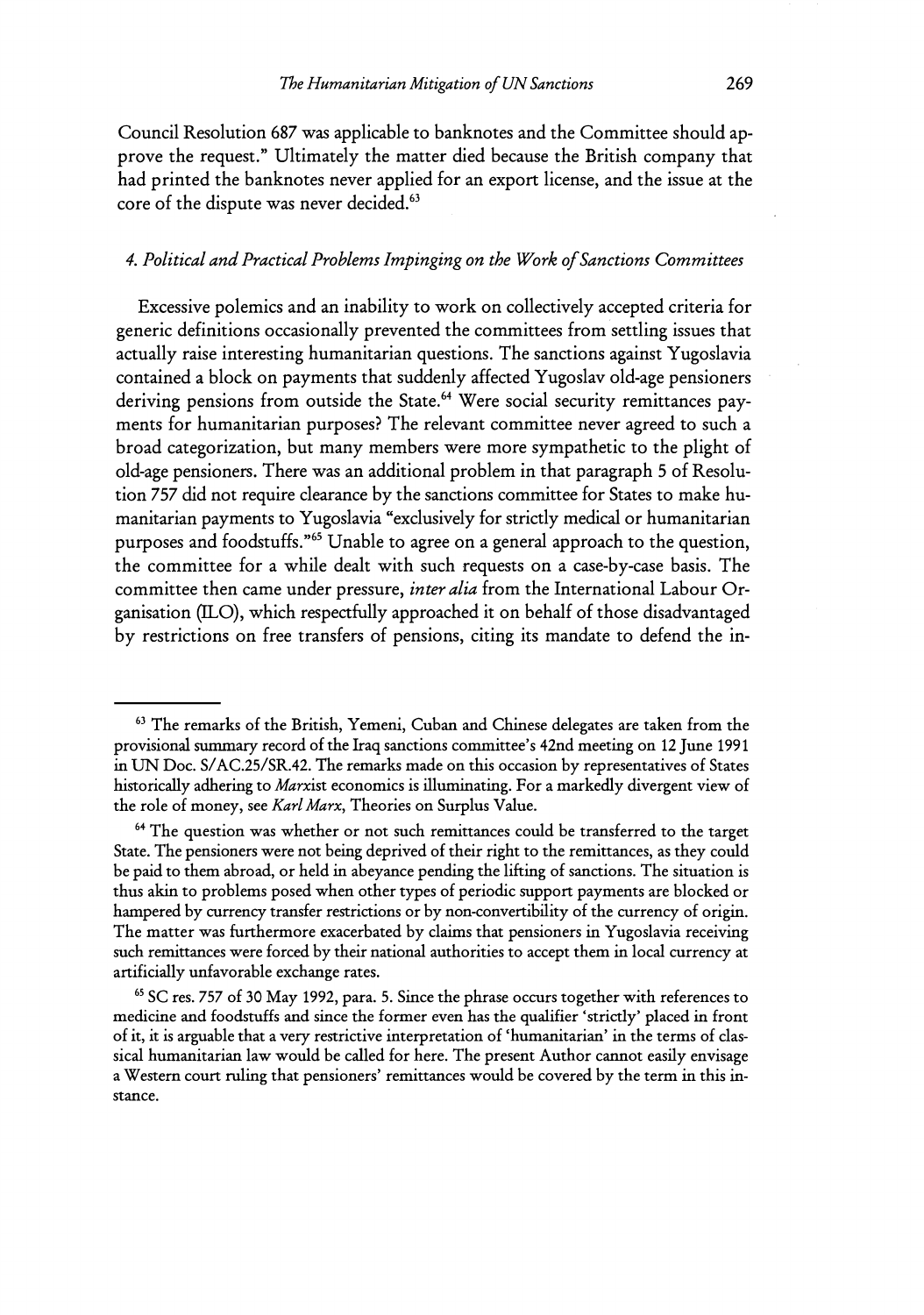terests of workers abroad.<sup>66</sup> Ultimately one State enquired about its right to pay out pensions to its own citizens residing in Yugoslavia (previous discussions had revolved around paying pensions to citizens of the target State). In the debate on this latter request, it became clear that several States, including one permanent member of the Council, had continued to pay out pensions to recipients in Yugoslavia. Against those that took a hard line and did not see pensions as humanitarian remittances (in this case the United States, Austria and Belgium), there were others with a less clear position (United Kingdom, France) while still others simply seized the opportunity to promote their view that the payments were humanitarian and should be allowed in general (India, China, Cape Verde). Faced with the realization that the members could not agree on any common legal or conceptual language for dealing with the issue, and that the committee had no real control over what was happening on the ground, the committee decided to regard the matter as falling entirely within the remit of national governments and washed its hands of the issue.<sup>67</sup>

What is unfortunate in this case, by no means atypical, was that the question remained unsolved, and even establishing some grounds on which it, or others like it, might be solved was not possible. Humanitarian law in its current state was proving to be inadequate for deciding complex issues of trans-border intercourse, precisely of the type that is so characteristic of modern industrialized States. Yugoslavia was the first target State that roughly qualified as such and was profoundly interwoven with other States, as the present case with the pensioners demonstrated.

To some extent the cudgels of humanitarian mitigation have been taken up by those that simply oppose sanctions for more general political reasons. Several variants of this were visible. Some Council members, while they may have voted for the sanctions resolutions or allowed themselves to be persuaded to abstain, did not really support the sanctions measures, normally because of the constellation of their bilateral relations with the target State and/or those States taking a hard line on the issue. Beyond this there was a general aversion on the part of many non-aligned members to any enforcement action of the Security Council. Their reasoning was that it created a new front on which the sovereign prerogatives of their State leadership could be challenged. Since the target States of sanctions measures were then normally entirely undemocratic third-world countries (exception: Yugoslavia), the fear on the part of these governments was that sanctions would be used only against States

- --

<sup>&</sup>lt;sup>66</sup> A letter from the Director-General of the ILO to the Secretary-General of the UN, dated 3 August 1992, UN Doc. S/AC.27/1992/COMM.574, was discussed in the 31st meeting of the Yugoslavia sanctions committee on 26 August 1992. *See* the provisional summary record of that meeting, UN Doc. S/AC.25/SR.31, 5 - 9.

<sup>67</sup>A letter from the Netherlands, dated 25 August 1992, UN Doc. S/Ac.27/1992/COMM. 655, prompted these discussions in the 33rd meeting of the Yugoslavia sanctions committee on **4** September 1992. *See* the provisional summary record of that meeting, UN Doc. S/ AC.27/SR.33,3 - 9. On the general subject see *Scharf/Dorosin* (note 13), 787 - 788.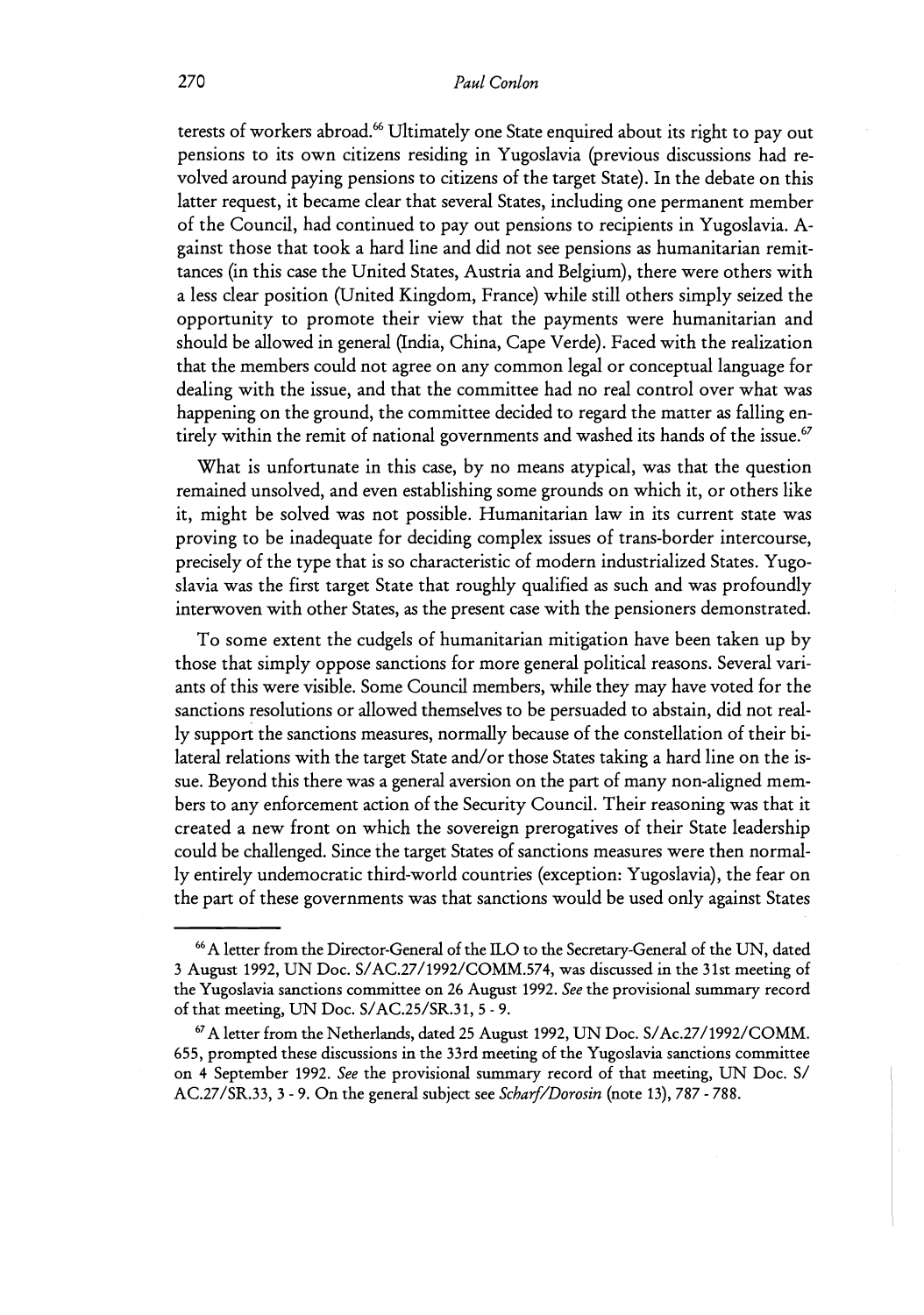similar to their own. This grouping of members simply wanted to dilute or weaken sanctions, given that the sanctions could not be lifted entirely. They saw humanitarian waivers simply as breaches in the wall of an embargo. In general, calls for humanitarian mitigation of sanctions are frequently heard from those that oppose the sanctions measures on more general grounds.

Commercialism also intruded, even to the extent that some Council members taking a hard line still did not want to forego opportunities to maximize their trade with the target State. With regard to Iraq, the United Kingdom's position bordered on pure schizophrenia: pressing at every turn for tough action against the target State and then indulging in any almost indecent commercial promiscuity with it. In general, too many members of the committees were too much involved in humanitarian waiver trade with the target States. China, which had taken the matter of expeditious delivery of coffin cloth to Iraq very much to heart, ultimately began shipping large volumes of it to the target State.<sup>68</sup> Its status as a permanent member made it impossible for the United States to block its coffin cloth waiver requests.<sup>69</sup> The belief (most probably erroneous) that target States offer particularly lucrative commercial markets exacerbates these opportunistic tendencies.

It is not argued here that the sanctions regimes imposed by the Security Council in recent years are sacrosanct non disputanda, but trying to lift sanctions through excessive humanitarian waiver practices is neither ethically acceptable nor politically advisable. This tactic has prevented sanctions committees from developing reasonable humanitarian mitigation practices and principles to protect the interests of civilian populations. It has succeeded, instead, in turning sanctions committees into giant paper mills, churning out billions of dollars of meaningless and counter-productive clearances, thereby weakening the integrity of sanctions regimes and playing into the hands of sanctions evaders, without, for that matter, bringing very much benefit to civilians. UN officials, who know better, have largely connived at this malpractice. The strong element of demagogy and hypocrisy involved further tarnishes the image of UN bodies as trustees of humanitarian law and humanitarian action. Target regimes are also able to initiate demagogic polemics by requesting humanitarian

<sup>&</sup>lt;sup>68</sup> The Chinese delegate made specific reference to coffin cloth in the 105th meeting of the Iraq sanctions committee on 22 December 1993. *See* the provisional summary record of that meeting, UN Doc. S/AC.25/SR.105. According to 94COMMS.DB (note 31) China in 1994 cleared about US\$6 million in coffin cloth for shipment to Iraq.

<sup>69</sup> The United States had originally wanted to block a Chinese request for shipment of US\$ 4.6 million worth of coffin cloth contained in UN Doc. S/AC.25/1994/COMM.619. At the 111th meeting of the Iraq sanctions committee on 13 April 1994 the U.S. delegate announced his government's agreement to discussing the matter with China; shortly thereafter the U.S. block on the request was lifted. *See* the provisional summary record of that meeting, UN Doc. S/AC.25/SR.111.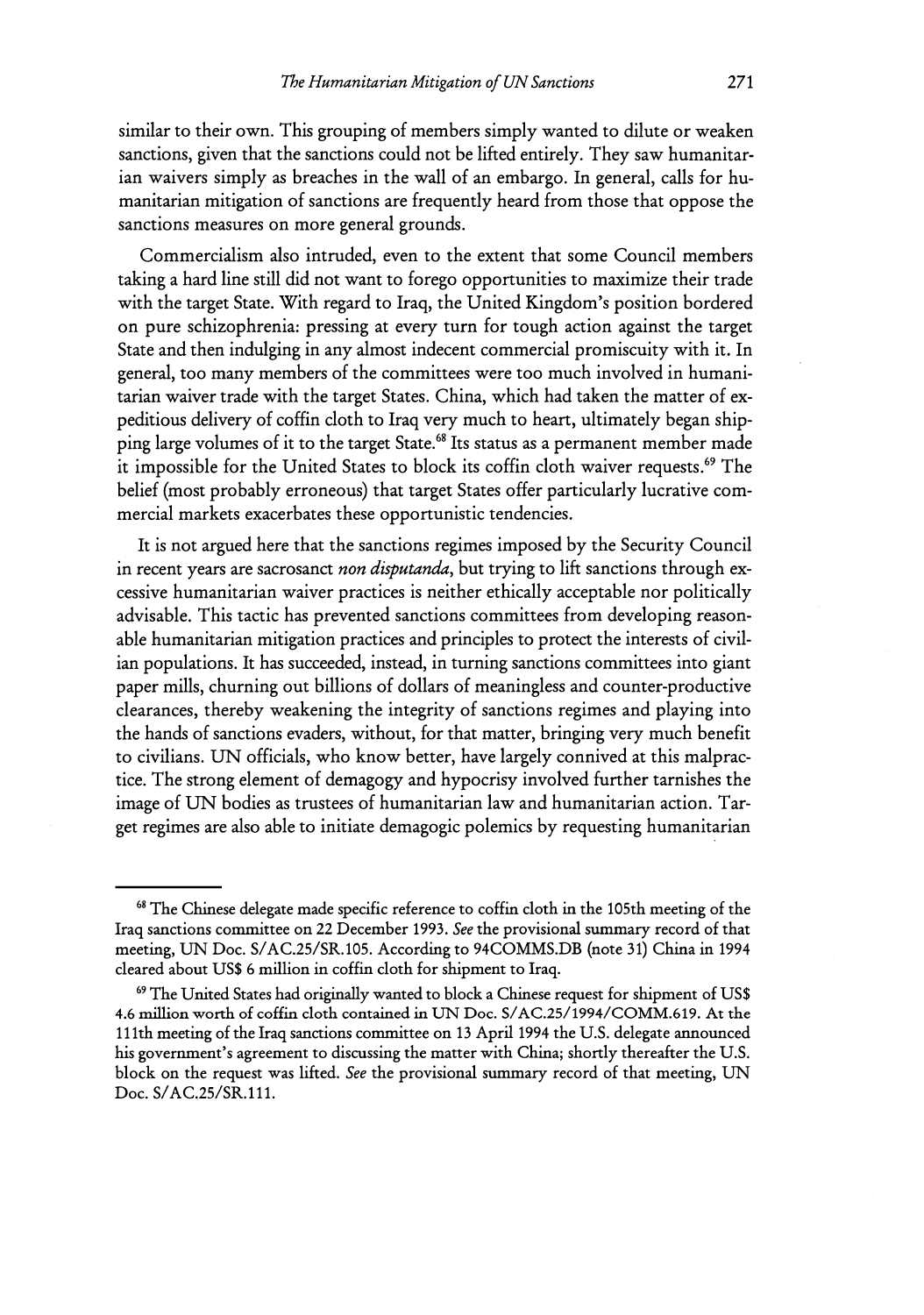waivers of a religious nature and some of the least edifying debates of the sanctions committees have revolved around these requests. $70$ 

Excessive secrecy has abetted this malpractice. Outsiders, including humanitarian NGOs, international lawyers and other parties with an interest in the question are precluded from knowing what goes on and cannot recommend or take corrective action. Indeed, even other branches of the UN system, including the Department of Humanitarian Affairs, were not allowed access to the humanitarian waiver files of the committees, did not attend meetings and had little understanding of their actual practices. Relations between the Security Council and the humanitarian parts of the UN system were strained. There was no transparency and accountability, and the huge paper flows involved made it impossible for UN sanctions officials to keep track of what the committees had approved or rejected.

There were, of course, political reasons for much of this. There was widespread opposition to sanctions within the UN itself, and the political power-wielders in the Security Council (Western countries) are actually a minority faction in the global UN. Humanitarian constituencies are today almost automatically opposed to Security Council decisions on sanctions. The orientation of delegates towards stringency or lenience in enforcement of sanctions was determined simply by each government's bilateral approach to each particular sanctions regime, which is why the 'hard-liners' in one committee often acted as 'soft-liners' in another committee.<sup>71</sup> In

 $71$  The delegate from Djibouti, previously quoted (note 59) on the subject of the human right to bookbinding glue, was one of the main spokesmen for the 'soft-line' non-aligned faction in the Iraq sanctions committee for the better part of two years. In the Haiti sanctions committee he on occasion sided with the 'hard-liners', see provisional summary record of the 8th meeting of that committee on 1 June 1994, UN Doc. S/AC.30/SR.8,6. In the Yugoslavia sanctions committee he opposed a request to invite the Yugoslavian prime minister to address the committee, took part in a massive blocking action against humanitarian requests and twice went on record as opposing emergency heating fuel deliveries to Yugoslavia in wintertime. On the first such occasion, at the 90th meeting of the committee on 1 December 1991, he sided with the United States in rejecting stirring humanitarian appeals for fuel deliveries from Russia and Venezuela, see provisional summary record, UN Doc. S/AC.27/SR.90, 13:

<sup>&</sup>lt;sup>70</sup> Periodic requests by Iraq to have frozen assets released to finance a US\$ 10 million Koran printing campaign were a dassic in this line. The relevant committee, which had no authority to order release of frozen assets, had agreed in principle to grant permission to any State wishing to release assets to Iraq for such a purpose, but the Iraqis either never pursued the matter, or were unable to find any State that had such frozen assets under its jurisdiction. See on this matter discussion of Iraq's letter dated 17 June 1993, UN Doc. S/AC.25/1993/ COMM.1632, at the 97th meeting of the Iraq sanctions committee on 1 July 1993 in the provisional summary record, UN Doc. S/AC.25/SR.97; also discussion of Iraq's letter dated 4 July 1994, UN Doc. S/AC.25/1994/COMM.3805, at the 115th meeting of the committee on 26 August 1994, UN Doc. S/AC.25/SR.115. The Baathist party, the political core of Saddam Hussein's regime, was a secularist movement that early alienated religious traditionalists. Its Iranian and Shiite enemies even today habitually refer to it as the 'atheist clique'.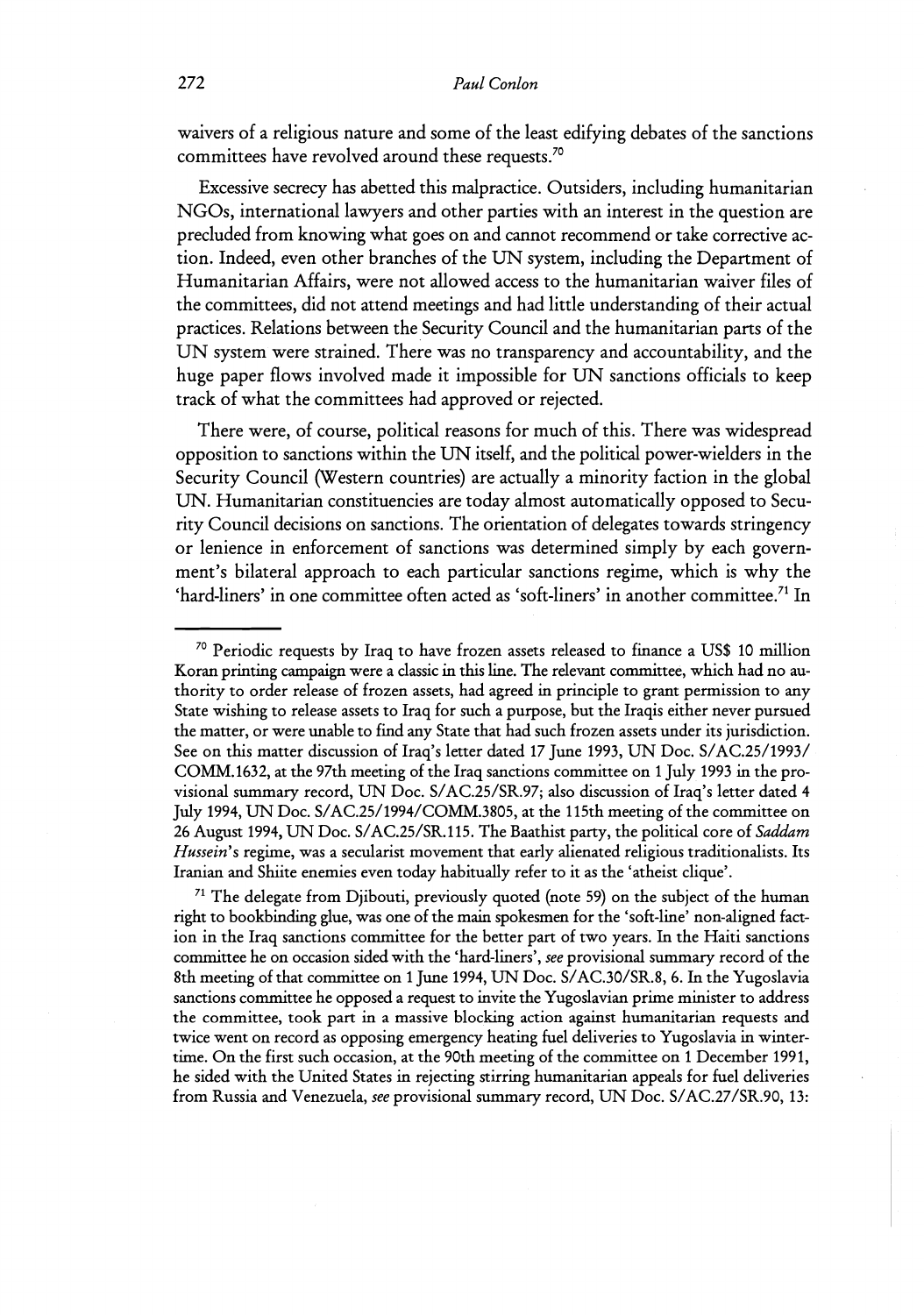general those governments that had not wanted sanctions, or that wished to see them lifted, tried to dilute their force as much as possible through a maximally liberal waiver policy and humanitarian arguments were the ones most frequently used. While the Western States, favoring a more vigorous enforcement of sanctions in most committees, seemed to recognize certain constraints, largely patterned on the broad sectorial delineations used in Geneva law applicable to military hostilities and blockades, they differed among themselves on details, and never tried to coherently explain the principles that their case-by-case decisions appear to have been based on. The atmosphere inside the Security Council was not conducive to discussion of basic principles, and the committees were only able to arrive at consensually agreedon principles in reference to rudimentary procedural matters. More determinative than anything else in this regard was the strategy of the 'soft-line' opposition, which tried simply to extend the concept of humanitarian exemption to everything imaginable and argued for acceptance of all waivers no matter how little they had to do with humanitarian considerations (e.g. pineapple trees for Serbia, patchouli leaves for Iraq), and no matter how objectionable they might be from a trade-control point of view." On a few rare occasions, these 'opposition' delegates made a worthwhile point or two in their arguments, but on the whole their attitude was largely unconstructive and they consequently made no contribution to attempts to try to frame a higher level of humanitarian law principles relative to sanctions regimes operating in the absence of traditional military violence.

Attempts to 'humanitarianize' every possible aspect of a sanctions regime is not a mature and balanced way of trying to limit unintended collateral damage to civilian populations, any more than an entirely pacifist approach to war contributes anything to the development of humanitarian law. Philosophically, it is the acceptance of war as a legitimate activity that lies at the core of attempts to civilize its conduct and protect non-combatants from its effects. Development of a further generation of humanitarian law to protect civilian populations under sanctions would require a similar approach.

In addition to political disagreements among Security Council members over the desirability of sanctions in each individual case, the enforcement of sanctions by an

<sup>&</sup>quot;His delegation agreed with the United States that the Federal Republic of Yugoslavia had enough fuel, provided that it was not used for the wrong purposes. The situation was so bad simply because the Federal Republic of Yugoslavia had taken its own people hostage. The Committee should not give in to media pressure and must remain objective and fair. It was certainly possible that fuel intended for Sarajevo was being used for non-humanitarian purposes." When the issue of natural gas deliveries came up one year later, at the 113th meeting on **1** December 1994, he took a similarly hard stance, *see* provisional summary record, UN Doc. S/AC.27/SR.113,7.

**<sup>72</sup>***E.g.* the question of infeasibly large foodstuff notifications. See on this point several examples in *Conlon,* Lessons from Iraq (note 13), 641 and fn 45.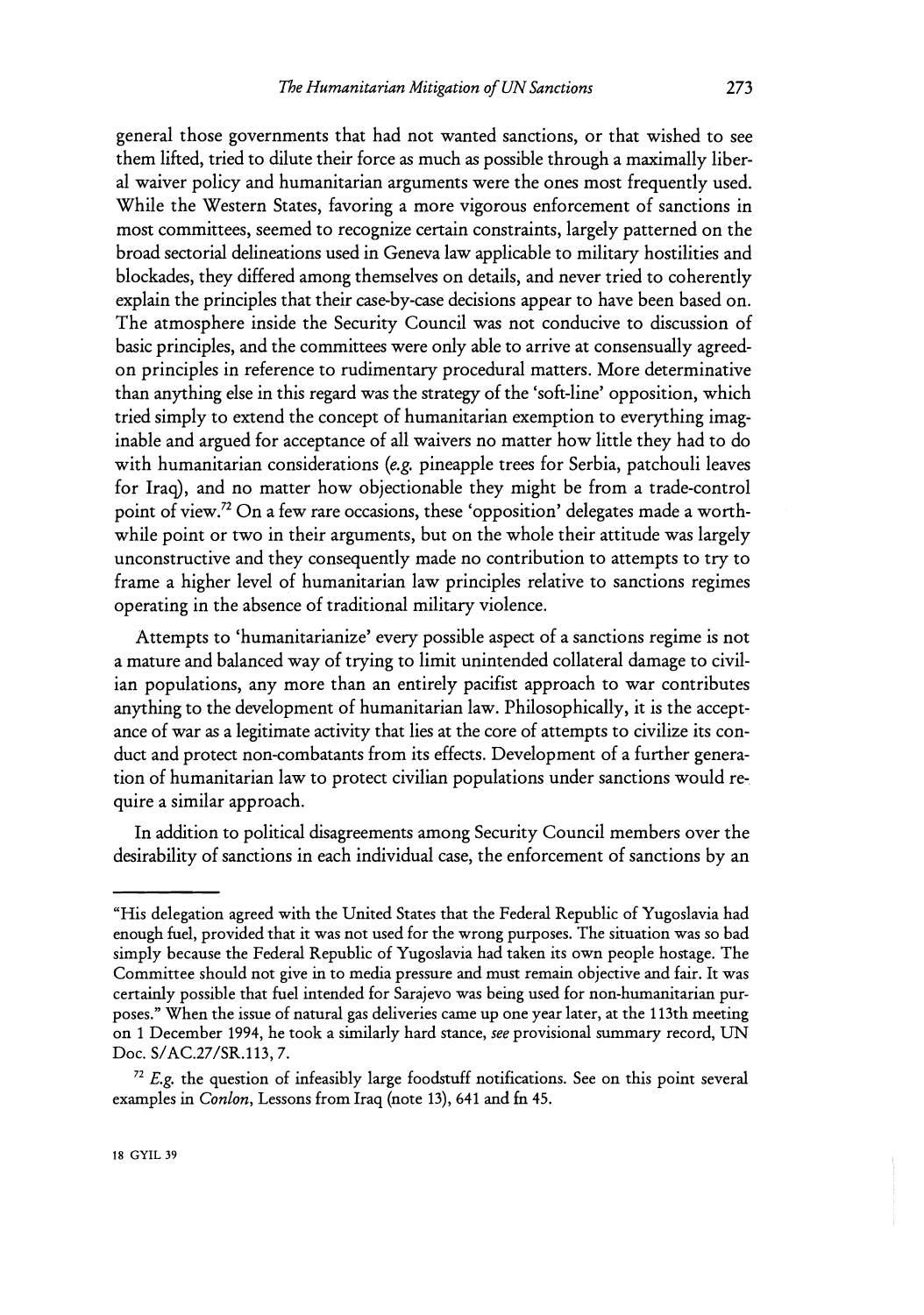international organization clashes with outlooks and philosophies that lie at the core of many humanitarian branches of the UN system and of many NGOs and that inform the daily activities of professional humanitarian relief officials. These sectors of international organizations are not in a basic sense sympathetic to collective security enforcement activities of the Security Council, and even less so to the political bias of the Council since 1990, dominated, as it has been, by Western permanent members. In all sanctions regimes there was constant friction between the Security Council, its sanctions committees and these sectors of the wider UN and NGO communities. Because they have been excluded from any participation in the work of sanctions committees, they could not have made any real contribution to constructively adapting humanitarian law to the age of economic sanctions regimes, but there is little to suggest thus far that they would have gone beyond the strategy adopted by the 'soft-line opposition' in the sanctions committees.

#### **IV. Unsolved Legal Issues in Humanitarian Sanctions Mitigation**

#### *I. The Relationship of the Security Council to its Intevlocutor States*

United Nations organs have no executive powers; even if they had such powers, the Security Council would not be in a position to implement its own decisions. From the very beginning of the Organization's existence it was understood that the member States would be the sole implementers of those decisions taken by central UN organs that require implementation outside the various secretariats of the United Nations and its agencies. The principle is not unsound in itself, nor could one really imagine any other construction of the basic legal relationship between the Organization and its member States. The problem lies in the circumstance that the Security Council is different from other UN organs in its authority, and in the additional circumstance that sanctions measures are far more complex than the simple principle would seem to hold.

Problems are little likely to arise with decisions of the General Assembly or of the Economic and Social Council. Since they are not binding, and normally not very precise, there is no great problem. Member States can therefore be left with wide latitude in how they interpret and implement the decisions. Some of the decisions that sanctions committees make on the basis of mandates contained in sanctions resolutions constitute the exercise of authority in governmental law terms. The no-objection item authorizations certainly qualify as such; even the word 'authorization' should indicate this. This authority of the Council, exercised by the committees, is very widely recognized and respected by member States, and not only in routine cases of humanitarian waiver requests. States were constantly approaching the sanctions committees with requests for 'advice', 'guidance', 'opinions' or even 'instructions' on how to implement the provisions of resolutions or other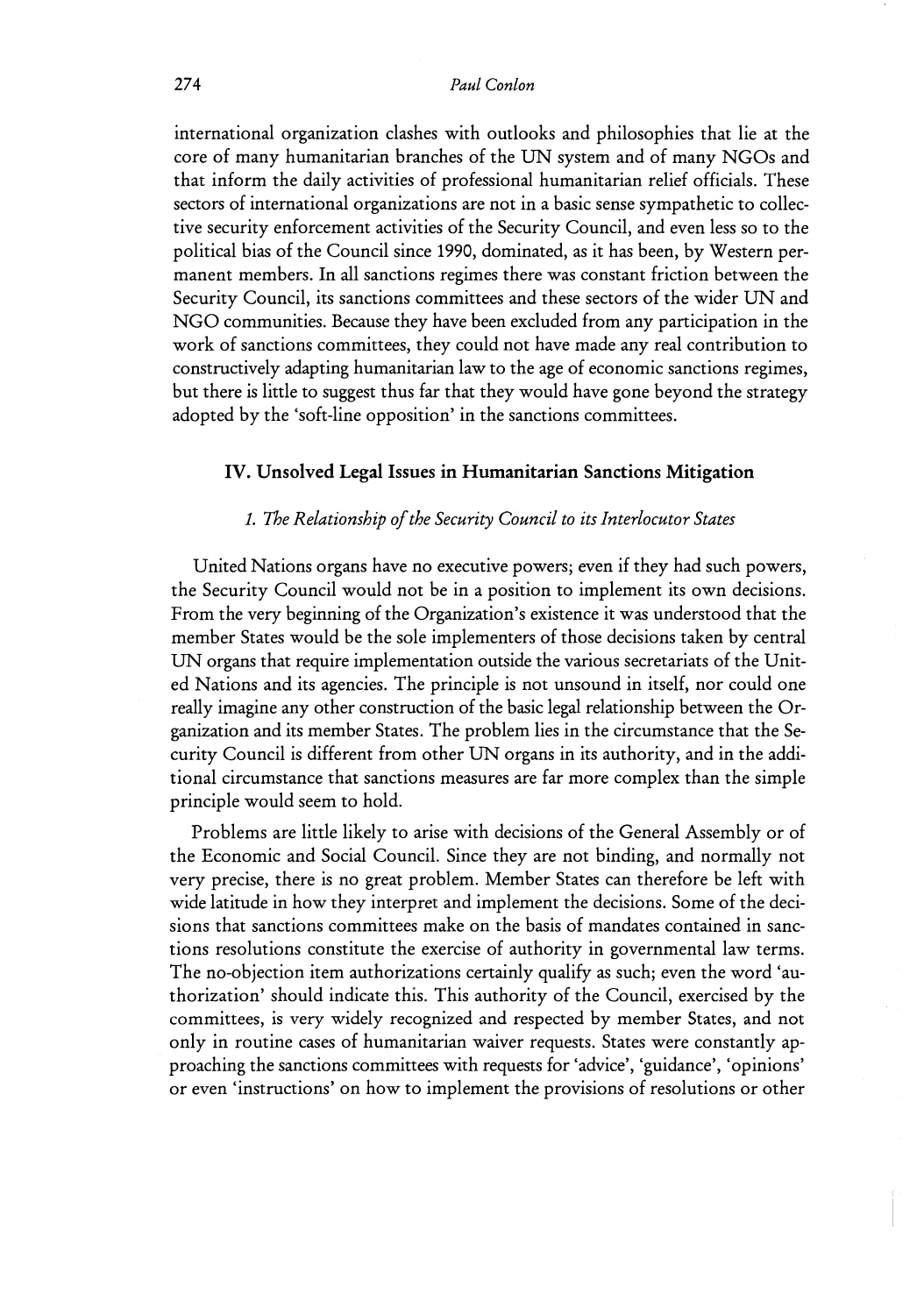Council decisions. It would certainly lead to raised eyebrows, if not actual mirth, for a General Assembly committee to receive a letter from a member State asking for guidance on how to implement one of the Assembly's many exhortatory resolutions from the previous autumn.

Sanctions provisions and decisions require such detailed and professionalized implementation that the simple dichotomy is not adequate to guide both parties (Council/committees on the one hand, implementing member States on the other). In addition, the implementation of sanctions committee practice on humanitarian waivers actually involves the member States in an interactive process with the sanctions committees: they must prepare requests by eliciting information about proposed or tentative trade deals and forward them to the committee for decision. They must then implement that decision. For humanitarian waivers, the committees require only that their interlocutors (implementing States) be States that can assume responsibility for correct implementation of Council decisions. This is one of the reasons why non-States are not permitted to deal directly with the committees. The elementary principles involved do not address two other questions: *which exact State*  is the proper interlocutor in a specific case, and *what subsequent relationships* evolve between the interlocutor State and other States involved in the further implementation of the decision. Practice has varied, but in general sanctions committees have not had any rules about prioritized jurisdictions for the implementation of humanitarian waiver decisions, nor has any genuine link been required between the waiver transaction contemplated and the State requesting it. The following example will suffice to illustrate what this means in practice.

A sugar broker in London, arranging for a sugar delivery to Iraq, submits an application for notification to his relevant national authority which forwards it to the Sanctions Committee. After a formal check by the Secretariat, the Committee Chairman issues a letter in which this is confirmed as having been 'duly notified to the Committee.' This establishes a legal relationship between the Security Council, represented by the Committee, and the British Government, something that presumably entails an assumption of responsibility for the transaction by that State. But what does this State have to do with this transaction? Upon receipt of the clearance letter the London broker assigns his rights in the deal to a trading company in the Azores, who in turn contracts with a Brazilian exporter for fulfillment, arranges payment via a letter of credit running on the Geneva branch of an Arab bank and commissions a shipping company in Santander with shipment to Aqaba. In Aqaba the sugar is cleared by Jordanian customs as transit goods and hauled overland to the Iraqi border. Six countries have been involved in this transaction (Great Britain, Portugal, Spain, Brazil, Switzerland and Jordan). But the administrative practice of the Committee only takes the relationship to one of these countries into account, to boot, to that country which is least involved in the transaction. With such practices the Committee is not even in a position to control a single commercial transaction of this kind, even less to monitor the target State's entire trade."

" *Conlon* (note 14), *333.*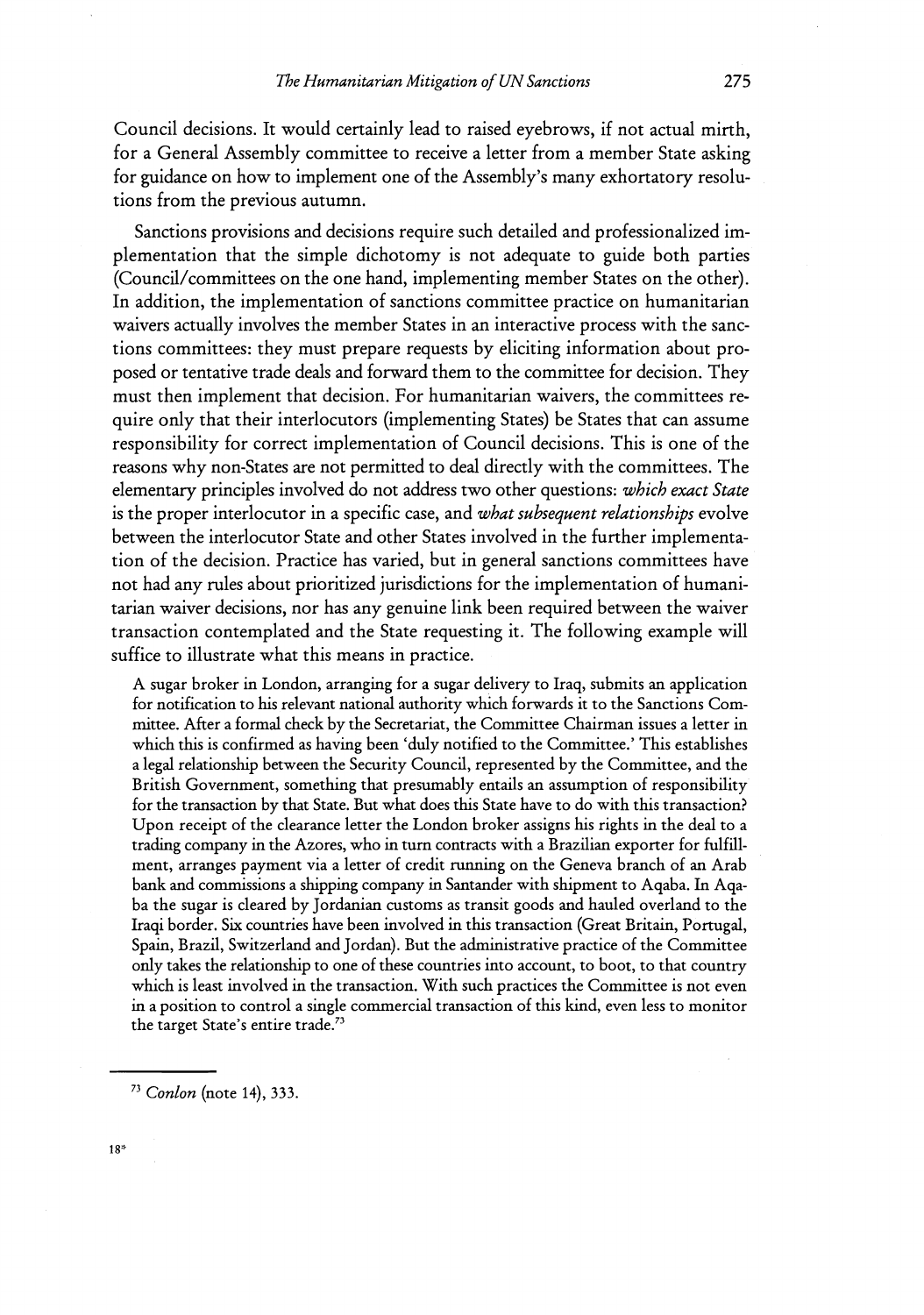Huge volumes of cereals and staple foodstuff commodities like sugar were notified over the years to the Iraq sanctions committee, most of it by States that could hardly be producing or exporting them. The requesting States were merely the domicile of a broker or trader. Granted, however, that such a State is entitled to request clearance of a humanitarian waiver action, and assumes responsibility for its correct fulfillment, what becomes of that responsibility if and when the further fulfillment of the deal is assigned to an entity in another jurisdiction? This theoretically now involves the requesting State in a further legal relationship: the State to which the waiver has been granted should be responsible for enforcing correct implementation on the State to whose jurisdiction the waiver clearance is assigned. In reality, it is highly unlikely that any State seriously contemplates taking any responsibility for the further fulfillment of a humanitarian waiver outside of its own jurisdiction. In the case of most European States, even domestic law would not provide grounds for any further responsibility with regard to the waiver transaction. Thus in humanitarian waivers a number of baneful practices arose having to do with 'transactional conduits' or 'jurisdictions of convenience' or with an activity that in EU law is sometimes referred to as 'permit shopping'. Deals were structured through several different jurisdictions with an eye to obtaining clearance via one and executing other steps in the same general transaction through other jurisdictions. An example was the case with a series of presumably fraudulent waiver transactions submitted by the German government on behalf of a company registered in the British Virgin Islands but using the address of its beneficial owner in Germany, a German national doing business as a jeweler at that address.<sup>74</sup>

The relationship between the sanctions committees and the member States is further unclear in that it has generally been held that the former may not seek information from the latter on their trade relations with the target State, except in clarification of a specific allegation of sanctions violation. This has prevented sanctions com-

**<sup>74</sup>**See note 46. The applications had not mentioned the name of the beneficial owner, nor made any reference to the company's jurisdiction of registration. When the sanctions committee secretariat was trying to thwart this deal, out of concerns over its manipulative nature and its size (US\$ 1.3 billion), the present Author wrote a memorandum on **23** March 1994 to his immediate superior containing the following remarks: "Nothing prevents the German Government from submitting authorization requests on behalf of this individual or of his jewelry business. This would be more acceptable because the identity of the Committee's ultimate commercial interlocutor would be more clearly established, as well as the requesting Government's entitlement to act on its behalf. . . . As things now stand, it would appear that the German Government is acting as intermediary for a company which is not a German company. It is therefore recommended that the Permanent Mission [of Germany to the United Nations] be asked to explain its Government's relation to the beneficiary company in question before any action is taken on the requests."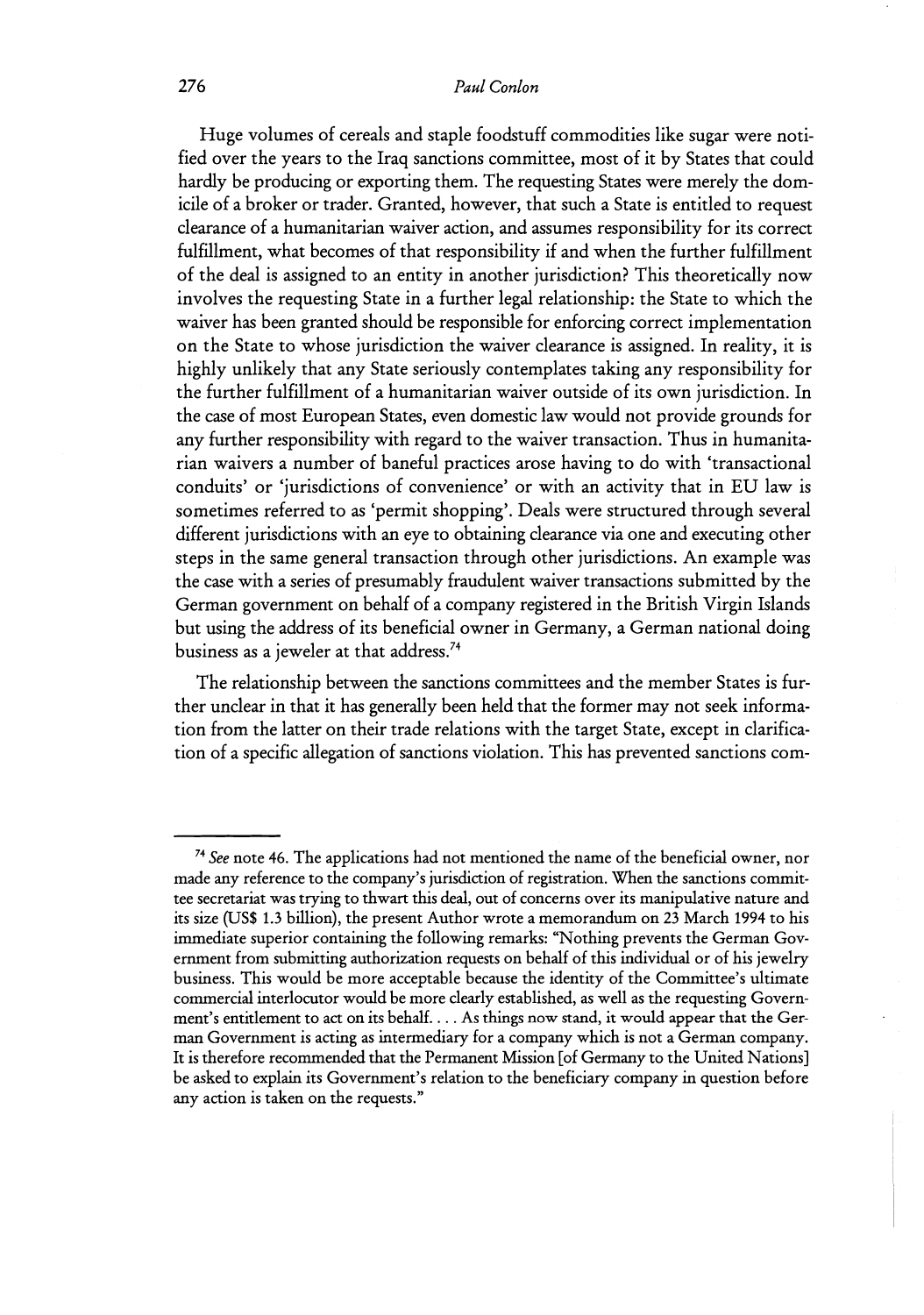mittees from trying to monitor the legitimate trade of target States with an eye to ensuring that violations are not occurring.<sup>75</sup>

#### *2. How Prioritized are Humanitarian Considerations?*

Sanctions committees normally have a mixture of mandates, for enforcing sanctions as well as for mitigating their effects on the target State's civilian population. To some extent there is even a trade-off in this combination of tasks: rigorous enforcement threatens to do collateral damage to civilians, while excessive or inappropriate humanitarian mitigation threatens to undermine the integrity of the sanctions regime. Which mandate is supposed to take precedence? 'Soft-liners' have consistently argued that there are general implied humanitarian mandates requiring the committees to grant humanitarian mitigation, even without explicit authorization for such mitigatory measures. Claims were occasionally advanced that the committees had been explicitly created to perform humanitarian tasks. Because the humanitarian mitigation provisions are normally embedded in Security Council resolutions largely of an enforcement nature, both sides can quote the same source for their views. Thus Resolutions 82076 on Yugoslavia and 687 on Iraq have on occasion been interpreted as having established humanitarian mitigation regimes, rather than as having sought to enforce or maintain sanctions regimes. While no one in his right mind would want to interpret Resolution 687 as having had a largely humanitarian mitigation character, it is not unreasonable to see some grounds for taking the view that it imparted a largely humanitarian mandate to the relevant sanctions committee. The only paragraph of that resolution that contained any mandate for the committee was indeed of a humanitarian mitigation nature; it even empowered the committee to make further humanitarian findings on which to base its practice.<sup>77</sup>

A major limitation on a further humanitarian expansion of sanctions committee mandates lies in the circumstance that all discretionary humanitarian authority given to such committees has heretofore been explicitly limited to considerations relating to the welfare of the target State's civilian population at home. On occasion, however, requests have come before the committees relating to humanitarian considerations having to do with populations outside the target States. In particular, the Iraq sanctions committee occasionally dealt with cases of religious groups outside of Iraq wishing to use aircraft to make pilgrimages to Shiite shrines in Kerbala, a city in southern Iraq. There was a similar argument advanced for allowing Iraqi citizens to be paid *per diem* expenses for attending a seminar in Cairo organized by the Eco-

**<sup>75</sup>***See* note 17.

**<sup>76</sup>** China argued this at the 113th meeting of the Yugoslavia sanctions committee on 1 December 1994, UN Doc. S/AC.27/SR.113, 12.

**<sup>77</sup>** *See* note 11.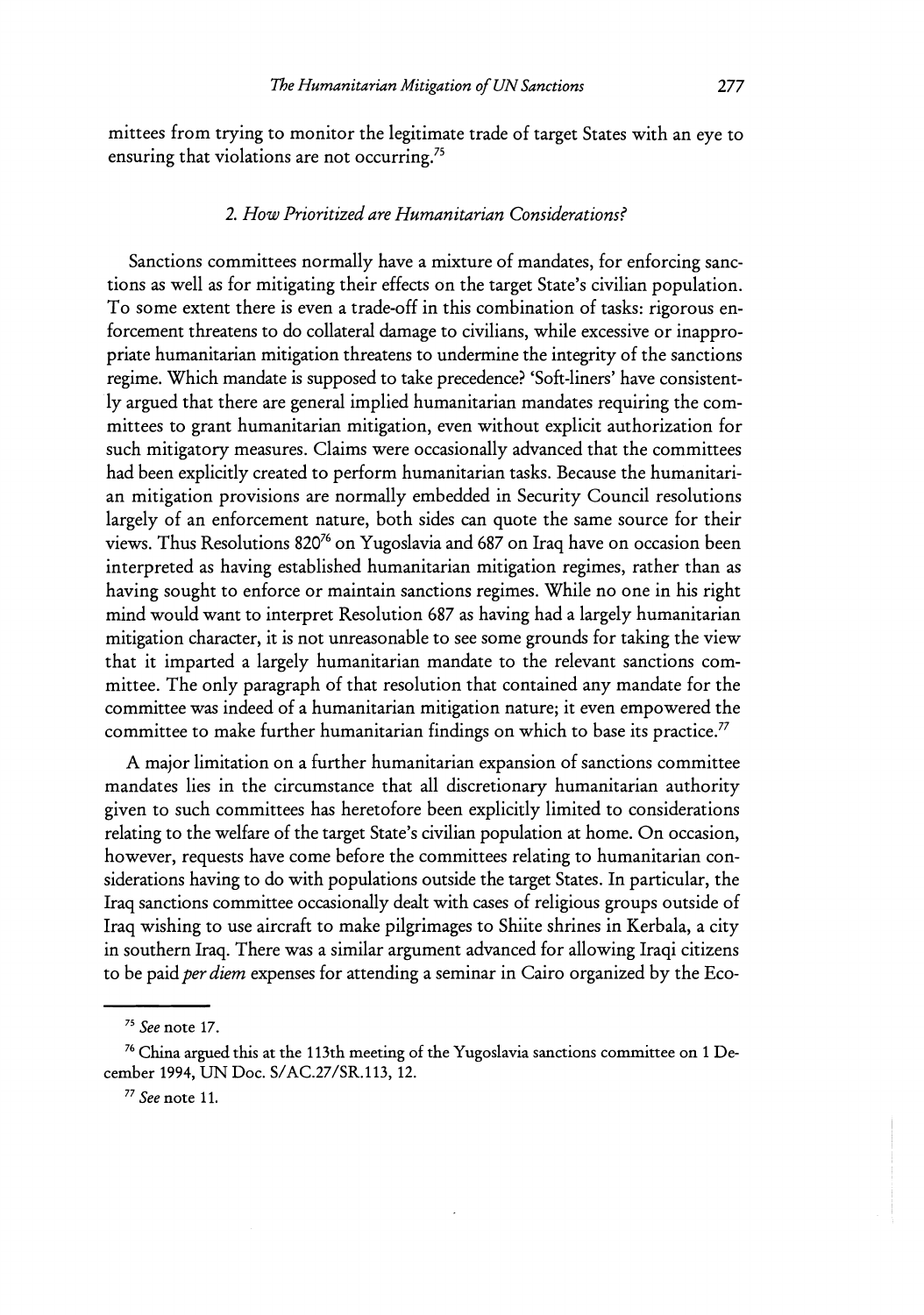nomic and Social Commission for Western Asia, a UN organ. In other cases, religious communities outside the target States wanted to obtain religious articles (in one case a statue, in another case prayer disks). Often these were requests for waivers to export items *from* the target States, and the relevant committees had no powers to grant such waivers. In general, committees were unable to agree to such requests, or under no obligation to agree to them, for humanitarian reasons, **as** they did not relate to the humanitarian needs of the target State's civilian population. The statue was, however, permitted, after one delegate argued that it did not constitute a commodity.78

Finally, even within the framework of a general humanitarian mitigation mandate, one cannot escape facing the issue of how proportionate humanitarian mitigation measures are. It is often forgotten that the criteria of proportionateness are supposed to guide discretionary decisions in sanctions. Sanctions are themselves coming under fire as disproportionate measures in relation to the events and circumstances motivating them. But the matter is more complicated, because the issue of effectiveness of sanctions intrudes. Some sanctions measures are so ineffective that it is hard to see, logically, how they can be proportionate if they have appreciable side-effects on unintended targets while having no effect on their intended targets. But even humanitarian mitigation effects must be judged against their proportionateness. If humanitarian waivers offer little benefit to civilian populations and provide too much opportunity to sanctions busters, then they clearly violate criteria of proportionateness **as** well.

#### *3. Economic Wavfdre Strategies in Sanctions Regimes*

In deciding humanitarian waiver matters, the Western permanent members in the Iraq sanctions committee occasionally seemed to be proceeding from strategies and premises the admissibility of which is open to question. This has been alluded to in this Article with the expression 'economic warfare' tactics. For example, the policy of trying to force Iraq to buy everything in manufactured form and prevent it from obtaining prefabricated items for its own processing sought to maximize economic deprivation by taking much of the value-added stages of economic activity away from Iraq. It had further ramifications as well. Iraq's industrial infrastructure in the broadest sense (including manpower resources) was marginally forced to lie idle and even to deteriorate for want of pre-products and other inputs, thus further compounding economic damage.79 Military considerations may have been in play as

**<sup>78</sup>***SchaYf/Do~osin* (note 13), 797; *see* remarks of the representative of Austria at the 36th meeting of the Yugoslavia sanctions committee on 8 October 1992, UN Doc. S/AC.27/ SR.36,21.

**<sup>79</sup>** Ironically, this strategy was in the economic interests of Iraq's trading partners, particu-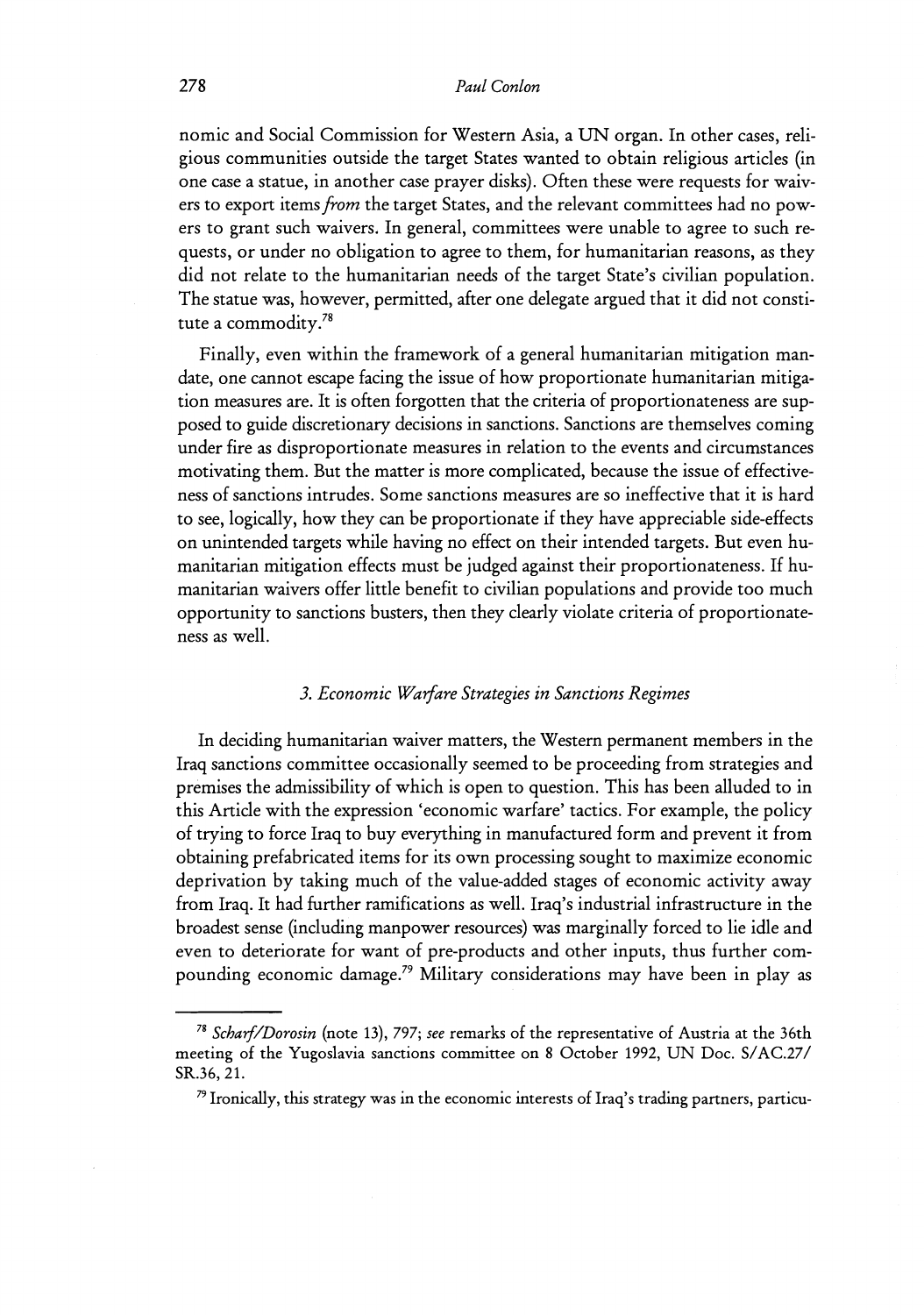well. Whenever the subject of rebuilding Iraq's power grid was mentioned, the Western permanent members were quick to counter that the country's prewar power generating capacity had been too high and allowed for the maintenance of a large military-industrial complex and for uranium enrichment, activities that would now not be allowed. Hence they argued that rebuilding its full prewar power capacity was not permissible. They furthermore blocked certain items used in the petroleum industry on the ground that such exports would only be permitted if Iraq agreed to the oil-for-food scheme in Resolutions 706 and 712. The items in question would hardly have qualified as 'meeting essential civilian needs', but it is not certain how much support this reasoning has in terms of UN Charter law. In general, long-term economic impoverishment or crippling of the target State was compatible with the Western countries' goal of preventing the military resurrection and rearmament of Iraq.

The reason why these 'economic warfare' aspects of sanctions interpretation are questionable is that they are probably too far outside of the originally envisaged Charter scenario for sanctions: the quick massive blow that was assumed to have no long-range effects. Whatever does short-term damage can also do long-term damage and borderlines are not easy to draw, but patently deliberate 'economic warfare' measures aiming at long-term damage to the target State's economic infrastructure would not seem to be permissible. A major strategy of conflict civilization theory (and certainly humanitarian law belongs in this category) is to try to substitute conflict methods that do short-term rather than long-term damage. On this criterion 'economic warfare' is presumably not compatible with the UN Charter's collective security philosophy.

#### *4. Committee Procedures and Ways of Systematizing Practice and Generating Relevant Doctrine*

Decisions on humanitarian waiver measures, like almost all decisions on sanctions, are *regime specific.* The only bodies dealing specifically with sanctions administration, the sanctions committees, are regime specific. Only the Council itself can make generic decisions bearing on all sanctions matters, and thus far it has only done so once and within very narrow parameters at the level of a 'presidential statement'.<sup>80</sup> Furthermore, the legislative instruments under which they operate, the

larly neighboring countries.

UN DOC. S/PRST/1995/9 of **22** February 1995, which *inter alia* states: "[The Security Council] agrees that the object of economic sanctions is not to punish but to modify the behavior of the country or party which represents a threat to international peace and security. The steps demanded of that country or party should be clearly defined in Council resolutions, and the sanctions regime in question should be subject to periodic review and it should be lifted when the objectives of the appropriate provisions of the relevant Security Council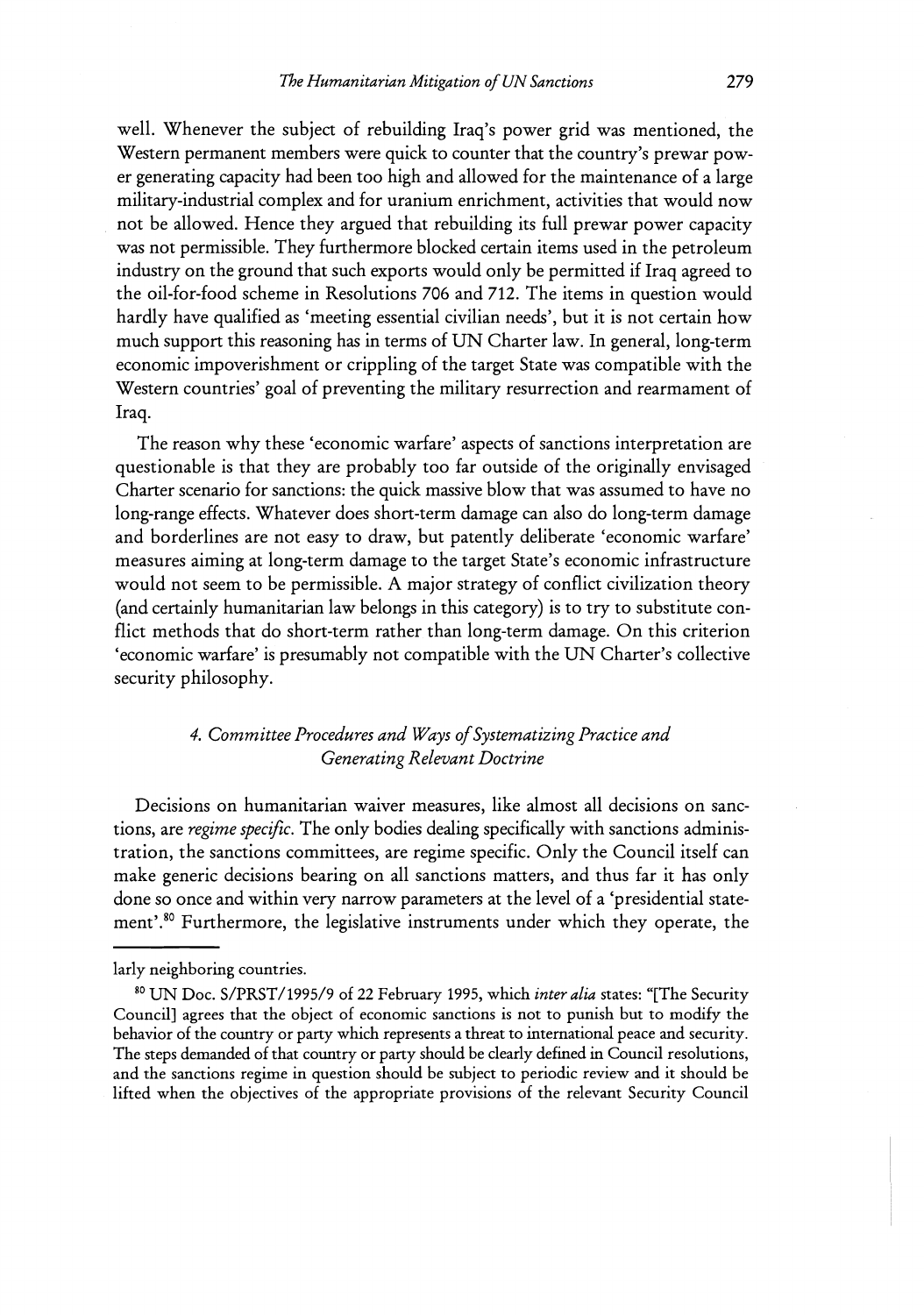resolutions, are highly repetitive but not identical. There is thus much room for divergent practice between different committees. This has already led to criticism,<sup>81</sup> but it may have its advantages as well. It would allow committees to take regional, cultural or developmental differences into consideration when deciding what is 'basic' or 'essential' and even the question of what is a prefabricated item could be judged differently in the light of such considerations (e.g. as with textile fabric in the case of Iraq). A 'luxury' product in one region might be an 'essential' product in another. There were discussions over the years about doing away with regime-specific subsidiary bodies and having one general sanctions committee. This would tend to unify practice, but not entirely as the guiding legislative instruments would not necessarily be identical.

On the matter of precedent, there was a general consensus that committees did not work on this basis, but that, nonetheless, there had to be some coherence or consistency in decision-making. Delegates frequently asked the secretariat for information on previous practice, precedents and similar cases in the past. Occasionally delegates consented to decisions they had originally opposed in order not to upset previously established patterns and practices. One delegate summed up the inherent ambiguity by saying that precedent was incompatible with the procedural principle of consensus, which allowed each member a sovereign opinion, but that some coherence in practice was necessary because of constantly changing membership. $82$ Not unrelated are such issues as whether or not waiver decisions should be made case by case or on the basis of categories with coherent lists of permitted and prohibited items, or whether or not the principles on which decisions are made should be codified. These in turn lead to questions as to what type of body should be the model for a sanctions committee. Scharf and *Dorosin* treated the Yugoslavia sanctions committee as a court, using terminology taken from the realm of court practice and proposing that committee members should be chosen on the basis of legal experience.<sup>83</sup> The present Author has elsewhere<sup>84</sup> pointed out that the basic decision-making principle of sanctions committees, consensus, is almost never a char-

resolutions are achieved." The constitutional status of a 'presidential statement' is less than that of a resolution; it is furthermore unclear how binding this declaration is on the Council for the future, but it is certainly not without legal significance, particularly in the absence of any further legislative act that contradicts it.

<sup>&</sup>lt;sup>81</sup> Scharf/Dorosin (note 13), 815 - 820; *Martti Koskenniemi* voiced the same criticism on the occasion of the Sanctions Round Table (note 5).

<sup>&</sup>lt;sup>82</sup> Remark by representative of France at the 86th meeting of the Iraq sanctions committee on 28 January 1993, UN Doc. S/AC.25/SR.86.

<sup>&</sup>lt;sup>83</sup> *Scharf/Dorosin* (note 13), 821 - 827. The authors are also critical of consensus, and make further proposals on codification of decisions and even periodic publication of digests of decisions.

**<sup>84</sup>** *Conlon,* Legal Problems (note 13), 27 *et seq.*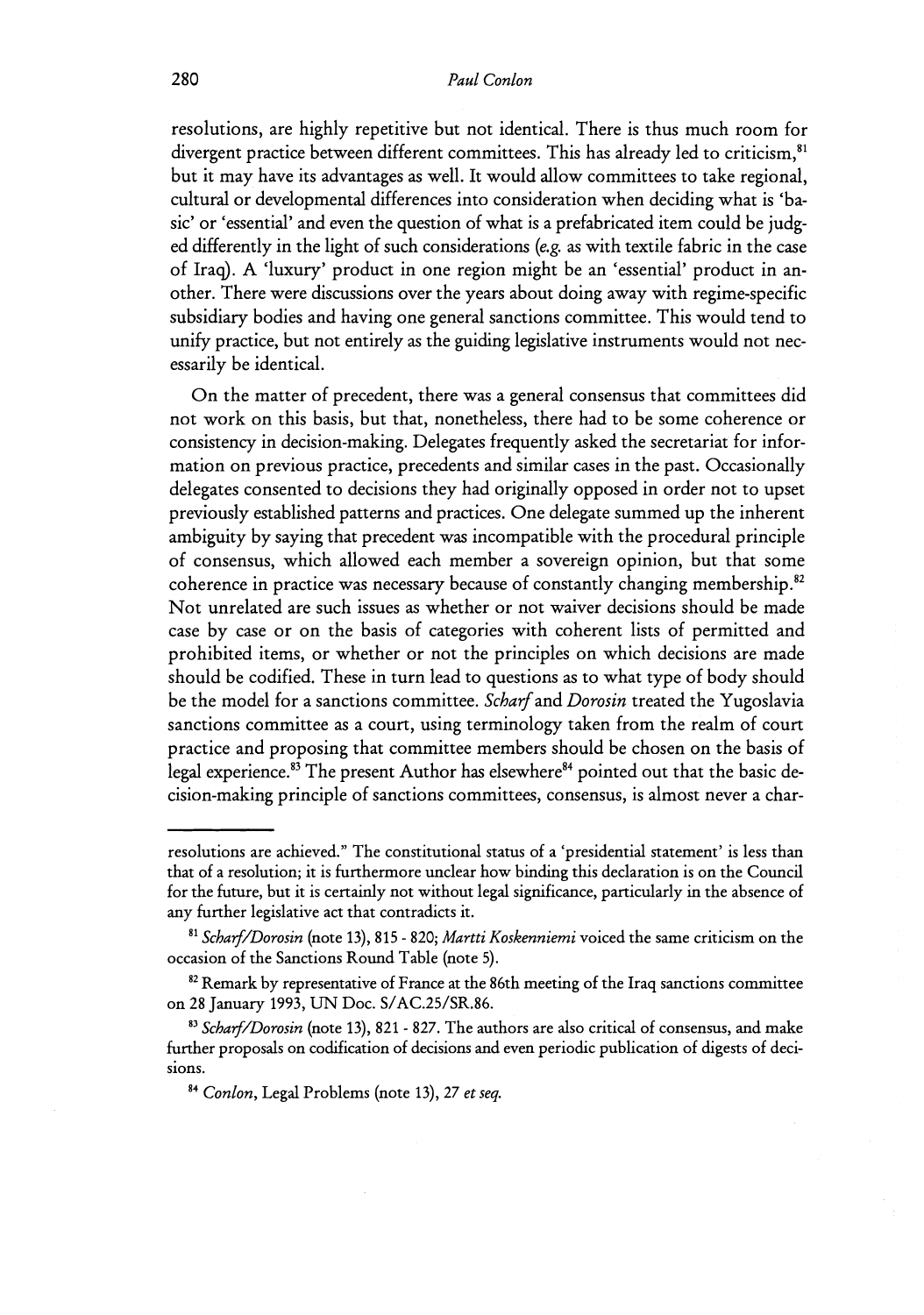acteristic of a judicial court and suggested instead that the appropriate model might be a regulatory permit-granting body at a national or even local level. However, such bodies never work by consensus either. In any case, the use of instructed State delegates has resulted in such poor quality of decisions that it would seem preferrable to switch to a system with individually appointed experts, not representing governments and not necessarily drawn from States serving on the Security Council. There is no requirement in Charter law for the present custom of duplicating the Council's membership in the committees, nor is there any requirement that committees must be made up of instructed delegates of member States.

#### **V. Future Tasks for Humanitarian Law**

#### *1. Traditional Counter-Strategies and New Proposals*

Most strategies and proposals to enhance humanitarian mitigation are not only self-serving but are even maintained when their intended effects fail to materialize. Most of the more recent and wide-ranging measures seem to have benefited target regimes and commercial interests rather than civilians. This is not hard to understand. In the absence of effective control and verification, the measures open up wider areas of benefit to these beneficiaries than to civilians. The latter, lacking power and direct access to resources, are unable to avail themselves of these measures, or unable to compete with better-resourced groups. Occasionally humanitarian waivers are even used for patently prohibited forms of trade: culture medium chemicals have been exported to Iraq as medicines and arms may have been contained in large agricultural machinery shipments.

Proposals for enhanced protection of civilians invariably suffer from the false premise that existing sanctions regimes are so rigorous, water-tight and efficient that little harm would be done by further humanitarian exemptions. This is by no means the case. Other proposals are based on crude causal scenarios. One such proposal is that boycotts (prohibition on target State exports) are less harmful to civilians because they leave the latter free to obtain necessary commodities.<sup>85</sup> The

**<sup>85</sup>***Fred Griinfeld,* The Impact of Sanctions and the Preference for Boycotts over Embargoes, paper presented to the Eighth Annual Meeting of the Academic Council on the United Nations System, New York, 19 - 21 June 1995. A. P. M. Coomans/F. Grünfeld/K. J. Hartogh/J. *F. R. Jansen,* Doorwerking en effecten van sanctiemaatregelen van de Verenigde Naties, Sociaal-Economisch Wetgeving, No. 7/8, 1995, 501 et seq., 513: "In selecting a specific economic enforcement measure we argue that one must take into consideration the possible negative effects on human rights in the target country. In our opinion in the case of an embargo, where the entire population suffers from it because goods necessary for the population are being withheld, human social and economic rights are being violated to a considerably greater degree than what would be the case with a boycott."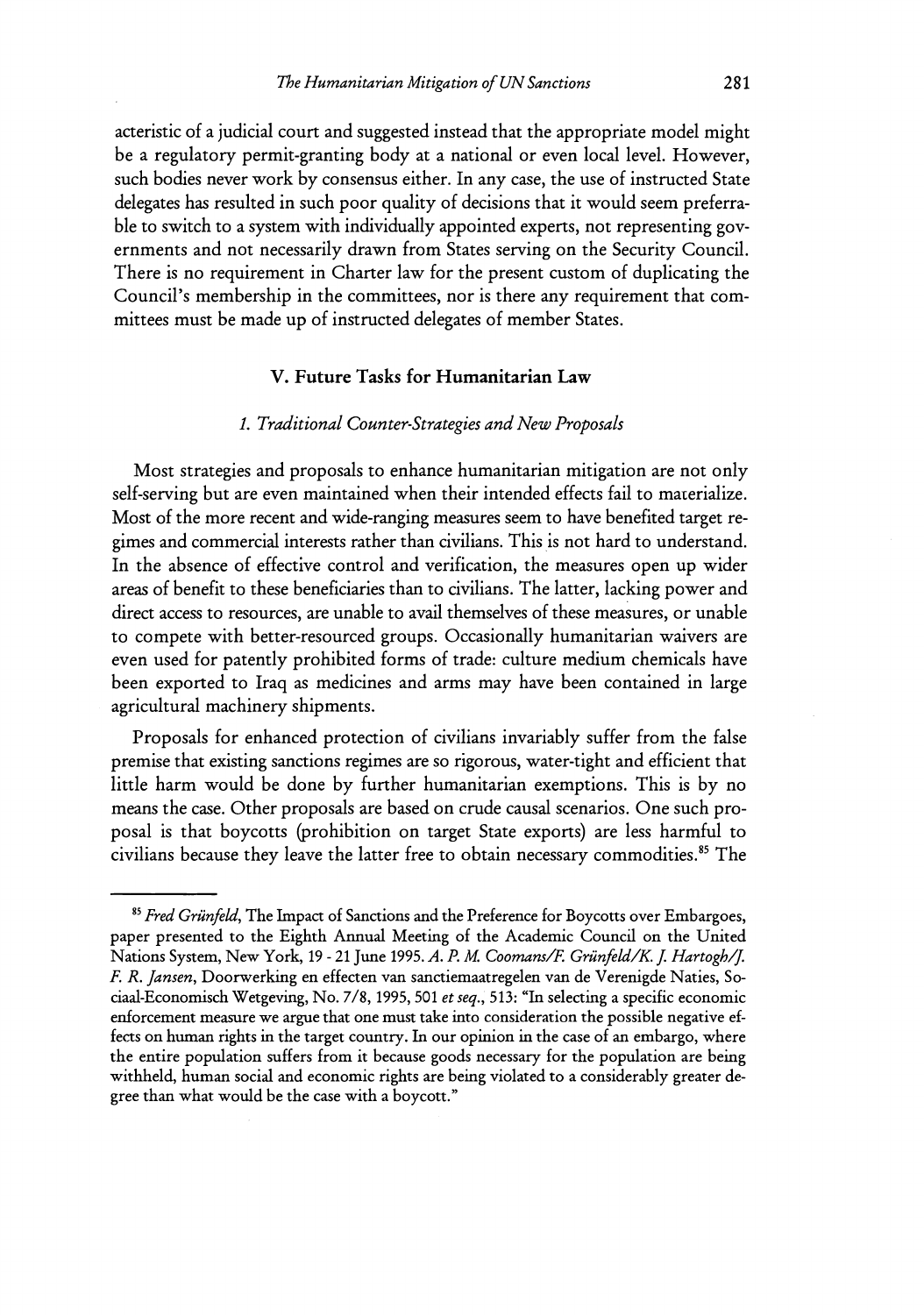case of Iraq would seem to disprove this. The severe shortages of goods there is the result of long-term deprivation of export revenues, not of import strictures. The commodities most often cited as critically lacking (food, medicine, school supplies, anaesthetics, water treatment chemicals, sugar) have not been restricted by sanctions.

Societies have a certain capacity to adjust to outward pressures and ruling elites can attempt to steer this adjustment process. Societies, including those under sanctions, have finite resources at their disposal. The sanctioning parties have largely pre-determined parameters to their willingness to make exceptions. Encouraging waiver applications beyond what can be financed is meaningless. Extending the range of products that can be exempted provides greater options on *what* can be obtained, but not on *how much.* These wider options are more likely to be utilized by target regimes than by their civilian populations. Neither can very much be gained by encouraging lax control procedures. Yet most proposals for alleviation stress widening the scope of exemptions, leaving more items entirely outside of sanctions regimes, 'streamlining' approval procedures and the like. These methods have already been used widely in the last few years and there is no reason to believe that more of the same will have any other effect than what has resulted thus far.

Earmarking of waivers for vulnerable groups is a theoretically correct approach, but raises the issue of in-country monitoring, which in turn raises issues of sovereignty and interference in internal affairs. The legal construction of sanctions regimes limits the sovereignty of action of target States in certain respects (notably trade) but does not otherwise attempt to deprive them of sovereignty. On the other hand, humanitarian law normally stipulates that the handling or distribution of exemption goods be monitored by a neutral third party, normally the ICRC. Iraq refused to cooperate in this in 1990 - 1991. Target regimes normally refuse to cooperate with such schemes. Comprehensive exemption item lists and so-called 'category decisions' by sanctions committees have also been proposed, but by ignoring the question of end-use and volume they threaten to allow more abuse than legitimate use. If the decision-making party, at present sanctions committees, has no control over verification and monitoring of implementation of such decisions, its decision to allow the delivery of x tons of a humanitarian commodity ultimately means the possible delivery of x tons of goods of any kind.

#### *2. The Future*

If the instrument of economic sanctions continues to be used, more sophisticated humanitarian mitigation strategies will have to be evolved and applied. It will also have to be recognized that merely vitiating the integrity of sanctions regimes through lax practices, lack of verification controls and pseudo-humanitarian dilution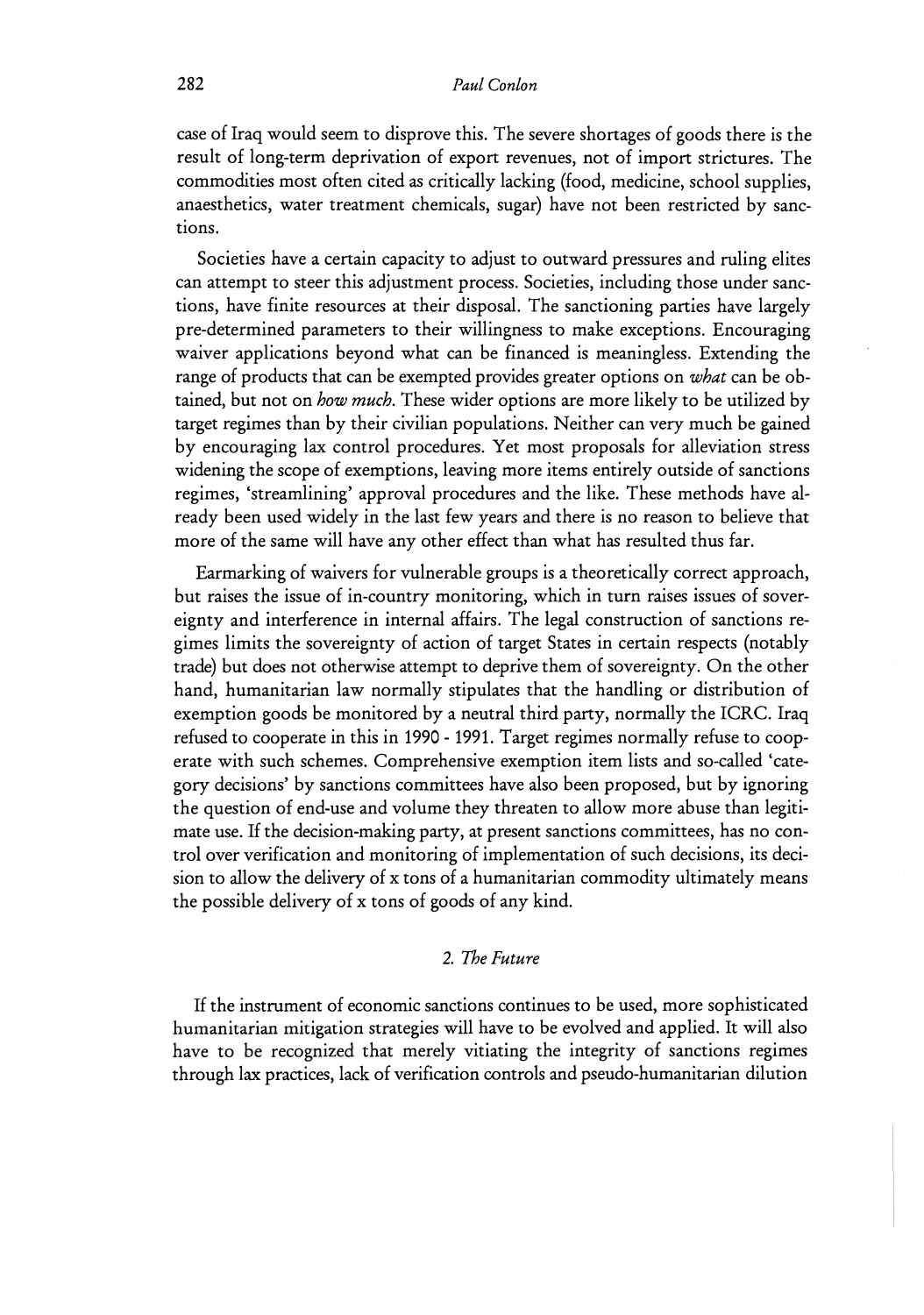will not benefit civilians at all. In fact, more control will be needed, not less. This is the gist of the strategy adopted by Western countries against Yugoslavia in creating the SAMS and SAMCOMM to assist in the sanctions effort. This infrastructure was meant to tighten control over traffic across the target State's borders.

The humanitarian waiver practices of recent years have been an attempt to raise the level of protection that international humanitarian law provides for civilian populations above the rather minimal levels envisioned by traditional humanitarian law instruments and this should be supported. This is a form of third-generation or further-generation human rights effort. International lawyers, political scientists and humanitarian activists should be encouraged to contribute to this development, which should not be left to diplomats with their propensities for opportunistic vulgarization and self-serving humanitarian posturing.

More than anything else, doctrine should be developed and the starting point could be the practices of sanctions committees. It is this Author's opinion that the strategy of 'hard-line' or pro-sanction governments that have tried to use such factors as broadly defined societal sectors, end-use, end-user and volumes as decisive criteria contains the rational core of a workable system. On the other hand, the same constituency's preferences for economic warfare strategies should be more critically analyzed to determine where borderlines must be drawn and whether economic warfare is at all permissible in Chapter VII sanctions.

Trying to delimit exemptible categories and items on the basis of functional criteria (economic sector, end-user clusters) would be a good starting point. The question of regional or cultural custom would also have to be tackled in order to ensure that criteria are not geared to inappropriate consumption patterns. This is all the more necessary if protection of civilians is the main concern. A further suggestion would be that exemption strategies be directed at preventing long-term damage to human populations and basic societal infrastructures rather than predicated on a reduction of short-term suffering. Sanctions regimes are becoming protracted economic wars and their capacity for long-term, not easily reparable economic damage should not be underestimated.

Work on these problems presupposes something further. The Security Council's excessive secrecy about humanitarian waiver activities would have to cease.<sup>86</sup> There is no reason in the world why the basic facts of humanitarian waiver clearances

*s6 Kaul* (note 13), *99,* even argues for secrecy on the grounds that firms have a legitimate interest in commercial confidentiality of their dealings with target States. It is hard to see why such an interest should outweigh other considerations of a more general and hierarchically prioritized kind. In cases of a general sanctions regime (Iraq, Yugoslavia, Haiti), waivers are precisely that - exceptions to the rule, supposedly motivated by humanitarian considerations. There should be no 'right to trade' with target States so absolute that the Security Council's legitimate interest in effective control has to yield to considerations of this kind.